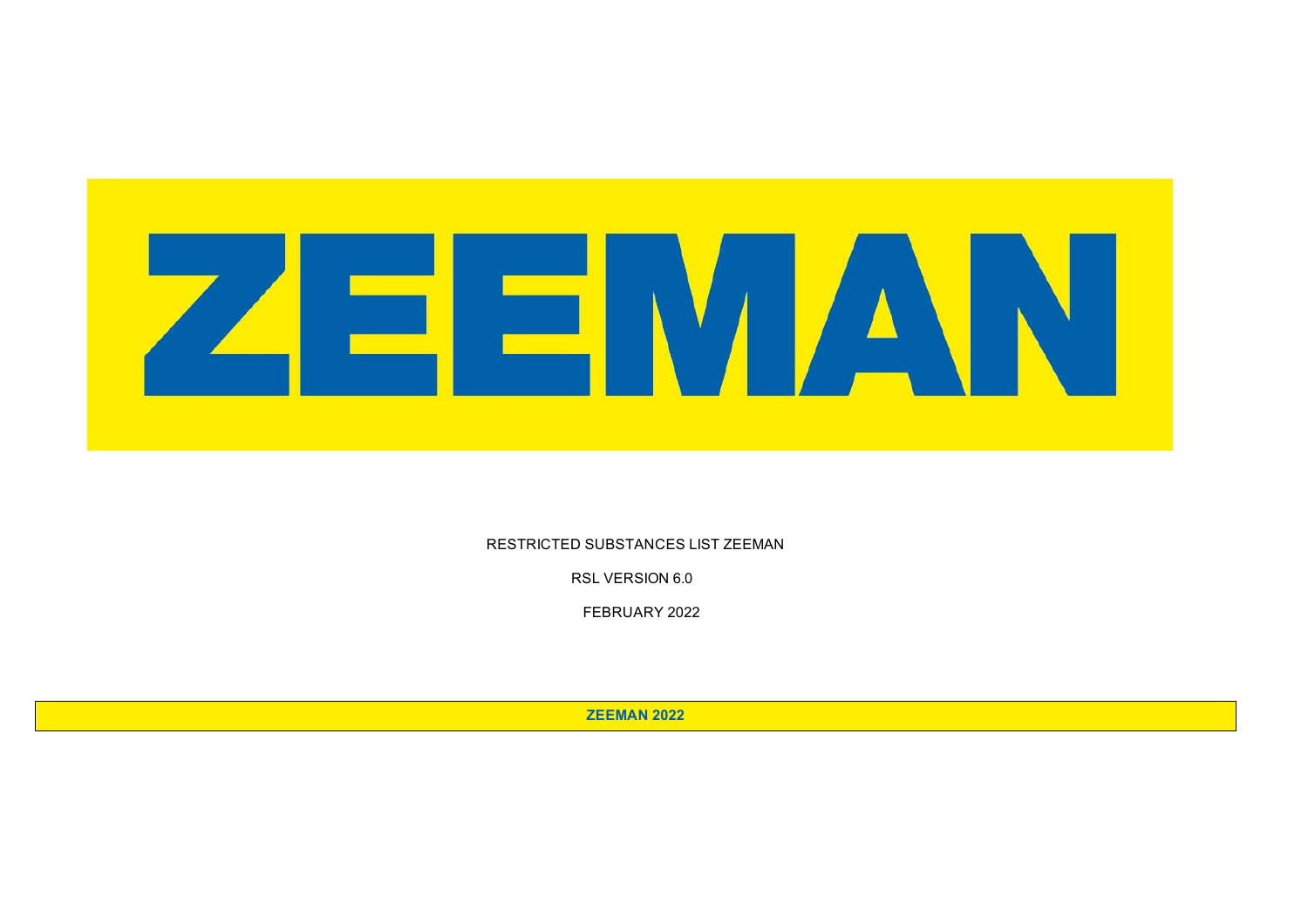

## **INTRODUCTION RSL 6.0 (version February 2022)**

Dear Supplier,

We would like to remind you that as a supplier to Zeeman you have committed to ensuring that all products supplied fully comply with European and customer restrictions on the use of harmful substances. Zeeman's restrictions are generally based on existing European Legislation. However, in certain instances where there is evidence that a product may present a risk for the customer and current legislation is thought to be inadequate, stricter and/or additional limitations have been imposed.

These Zeeman standards are mandatory and we fully expect and require that all our suppliers comply with these requirements as part of our contractual relationship.

Whilst we recognize the additional challenges that may be faced by our supply chain with respect to these requirements, we stress that non-compliance can have serious consequences and maintaining these standards is essential for protecting the future of our business. It remains a primary aim of Zeeman to ensure that only safe, legally compliant and clean products are offered for sale in our stores and therefore failure to comply with these requirements will result in an immediate removal of product from stores.

It is imperative that you carry out due diligence checks on your suppliers, their products and the finished products you export to Zeeman, this can be done by means of test reports issued by accredited testing houses as well as proactively identify potential problems and develop commercially viable solutions to them. This not only provides you with guarantees that your suppliers are consistently meeting required standards but also significantly reduces the risk of any problems arising with your merchandise if and when your styles are selected for pre-shipment testing.

**The Zeeman Restricted Substances List (RSL version 6.0 February 2022) and the Zeeman Manufacturing Restricted Substances List (MRSL version 2.0 February 2022) are two separate documents.** The RSL and the MRSL should be communicated to all (raw material) suppliers. All chemicals used in any production process must meet the requirements of the Zeeman MRSL and all products delivered to Zeeman must meet the requirements of the RSL.

A valid OEKO-TEX® Standard 100 product certificate issued by the OEKO-TEX® Association (www.oeko-tex.com) covers most of the requirements of this RSL. The Sustainable Textile Production (STeP) certification system has a wider scope which includes an analysis of a production facility's management and performance with respect to certain environmental considerations. Certification based on the Oeko-Tex ® Standard 100 or STeP can be more cost effective than carrying out single audits. **All suppliers delivering an Oekotex certified product to Zeeman must take into account that the requirments as mentioned in the Oekotex 100 standard always prevail over the requirements mentioned in this (M)RSL.** 

Please be prepared that your contact person may request a signature for each order as a declaration that the specific order complies with our (M)RSL requirements. It is also possible that one or more of your styles could be selected for pre-shipment testing at a certified laboratory.

As a matter of general principle, Zeeman reserves the right to select styles to be (counter) tested upon arrival in our warehouse. If this test produces a "FAIL" result, all of the costs incurred in this testing process shall be borne by the supplier, including all additional costs associated with non-marketable styles.

As part of our ongoing sustainability improvement process, this (M)RSL will be updated on a regular basis to incorporate additions to the list and/or changes to legislation. Together with our vendors, we seek opportunities to achieve continuous improvement in this area. To this end, the (M)RSL can be used as a basis for the development of Quality Management Systems.

Should you have any questions or require further information, please contact Arnoud van Vliet CSR & Quality Manager.

mailto:AvVliet@zeeman.com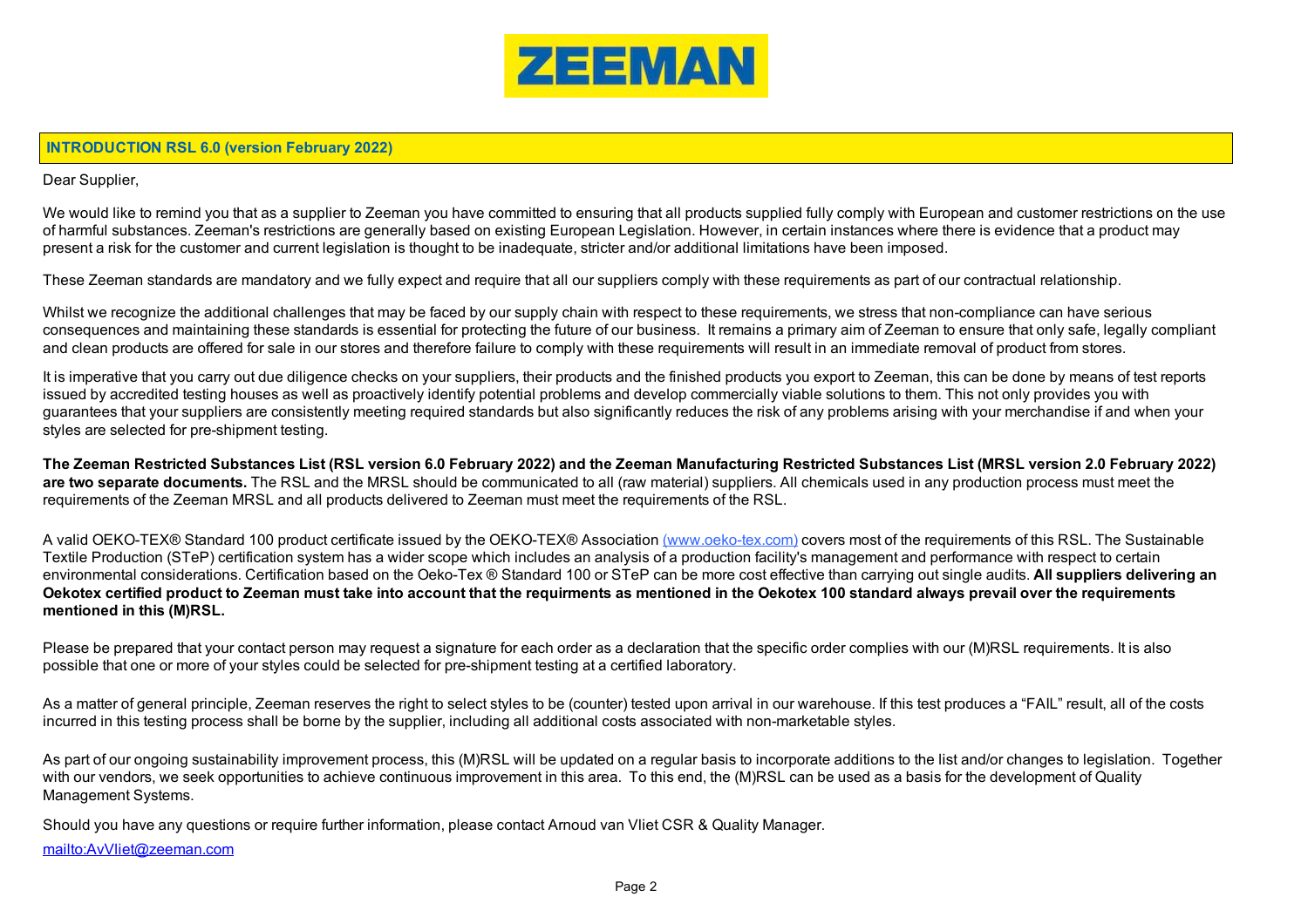

| Table of content RSL 6.0 (version February 2022) |             |                                                 |             |
|--------------------------------------------------|-------------|-------------------------------------------------|-------------|
| <b>GENERAL</b>                                   | <b>PAGE</b> | <b>RESTRICTED SUBSTANCES LIST 6.0 CONTINUED</b> | <b>PAGE</b> |
| <b>INTRODUCTION</b>                              |             | <b>IPVC AND LATEX</b>                           | 23          |
| <b>ITABLE OF CONTENT</b>                         |             | <b>IRESTRICTION ON PACKAGING</b>                | 23          |
|                                                  |             | <b>IUV ABSORBERS</b>                            | 23          |
| <b>MATRIX</b>                                    | <b>PAGE</b> | <b>ISOLVENTS</b>                                | 24          |
| <b>IRISK MATRIX</b>                              | 4-5         | VOLATILE ORGANIC COMPOUNDS                      | 24          |

| <b>RESTRICTED SUBSTANCES LIST 6.0</b>                      | <b>PAGE</b>    | <b>APPENDIX</b>                                                    | <b>PAG</b> |
|------------------------------------------------------------|----------------|--------------------------------------------------------------------|------------|
| ALKYLPHENOLS (AP) AND ALKYLPHENOL ETHOXYLATES (APEO)       | 6              | APPENDIX A. PERFLUORINATED AND POLYFLUORINATED CHEMICALS<br>(PFCs) | 25         |
| AZO AMINES AND ARYLAMINE SALTS                             | $\overline{7}$ | APPENDIX B. PESTICIDES AND HERBICIDES, AGRICULTURAL                | 26         |
| <b>BIOCIDES</b>                                            | 8              |                                                                    |            |
| CHLOROBENZENES AND CHLOROTOLUENES                          | $8-9$          | <b>EU TOY REGULATION</b>                                           | <b>PAC</b> |
| <b>CHLORINATED PARAFFINS</b>                               | 9              | <b>EN 71-3 CHEMICAL MIGRATION LIMITS FOR TOYS</b>                  | 27         |
| <b>CHLOROPHENOLS</b>                                       | 10             |                                                                    |            |
| <b>DISPERSE DYES WHICH ARE CLASSIFIED TO BE ALLERGENIC</b> | 11             | <b>REACH REGULATION 1907/2006</b>                                  | <b>PAC</b> |
| DYES WHICH ARE CLASSIFIED TO BE CARCINOGENIC               | 12             | <b>REACH CANDIDATE LIST</b>                                        | $28 - 3$   |
| DYES WHICH ARE ADDITIONALLY RESTRICTED                     | 13             |                                                                    |            |
| <b>FLAME RETARDANTS</b>                                    | 13             | <b>GENERAL</b>                                                     | <b>PAC</b> |
| <b>FORMALDEHYDE</b>                                        | 14             | Change log                                                         | $39 - 4$   |
| <b>HEAVY METALS EXTRACTABLE</b>                            | $14 - 16$      |                                                                    |            |
| <b>HEAVY METALS TOTAL CONTENT</b>                          | 16             |                                                                    |            |
| <b>HEAVY METALS RELEASABLE NICKEL</b>                      | 17             |                                                                    |            |
| <b>MOMOMERS</b>                                            | 17             |                                                                    |            |
| N-NITROSAMINES                                             | 17             |                                                                    |            |
| ORGANOTIN COMPOUNDS                                        | 18             |                                                                    |            |
| OTHER ATTENTION POINTS                                     | 18             |                                                                    |            |
| <b>OTHER RESTICTED CHEMICALS</b>                           | 19             |                                                                    |            |
| <b>PERFLUORINATED CHEMICALS</b>                            | 19             |                                                                    |            |
| <b>PESTICIDES</b>                                          | 20             |                                                                    |            |
| <b>PHTHALATES</b>                                          | 21             |                                                                    |            |
| POLYCYCLIC AROMATIC HYDROCARBONS (PAH'S)                   | 22             |                                                                    |            |

|                                                      | <b>APPENDIX</b>                                                               |    |
|------------------------------------------------------|-------------------------------------------------------------------------------|----|
| ALKYLPHENOLS (AP) AND ALKYLPHENOL ETHOXYLATES (APEO) | <b>APPENDIX A. PERFLUORINATED AND POLYFLUORINATED CHEMICALS</b><br>$ $ (PFCs) | 25 |
| AZO AMINES AND ARYLAMINE SALTS                       | APPENDIX B. PESTICIDES AND HERBICIDES, AGRICULTURAL                           | 26 |

| <b>OLUENES</b><br>CHL<br>.OROTOL<br>CHLORC<br>OBENZENES AND C | $8-9$ | <b>TION</b>                                                  |        |
|---------------------------------------------------------------|-------|--------------------------------------------------------------|--------|
| CHLORINAT<br>TED PARAFFINS                                    |       | TS FOR TOYS<br>3 CHEMICAL MIGRATION LIMITS F<br>IEN<br>1-3 I | $\sim$ |

| DISPERSE DYES WHICH ARE CLASSIFIED TO BE ALLERGENIC | 1907/2006<br><b>HON</b><br><b>H KEGUL</b> |       |
|-----------------------------------------------------|-------------------------------------------|-------|
| DYES WHICH ARE CLASSIFIED TO BE CARCINOGENIC        | <b>REACH CANDIDATE LIST</b>               | 28-38 |

| <b>ELAME RETARDANTS</b> | ື   | <b>THE REPORT AND</b> | ---<br>--       |
|-------------------------|-----|-----------------------|-----------------|
| FORMALDEHYDE            | I 4 | Change log            | $\sim$<br>39-40 |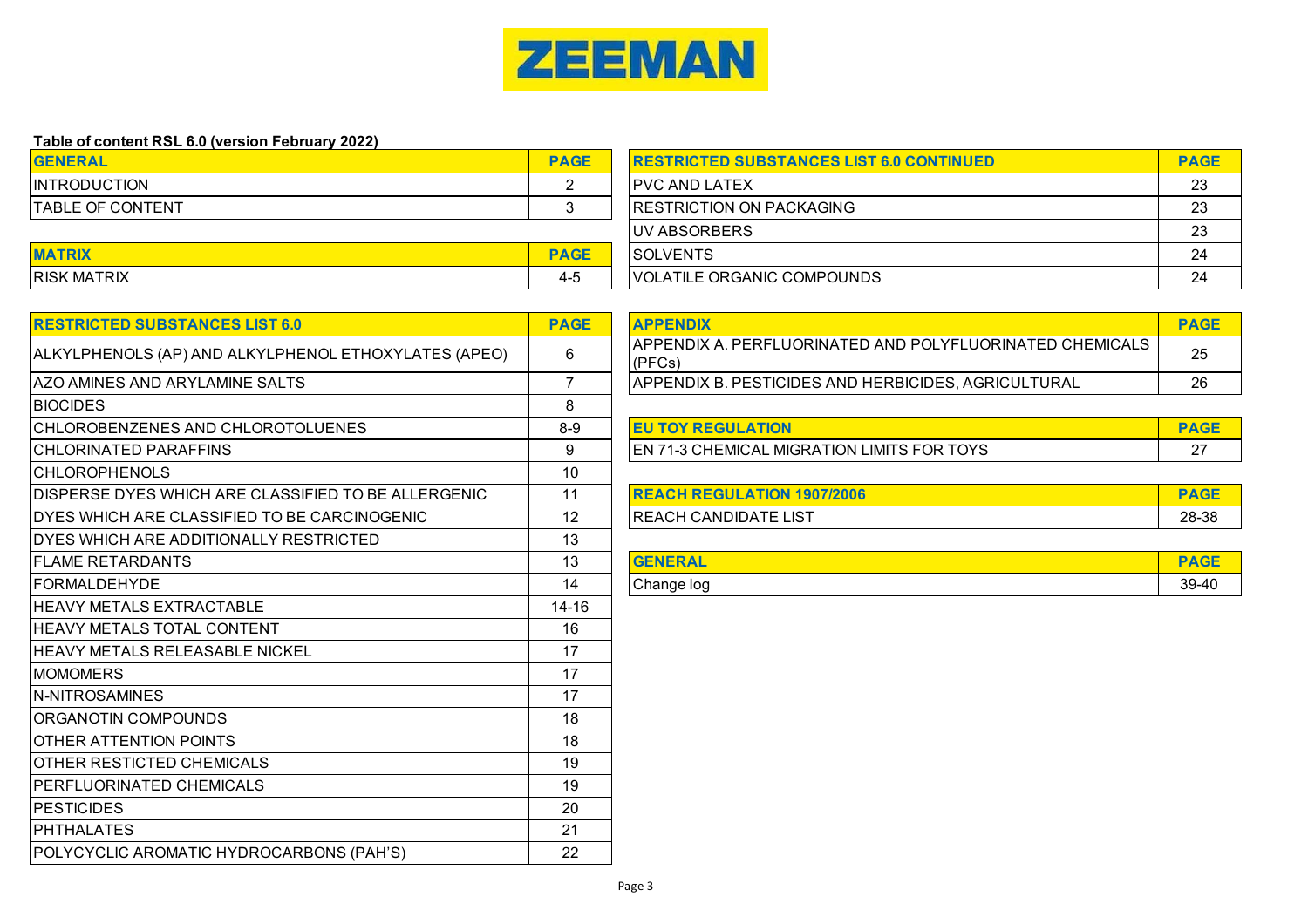

| Risk matrix RSL 6.0 (version February 2022)                                                                                                                                                                           |                                 |                                                                                         |                                               |                               |                                  |                                                                |                      |                                                                 |                                                                     |                         |                                                                      |                           |                                                                                         |                         |                         |                         |                                               |                                     |                         |
|-----------------------------------------------------------------------------------------------------------------------------------------------------------------------------------------------------------------------|---------------------------------|-----------------------------------------------------------------------------------------|-----------------------------------------------|-------------------------------|----------------------------------|----------------------------------------------------------------|----------------------|-----------------------------------------------------------------|---------------------------------------------------------------------|-------------------------|----------------------------------------------------------------------|---------------------------|-----------------------------------------------------------------------------------------|-------------------------|-------------------------|-------------------------|-----------------------------------------------|-------------------------------------|-------------------------|
| ••• indicate that a chemical has been in widespread use and/or frequently detected in a particular material.                                                                                                          |                                 |                                                                                         |                                               |                               |                                  |                                                                |                      |                                                                 |                                                                     |                         |                                                                      |                           |                                                                                         |                         |                         |                         |                                               |                                     |                         |
| • indicate that a chemical has been deliberately used and/or detected in a particular material occasionally.<br>• indicates there is a very low but theoretical chance that a chemical could be used and/or detected. |                                 |                                                                                         |                                               |                               |                                  |                                                                |                      |                                                                 |                                                                     |                         |                                                                      |                           |                                                                                         |                         |                         |                         |                                               |                                     |                         |
| No dot indicates that we believe there is an almost negligible risk of a chemical being used and/or detected.                                                                                                         |                                 |                                                                                         |                                               |                               |                                  |                                                                |                      |                                                                 |                                                                     |                         |                                                                      |                           |                                                                                         |                         |                         |                         |                                               |                                     |                         |
|                                                                                                                                                                                                                       |                                 | <b>POLYMERS</b>                                                                         |                                               |                               |                                  |                                                                |                      |                                                                 |                                                                     |                         |                                                                      |                           |                                                                                         |                         |                         |                         |                                               |                                     |                         |
| CHEMICAL                                                                                                                                                                                                              | <b>FIBERS</b><br><b>NATURAL</b> | <b>FIBERS</b><br>SYNTHETIC                                                              | <b>FIBERS</b><br><b>BLENDED</b>               | <b>ARTIFICIAL LEATHER</b>     | <b>LEATHER</b><br><b>NATURAL</b> | <b>NATURAL MATERIALS</b>                                       | <b>METAL</b>         | <b>CERAMIC,</b><br>ن<br>OTHER: PORCELAIN,<br>GLAS, CRYSTAL, ETC | <b>DOWN</b><br>ಕ<br><b>FEATHER</b>                                  | EVA                     | <b>PU Foams</b>                                                      | TPU<br>ಂಶ<br>All other PU | excludes late<br>rubbers<br>sillicon<br>$\mathbf{S}_{\text{max}}$<br>Rubber<br>and sill | Polycarbonate           | <b>ABS</b>              | PVC                     | Polyme<br>All Other foams<br>plastics & Polyr | ທ<br><b>PRINT</b><br>AND<br>COATING | <b>GLUE</b>             |
| ACETOPHENONE AND 2-PHENYL-2-PROPANOL                                                                                                                                                                                  |                                 |                                                                                         |                                               |                               |                                  |                                                                |                      |                                                                 |                                                                     | $\bullet \bullet$       |                                                                      |                           |                                                                                         |                         |                         |                         |                                               |                                     |                         |
| <b>ALKYLPHENOLS (AP)</b>                                                                                                                                                                                              |                                 |                                                                                         |                                               |                               |                                  |                                                                |                      |                                                                 |                                                                     | $\bullet\bullet$        | $\bullet \bullet$                                                    | $\bullet \bullet$         | $\bullet\bullet$                                                                        | $\bullet\bullet$        | $\bullet\bullet$        | $\bullet\bullet$        | $\bullet\bullet$                              |                                     |                         |
| ALKYPHENOL ETHOXYLATES (APEO)                                                                                                                                                                                         | $\bullet\bullet\bullet$         | $\bullet\bullet\bullet$                                                                 | $\bullet\bullet\bullet$                       | $\bullet\bullet\bullet$       | $\bullet\bullet\bullet$          | $\bullet\bullet\bullet$                                        |                      |                                                                 | $\bullet\bullet\bullet$                                             |                         |                                                                      |                           |                                                                                         |                         |                         |                         |                                               | $\bullet\bullet\bullet$             | $\bullet\bullet\bullet$ |
| AZO AMINES AND ARYLAMINE SALTS                                                                                                                                                                                        | $\bullet\bullet\bullet$         | $\bullet\bullet\bullet$                                                                 | $\bullet\bullet\bullet$                       | $\bullet \bullet \bullet / A$ | $\bullet\bullet\bullet$          | $\bullet \bullet \bullet / A$                                  |                      |                                                                 | $\bullet \bullet \bullet /A$                                        |                         |                                                                      |                           |                                                                                         |                         |                         |                         |                                               | $\bullet\bullet\bullet$             |                         |
| <b>DIMETHYLFUMURATE</b>                                                                                                                                                                                               |                                 |                                                                                         |                                               |                               | $\bullet\,\bullet$               |                                                                |                      |                                                                 |                                                                     |                         |                                                                      |                           |                                                                                         |                         |                         |                         |                                               | $\bullet$                           |                         |
| ORTHO-PHENYLPHENOL (OPP)                                                                                                                                                                                              |                                 |                                                                                         |                                               |                               | $\bullet\bullet\bullet$          |                                                                |                      |                                                                 |                                                                     |                         |                                                                      |                           |                                                                                         |                         |                         |                         |                                               |                                     |                         |
| <b>CHLORINATED PARAFFINS</b>                                                                                                                                                                                          |                                 |                                                                                         |                                               | $\bullet\bullet\bullet$       | $\bullet\bullet\bullet$          |                                                                |                      |                                                                 |                                                                     | $\bullet\bullet$        | $\bullet \bullet$                                                    | $\bullet\bullet\bullet$   | $\bullet\bullet\bullet$                                                                 | $\bullet\bullet$        | $\bullet\bullet$        | $\bullet\bullet\bullet$ | $\bullet\,\bullet$                            | $\bullet\bullet$                    | $\bullet\,\bullet$      |
| CHLOROBENZENES AND CHLOROTOLUENES                                                                                                                                                                                     |                                 | $\bullet\bullet$                                                                        | $\bullet\bullet$                              | $\bullet\bullet$              | $\bullet$                        |                                                                |                      |                                                                 |                                                                     |                         |                                                                      |                           |                                                                                         |                         |                         |                         |                                               |                                     |                         |
| <b>CHLOROPHENOLS</b>                                                                                                                                                                                                  | $\bullet\bullet\bullet$         | $\bullet\bullet$                                                                        | $\bullet\bullet$                              |                               | $\bullet\bullet\bullet$          | $\bullet\bullet\bullet$                                        |                      |                                                                 |                                                                     |                         |                                                                      |                           |                                                                                         |                         |                         |                         |                                               | $\bullet\bullet\bullet$             |                         |
| DISPERSE DYES CLASSIFIED TO BE ALLERGENIC                                                                                                                                                                             |                                 | $\bullet\bullet\bullet$                                                                 | $\bullet\bullet\bullet$                       | $\bullet\bullet\bullet$       |                                  |                                                                |                      |                                                                 |                                                                     |                         |                                                                      |                           |                                                                                         |                         |                         |                         |                                               | $\bullet\bullet$                    |                         |
| <b>CARCINOGENIC DYES</b>                                                                                                                                                                                              |                                 | $\bullet\bullet\bullet$                                                                 | $\bullet\bullet\bullet$                       | $\bullet\bullet\bullet$       |                                  |                                                                |                      |                                                                 |                                                                     |                         |                                                                      |                           |                                                                                         |                         |                         |                         |                                               | $\bullet\bullet$                    |                         |
| <b>DYES NAVY BLUE</b>                                                                                                                                                                                                 |                                 | $\bullet$                                                                               | $\bullet$                                     |                               |                                  |                                                                |                      |                                                                 |                                                                     |                         |                                                                      |                           |                                                                                         |                         |                         |                         |                                               |                                     |                         |
| <b>FLAME RETARDANTS</b>                                                                                                                                                                                               |                                 |                                                                                         |                                               |                               |                                  |                                                                |                      |                                                                 |                                                                     | $\bullet \bullet /B$    |                                                                      |                           |                                                                                         |                         |                         |                         |                                               |                                     |                         |
| <b>FORMALDEHYDE</b>                                                                                                                                                                                                   | $\bullet\bullet\bullet$         | $\bullet\bullet\bullet$                                                                 | $\bullet\bullet\bullet$                       | $\bullet\,\bullet$            | $\bullet\bullet\bullet$          | $\bullet \bullet \bullet /C$                                   |                      |                                                                 |                                                                     |                         |                                                                      |                           |                                                                                         |                         |                         |                         |                                               | $\bullet\bullet\bullet$             | $\bullet\bullet\bullet$ |
| HEAVY METALS EXTRACTABLE                                                                                                                                                                                              | $\bullet\bullet\bullet$         | $\bullet\bullet\bullet$                                                                 | $\bullet\bullet\bullet$                       | $\bullet \bullet$             | $\bullet\bullet\bullet$          |                                                                | $\bullet \bullet$ /F |                                                                 |                                                                     | $\bullet\,\bullet$      | $\bullet\bullet$                                                     | $\bullet\bullet$          | $\bullet\bullet$                                                                        | $\bullet\bullet$        | $\bullet\bullet$        | $\bullet$               | $\bullet \bullet$                             | $\bullet\bullet$                    |                         |
| <b>CHROMIUM VI</b>                                                                                                                                                                                                    | $\bullet \bullet /D$            | $\bullet \bullet /E$                                                                    |                                               |                               | $\bullet\bullet\bullet$          |                                                                |                      |                                                                 |                                                                     |                         |                                                                      |                           |                                                                                         |                         |                         |                         |                                               |                                     |                         |
| <b>HEAVY METALS TOTAL</b>                                                                                                                                                                                             | $\bullet$ /G                    |                                                                                         | $\bullet$ /G                                  | $\bullet\bullet\bullet$       | $\bullet\bullet$                 |                                                                |                      | $\bullet \bullet \bullet$ $\bullet \bullet \bullet$ /H          |                                                                     | $\bullet\bullet\bullet$ | $\bullet\bullet\bullet$                                              | $\bullet\bullet\bullet$   | $\bullet\bullet\bullet$                                                                 | $\bullet\bullet\bullet$ | $\bullet\bullet\bullet$ | $\bullet\bullet\bullet$ | $\bullet\bullet\bullet$                       | $\bullet\bullet\bullet$             | $\bullet\bullet$        |
| A Level $\bullet \bullet \bullet$ for dyed/colored materials                                                                                                                                                          |                                 |                                                                                         | E Level •• if extractrable Chrome above 1 ppm |                               |                                  |                                                                |                      |                                                                 |                                                                     |                         | Level ••• for PVC materials                                          |                           |                                                                                         |                         |                         |                         | M Level ●●● for PU-based                      |                                     |                         |
| <b>B</b> Level $\bullet\bullet$ if Flame Retardants are applied                                                                                                                                                       |                                 |                                                                                         |                                               |                               |                                  | F Copper is exempt from restriction limits in Metal parts.     |                      |                                                                 | J Leveloo for Styrene/Butadiene Rubbers (SBRs) only                 |                         |                                                                      |                           |                                                                                         | materials               |                         |                         |                                               |                                     |                         |
| C Level $\bullet \bullet \bullet$ for Wood, Paper, and Straw materials                                                                                                                                                |                                 |                                                                                         |                                               |                               |                                  | G Level • for plant-based fibers; N/A for animal-based fibers. |                      |                                                                 |                                                                     |                         | K Level $\bullet \bullet \bullet$ if a Fluorinated finish is applied |                           |                                                                                         |                         |                         |                         |                                               |                                     |                         |
| D Level $\bullet\bullet$ for Wool materials                                                                                                                                                                           |                                 | H Level $\bullet \bullet \bullet$ for Cadmium and Lead only; Crystal is exempt for Lead |                                               |                               |                                  |                                                                |                      |                                                                 | L Level $\bullet\bullet\bullet$ Rubber or black Polymeric materials |                         |                                                                      |                           |                                                                                         |                         |                         |                         |                                               |                                     |                         |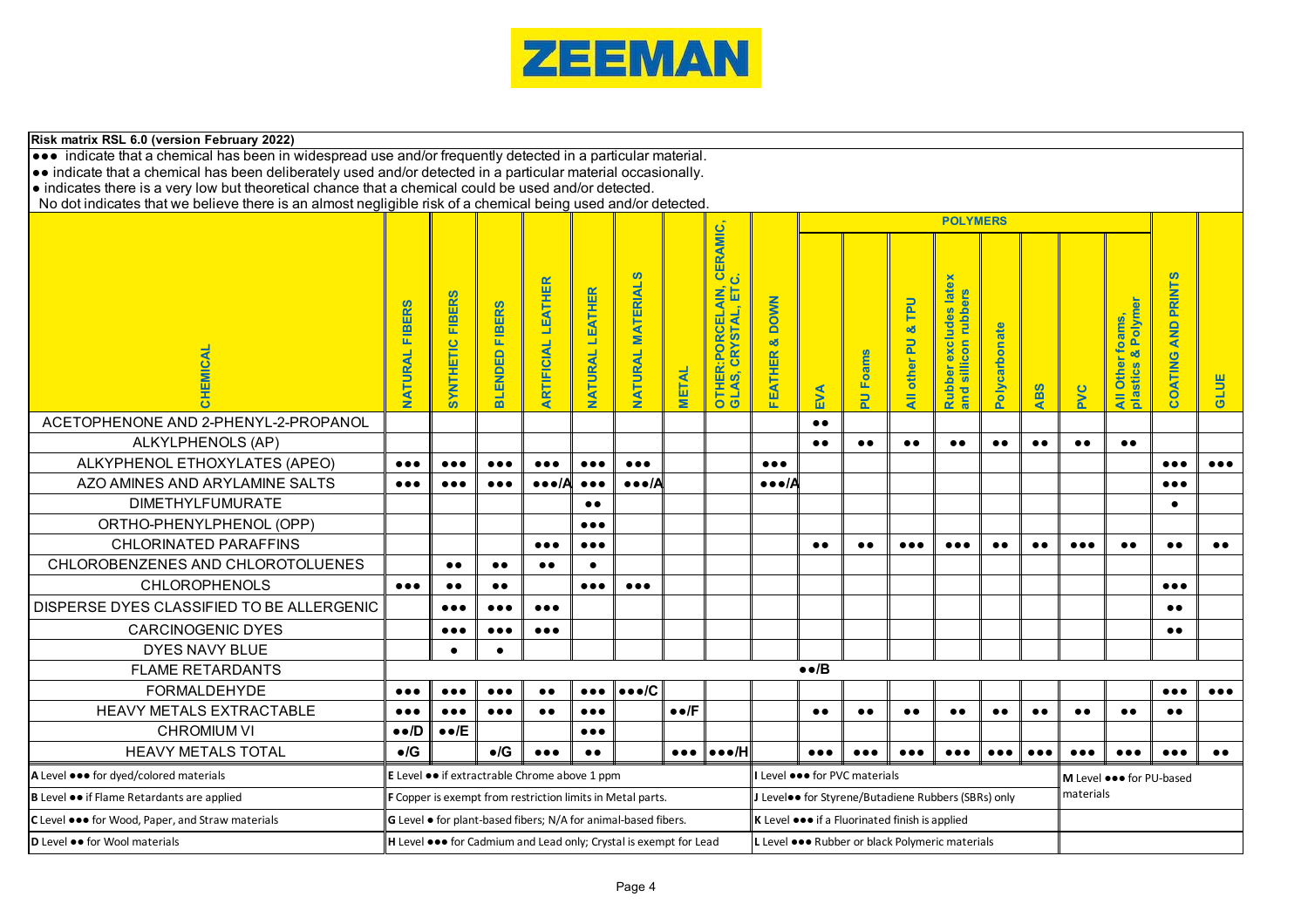

| Risk matrix RSL 6.0 (version February 2022)                                                                                                                                                                           |                          |                                                                                       |                         |                                                                |                         |                          |                         |                                                                                              |                                                     |                               |                                                                      |                              |                                                                                                                         |                         |                    |                         |                                                  |                              |                                                           |
|-----------------------------------------------------------------------------------------------------------------------------------------------------------------------------------------------------------------------|--------------------------|---------------------------------------------------------------------------------------|-------------------------|----------------------------------------------------------------|-------------------------|--------------------------|-------------------------|----------------------------------------------------------------------------------------------|-----------------------------------------------------|-------------------------------|----------------------------------------------------------------------|------------------------------|-------------------------------------------------------------------------------------------------------------------------|-------------------------|--------------------|-------------------------|--------------------------------------------------|------------------------------|-----------------------------------------------------------|
| ••• indicate that a chemical has been in widespread use and/or frequently detected in a particular material.                                                                                                          |                          |                                                                                       |                         |                                                                |                         |                          |                         |                                                                                              |                                                     |                               |                                                                      |                              |                                                                                                                         |                         |                    |                         |                                                  |                              |                                                           |
| • indicate that a chemical has been deliberately used and/or detected in a particular material occasionally.<br>• indicates there is a very low but theoretical chance that a chemical could be used and/or detected. |                          |                                                                                       |                         |                                                                |                         |                          |                         |                                                                                              |                                                     |                               |                                                                      |                              |                                                                                                                         |                         |                    |                         |                                                  |                              |                                                           |
| No dot indicates that we believe there is an almost negligible risk of a chemical being used and/or detected.                                                                                                         |                          |                                                                                       |                         |                                                                |                         |                          |                         |                                                                                              |                                                     |                               |                                                                      |                              |                                                                                                                         |                         |                    |                         |                                                  |                              |                                                           |
|                                                                                                                                                                                                                       |                          |                                                                                       |                         |                                                                |                         |                          |                         |                                                                                              |                                                     |                               |                                                                      |                              | <b>POLYMERS</b>                                                                                                         |                         |                    |                         |                                                  |                              |                                                           |
| CHEMICAL                                                                                                                                                                                                              | <b>FIBERS</b><br>NATURAL | <b>FIBERS</b><br>SYNTHETIC                                                            | <b>BLENDED FIBERS</b>   | <b>ARTIFICIAL LEATHER</b>                                      | NATURAL LEATHER         | <b>NATURAL MATERIALS</b> | <b>METAL</b>            | CERAMIC,<br>ن<br>ELAIN,<br>旵<br>بار<br>ا<br>OTHER: PORCE<br>GLAS, CRYST4                     | <b>DOWN</b><br>øδ<br><b>FEATHER</b>                 |                               | <b>PU Foams</b>                                                      | TPU<br>øδ<br>All other PU    | late<br>rubbers<br><b>es</b><br>clud <sub>®</sub><br>$\blacksquare$<br>$\bullet$<br>$\bullet$<br>sillic<br><b>Rubbe</b> | Polycarbonate           |                    |                         | <b>Polym</b><br><u>ಂಕ</u><br>plastics<br>All Oth | COATING AND PRINTS           | <b>GLUE</b>                                               |
|                                                                                                                                                                                                                       |                          |                                                                                       |                         |                                                                |                         |                          |                         |                                                                                              |                                                     | EVA                           |                                                                      |                              | and                                                                                                                     |                         | ABS                | <b>PVC</b>              |                                                  |                              |                                                           |
| HEAVY METALS RELEASABLE NICKLE                                                                                                                                                                                        |                          |                                                                                       |                         |                                                                |                         |                          | $\bullet\bullet\bullet$ |                                                                                              |                                                     |                               |                                                                      |                              |                                                                                                                         |                         |                    |                         |                                                  |                              |                                                           |
| MONOMERS, STYRENE & VINYL CHLORIDE                                                                                                                                                                                    |                          |                                                                                       |                         | $\bullet\bullet\bullet$ /l                                     |                         |                          |                         |                                                                                              |                                                     |                               |                                                                      |                              | $\bullet \bullet /J$                                                                                                    |                         | $\bullet \bullet$  | $\bullet\bullet\bullet$ |                                                  | $\bullet \bullet \bullet$    |                                                           |
| N-NITROSAMINES                                                                                                                                                                                                        |                          |                                                                                       |                         |                                                                |                         |                          |                         |                                                                                              |                                                     |                               |                                                                      |                              | $\bullet\,\bullet$                                                                                                      |                         |                    |                         |                                                  |                              |                                                           |
| ORGANOTIN COMPOUNDS                                                                                                                                                                                                   |                          | $\bullet\bullet$                                                                      | $\bullet\bullet$        | $\bullet\bullet\bullet$                                        | $\bullet\bullet$        |                          |                         |                                                                                              |                                                     | $\bullet\bullet\bullet$       | $\bullet\bullet\bullet$                                              | $\bullet\bullet\bullet$      | $\bullet\bullet\bullet$                                                                                                 |                         |                    | $\bullet\bullet\bullet$ | $\bullet\bullet\bullet$                          | $\bullet\bullet\bullet$      | $\bullet\bullet\bullet$                                   |
| PERFLUORINATED CHEMICALS                                                                                                                                                                                              |                          |                                                                                       |                         |                                                                |                         |                          |                         |                                                                                              |                                                     | $\bullet \bullet \bullet / K$ |                                                                      |                              |                                                                                                                         |                         |                    |                         |                                                  |                              |                                                           |
| <b>PESTICIDES</b>                                                                                                                                                                                                     | $\bullet$                |                                                                                       |                         |                                                                | $\bullet$               |                          |                         |                                                                                              |                                                     |                               |                                                                      |                              |                                                                                                                         |                         |                    |                         |                                                  |                              |                                                           |
| <b>PHTHALATES</b>                                                                                                                                                                                                     |                          |                                                                                       |                         | $\bullet\bullet\bullet$                                        |                         |                          |                         |                                                                                              |                                                     | $\bullet\bullet\bullet$       | $\bullet\bullet\bullet$                                              | $\bullet\bullet\bullet$      | $\bullet\bullet\bullet$                                                                                                 | $\bullet\,\bullet$      | $\bullet\,\bullet$ | $\bullet\bullet\bullet$ | $\bullet\bullet\bullet$                          | $\bullet\bullet\bullet$      | $\bullet\bullet\bullet$                                   |
| POLYCLIC AROMATIC HYDROCARBONS                                                                                                                                                                                        |                          |                                                                                       |                         | $\bullet\bullet\bullet$                                        |                         |                          |                         |                                                                                              |                                                     | •••∕L                         | $\bullet \bullet \bullet /L$                                         | $\bullet \bullet \bullet /L$ | $\bullet\bullet\bullet$                                                                                                 | $\bullet \bullet$       | $\bullet$          |                         | │●●●/L│●●●/L│                                    | $\bullet \bullet \bullet /L$ | $\bullet \bullet \bullet /L$                              |
| <b>QUINOLINE</b>                                                                                                                                                                                                      | $\bullet\bullet$         | $\bullet\bullet$                                                                      | $\bullet\bullet$        |                                                                |                         |                          |                         |                                                                                              |                                                     |                               |                                                                      |                              |                                                                                                                         |                         |                    |                         |                                                  |                              |                                                           |
| <b>BISPHENOL-A</b>                                                                                                                                                                                                    |                          |                                                                                       |                         | $\bullet\,\bullet$                                             |                         |                          |                         |                                                                                              |                                                     | $\bullet\,\bullet$            | $\bullet\bullet$                                                     | $\bullet\,\bullet$           | $\bullet\,\bullet$                                                                                                      | $\bullet\bullet\bullet$ | $\bullet\,\bullet$ | $\bullet\,\bullet$      | $\bullet\,\bullet$                               |                              |                                                           |
| <b>PVC</b>                                                                                                                                                                                                            |                          |                                                                                       |                         | $\bullet\bullet\bullet$                                        |                         |                          |                         |                                                                                              |                                                     |                               |                                                                      | $\bullet\bullet$             |                                                                                                                         |                         |                    | $\bullet\bullet\bullet$ |                                                  | $\bullet\,\bullet$           |                                                           |
| <b>UV STABILISERS</b>                                                                                                                                                                                                 |                          |                                                                                       |                         | $\bullet\,\bullet$                                             |                         |                          |                         |                                                                                              |                                                     | $\bullet\bullet$              | $\bullet\bullet$                                                     | $\bullet\bullet$             | $\bullet \bullet$                                                                                                       | $\bullet\bullet$        | $\bullet\bullet$   | $\bullet\bullet$        | $\bullet \bullet$                                | $\bullet \bullet$            |                                                           |
| SOLVENTS/RESIDUALS DMFa                                                                                                                                                                                               |                          |                                                                                       |                         | $\bullet\bullet\bullet$                                        |                         |                          |                         |                                                                                              |                                                     |                               | $\bullet\bullet\bullet$                                              | $\bullet\bullet\bullet$      |                                                                                                                         |                         |                    |                         |                                                  |                              | $\bullet \bullet \bullet / M \bullet \bullet \bullet / M$ |
| SOLVENTS/RESIDUALS DMAC AND NMP                                                                                                                                                                                       |                          |                                                                                       |                         | $\bullet\bullet\bullet$                                        |                         |                          |                         |                                                                                              |                                                     |                               | $\bullet\bullet$                                                     | $\bullet\bullet$             |                                                                                                                         |                         |                    |                         | $\bullet\bullet$                                 | $\bullet\bullet$             | $\bullet\,\bullet$                                        |
| SOLVENTS/RESIDUALS FORMAMIDE                                                                                                                                                                                          |                          |                                                                                       |                         |                                                                |                         |                          |                         |                                                                                              |                                                     | $\bullet\bullet$              | $\bullet\bullet$                                                     |                              |                                                                                                                         |                         |                    |                         | $\bullet\bullet$                                 | $\bullet\,\bullet$           |                                                           |
| VOLATILE ORGANIC COMPOUNDS (VOCs)                                                                                                                                                                                     |                          |                                                                                       |                         | $\bullet\bullet$                                               |                         |                          |                         |                                                                                              |                                                     | $\bullet \bullet$             | $\bullet \bullet$                                                    | $\bullet\,\bullet$           | $\bullet\bullet$                                                                                                        | $\bullet\bullet$        | $\bullet \bullet$  | $\bullet\bullet$        | $\bullet\bullet$                                 | $\bullet \bullet$            | $\bullet\bullet\bullet$                                   |
| <b>ODOUR TEST</b>                                                                                                                                                                                                     |                          |                                                                                       |                         |                                                                |                         |                          |                         | ••• Finished Products Shoes (< Grade 2 or 3). If odour test is failed execute VOC screening. |                                                     |                               |                                                                      |                              |                                                                                                                         |                         |                    |                         |                                                  |                              |                                                           |
| рH                                                                                                                                                                                                                    | $\bullet\bullet\bullet$  | $\bullet\bullet\bullet$                                                               | $\bullet\bullet\bullet$ | $\bullet\bullet\bullet$                                        | $\bullet\bullet\bullet$ |                          |                         |                                                                                              |                                                     |                               |                                                                      | $\bullet$                    | $\bullet$                                                                                                               | $\bullet$               | $\bullet$          | $\bullet$               | $\bullet$                                        |                              |                                                           |
| A Level $\bullet \bullet \bullet$ for dyed/colored materials                                                                                                                                                          |                          |                                                                                       |                         | E Level  if extractrable Chrome above 1 ppm                    |                         |                          |                         |                                                                                              |                                                     |                               | I Level $\bullet \bullet \bullet$ for PVC materials                  |                              |                                                                                                                         |                         |                    |                         | M Level $\bullet \bullet \bullet$ for PU-based   |                              |                                                           |
| B Level $\bullet\bullet$ if Flame Retardants are applied                                                                                                                                                              |                          |                                                                                       |                         | F Copper is exempt from restriction limits in Metal parts.     |                         |                          |                         |                                                                                              | J Leveloo for Styrene/Butadiene Rubbers (SBRs) only |                               |                                                                      |                              |                                                                                                                         |                         | materials          |                         |                                                  |                              |                                                           |
| C Level $\bullet \bullet \bullet$ for Wood, Paper, and Straw materials                                                                                                                                                |                          |                                                                                       |                         | G Level • for plant-based fibers; N/A for animal-based fibers. |                         |                          |                         |                                                                                              |                                                     |                               | K Level $\bullet \bullet \bullet$ if a Fluorinated finish is applied |                              |                                                                                                                         |                         |                    |                         |                                                  |                              |                                                           |
| D Level •• for Wool materials                                                                                                                                                                                         |                          | H Level $\bullet\bullet\bullet$ for Cadmium and Lead only; Crystal is exempt for Lead |                         |                                                                |                         |                          |                         | L Level $\bullet \bullet \bullet$ Rubber or black Polymeric materials                        |                                                     |                               |                                                                      |                              |                                                                                                                         |                         |                    |                         |                                                  |                              |                                                           |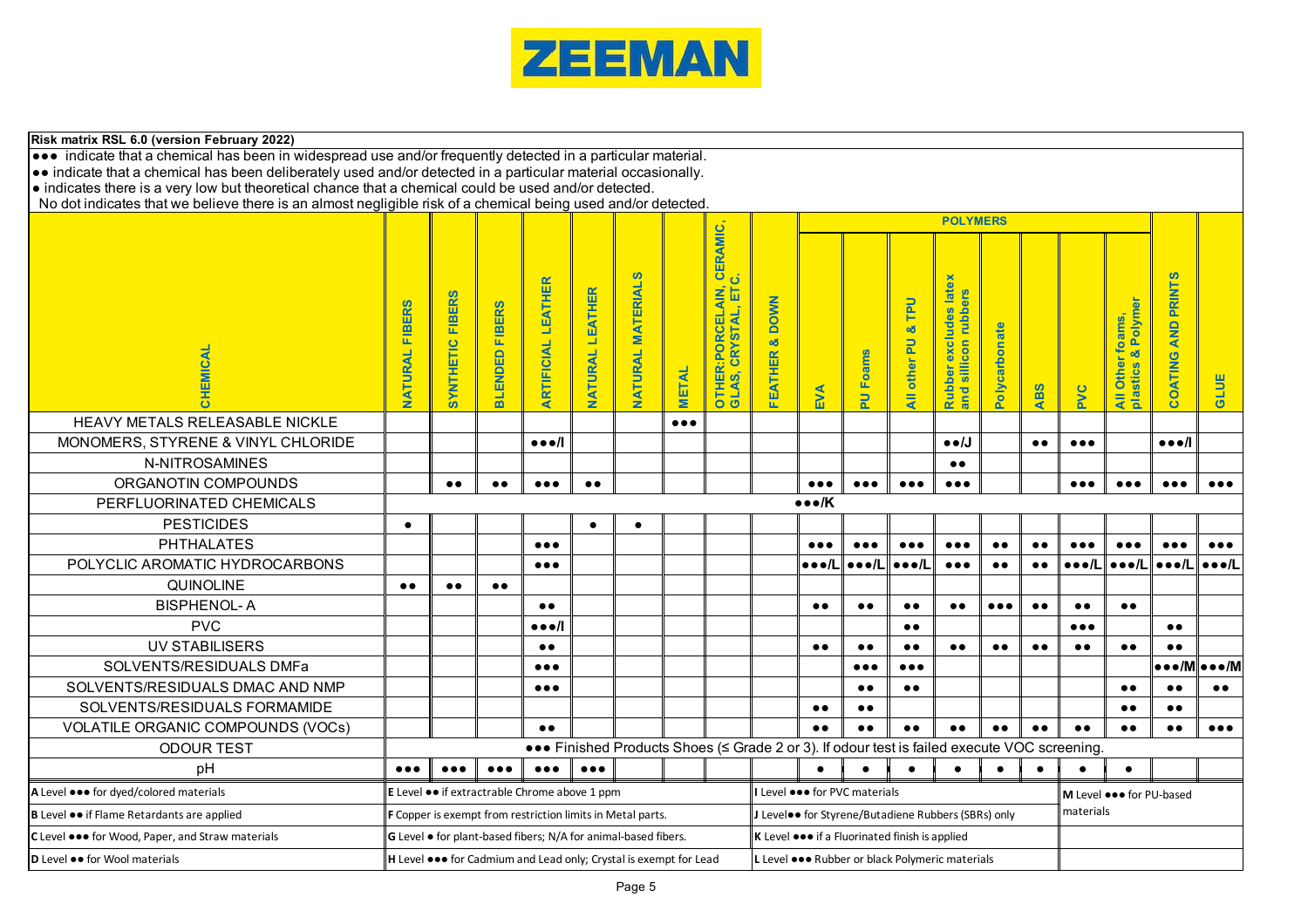

| <b>SUBSTANCE</b>                                     | <b>CAS NUMBER</b> | <b>TEST METHOD</b>                                                                                                        | <b>ZEEMAN RESTRICTED LIMIT</b> | <b>RELEVANCE OF RESTRICTION</b>                                                                                                                                                                                                                                                                       |  |
|------------------------------------------------------|-------------------|---------------------------------------------------------------------------------------------------------------------------|--------------------------------|-------------------------------------------------------------------------------------------------------------------------------------------------------------------------------------------------------------------------------------------------------------------------------------------------------|--|
| ALKYLPHENOLS (AP) AND ALKYLPHENOL ETHOXYLATES (APEO) |                   |                                                                                                                           |                                |                                                                                                                                                                                                                                                                                                       |  |
| Nonylphenols (NP)                                    | Various           | Textiles and Leather: EN ISO<br>21084:2019<br>Polymers and all other materials:                                           | Total APs: < 10 mg/kg          | APEOs can be used as or found in<br>detergents, scouring agents, spinning oils,<br>wetting agents, softeners,<br>emulsifying/dispersing agents for dyes and<br>prints, impregnating agents, de-gumming<br>for silk production, dyes and pigment<br>preparations, polyester padding and                |  |
| Octylphenols (OP)                                    | Various           | 1 g sample/20 mL THF, sonication for<br>60 minutes at 70 degrees C, analysis<br>according to EN ISO 21084:2019            |                                | down/feather fillings.<br>APs are used as intermediaries in the<br>manufacture of APEOs and antioxidants<br>used to protect or stabilize polymers.<br>Biodegradation of APEOs into APs is the<br>main source of APs in the environment.                                                               |  |
| Nonylphenolethoxylates (NPEO)                        | Various           | All materials except Leather: EN ISO<br>18254-1:2016 with determination of<br>APEO using LC/MS or LC/MS/MS                | Total APs + APEOs: < 100 mg/kg | APEOs and formulations containing<br>APEOs are prohibited from use throughout<br>supply chain and manufacturing<br>processes.<br>We acknowledge that residual or trace<br>concentrations of APEOs may still be<br>found at levels exceeding 100 ppm and<br>that more time is necessary for the supply |  |
| Octylphenolethoxylates (OPEO)                        | Various           | Leather: Sample prep and analysis<br>using EN ISO 18218-1:2015<br>with quantification according to EN<br>ISO 18254-1:2016 |                                | chain to phase them out completely.<br>Recycled products: Contact the Zeeman<br>CSR department for information about<br>potential exemptions from the limit on<br>NPEOs in recycled textile products.                                                                                                 |  |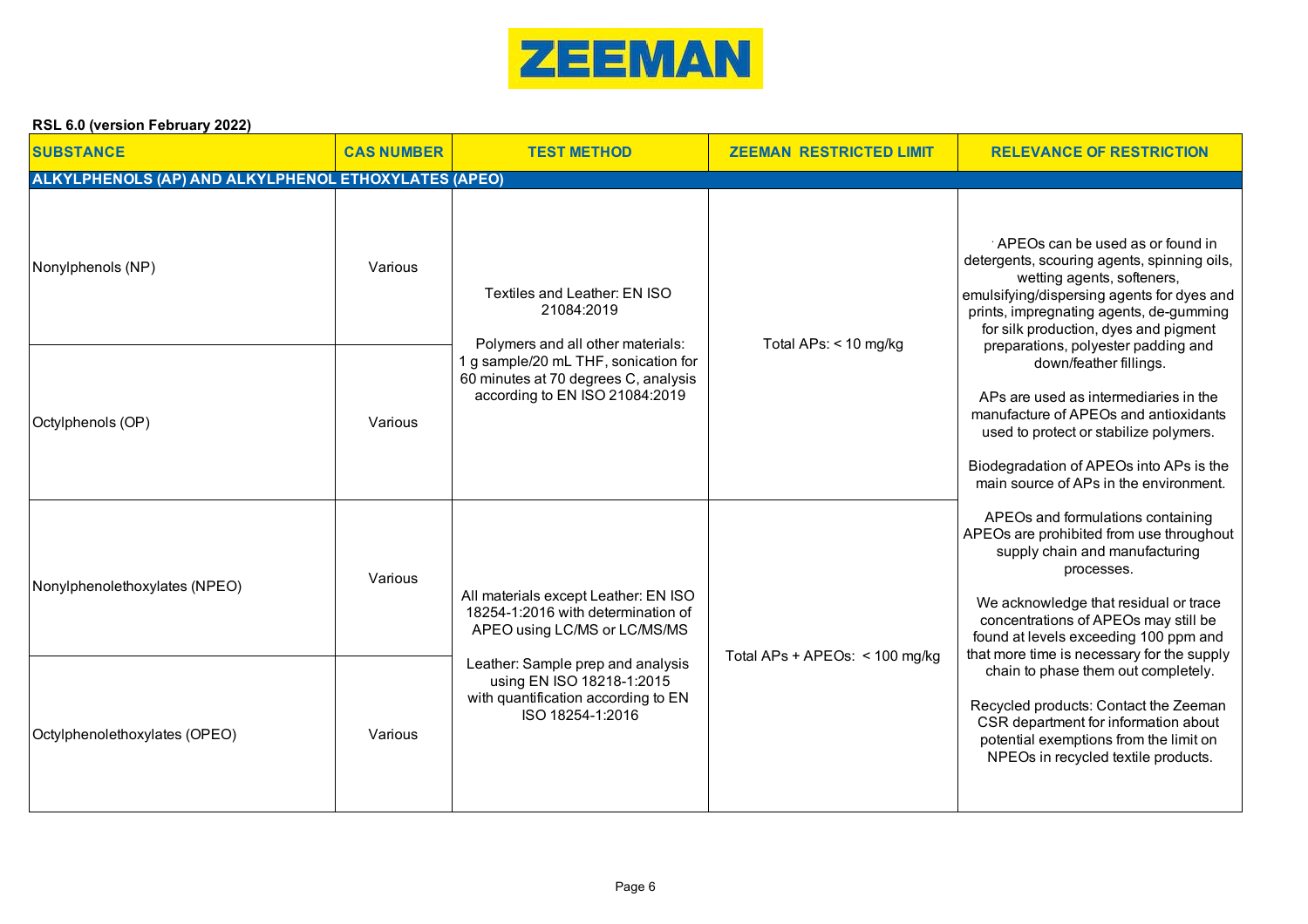

| $1.9 - 0.0$ , $1.9 - 0.01$ , $0.9 - 0.01$ |                   |                                 |                                |                                                                                                                      |
|-------------------------------------------|-------------------|---------------------------------|--------------------------------|----------------------------------------------------------------------------------------------------------------------|
| <b>SUBSTANCE</b>                          | <b>CAS NUMBER</b> | <b>TEST METHOD</b>              | <b>ZEEMAN RESTRICTED LIMIT</b> | <b>RELEVANCE OF RESTRICTION</b>                                                                                      |
| <b>AZO AMINES AND ARYLAMINE SALTS</b>     |                   |                                 |                                |                                                                                                                      |
| 4-Aminobiphenyl                           | $92 - 67 - 1$     |                                 |                                |                                                                                                                      |
| Benzidine                                 | 92-87-5           |                                 |                                |                                                                                                                      |
| 4-Chloro-o-toluidine                      | 95-69-2           |                                 |                                |                                                                                                                      |
| 2-Naphtylamine                            | 91-59-8           |                                 |                                |                                                                                                                      |
| o-Aminoazotoluene                         | 97-56-3           |                                 |                                |                                                                                                                      |
| 2-Amino-4-nitrotoluene                    | 99-55-8           |                                 |                                |                                                                                                                      |
| p-Chloraniline                            | 106-47-8          |                                 |                                |                                                                                                                      |
| 2,4-Diaminoanisole                        | 615-05-4          |                                 |                                |                                                                                                                      |
| 4,4'-Diaminodiphenylmethane (4,4'-MDA)    | 101-77-9          |                                 |                                |                                                                                                                      |
| 3,3'-Dichlorobenzidine                    | 91-94-1           |                                 |                                |                                                                                                                      |
| 3,3'-Dimethoxybenzidine                   | 119-90-4          |                                 |                                | Azo dyes and pigments are colorants that                                                                             |
| 3,3'-Dimethylbenzidine                    | 119-93-7          | Textiles: EN ISO 14362-1:2017   |                                | incorporate one or several azo groups (-                                                                             |
| 3,3'-dimethyl-4,4'-diaminodiphenylmethane | 838-88-0          |                                 |                                | N=N-) bound with aromatic compounds.                                                                                 |
| p-Cresidine                               | 120-71-8          | Leather: EN ISO 17234-1:2020    |                                | Thousands of azo dyes exist, but only                                                                                |
| 4,4'-Methylene-bis(2-chloraniline)        | 101-14-4          | Test Method for confirmation of | $<$ 20 mg/kg                   | those which degrade to form the listed<br>cleavable amines are restricted.<br>Azo dyes that release these amines are |
| 4,4'-Oxydianiline                         | 101-80-4          | 4-Aminoazobenzene (4AAB):       |                                |                                                                                                                      |
| 4,4'-Thiodianiline                        | 139-65-1          | Textiles: EN 14362-3: 2017      |                                |                                                                                                                      |
| o-Toluidine                               | 95-53-4           | Leather: EN ISO 17234-2: 2011   |                                | regulated and should no longer be used for                                                                           |
| 2,4-Toluenediamine (2,4-TDA)              | 95-80-7           |                                 |                                | dyeing textiles.                                                                                                     |
| 2,4,5-Trimethylaniline                    | 137-17-7          |                                 |                                |                                                                                                                      |
| o-Anisidine (2-Methoxyaniline)            | $90 - 04 - 0$     |                                 |                                |                                                                                                                      |
| 4-Aminoazobenzene (4-AAB)                 | 60-09-3           |                                 |                                |                                                                                                                      |
| 2,4-Xylidine                              | 95-68-1           |                                 |                                |                                                                                                                      |
| 2,6-Xylidine                              | 87-62-7           |                                 |                                |                                                                                                                      |
| 4-Chloro-o-toluidinium chloride           | 3165-93-3         |                                 |                                |                                                                                                                      |
| 2-Naphthylammoniumacetate                 | 553-00-4          |                                 |                                |                                                                                                                      |
| 4-Methoxy-m-phenylene diammonium sulphate | 39156-41-7        |                                 |                                |                                                                                                                      |
| 2,4,5-Trimethylaniline hydrochloride      | 21436-97-5        |                                 |                                |                                                                                                                      |
| p-Phenylenediamine                        | 106-50-3          |                                 | < 250 mg/kg                    |                                                                                                                      |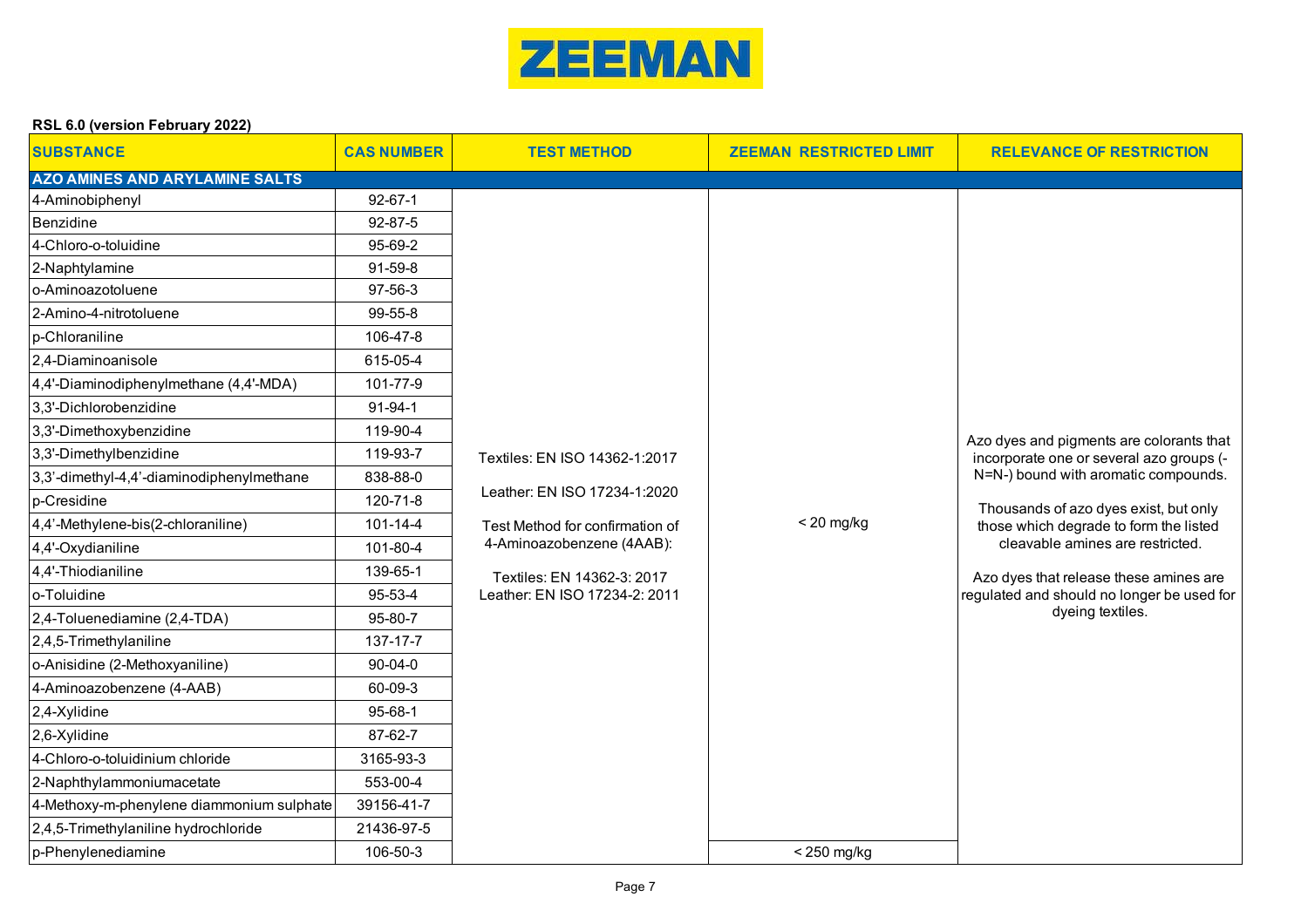

| <b>SUBSTANCE</b>                         | <b>CAS NUMBER</b> | <b>TEST METHOD</b>            | <b>ZEEMAN RESTRICTED LIMIT</b> | <b>RELEVANCE OF RESTRICTION</b>                                                                                                                                                                                                                                                                                                                                               |
|------------------------------------------|-------------------|-------------------------------|--------------------------------|-------------------------------------------------------------------------------------------------------------------------------------------------------------------------------------------------------------------------------------------------------------------------------------------------------------------------------------------------------------------------------|
| <b>BIOCIDES</b>                          |                   |                               |                                |                                                                                                                                                                                                                                                                                                                                                                               |
| Dimethylfumarate                         | 624-49-7          | All materials: ISO 16186:2021 | $< 0.1$ mg/kg                  | Dimethyl fumarate (DMFu) is a fungicide<br>used to prevent mould in leather and<br>textiles.<br>Can be used in sachets in packaging to<br>prevent the buildup of mold, especially<br>during shipping.<br>DMFu can cause acute dermatitis,<br>eczema, and general fatigue to the<br>persons who have been in contact with this<br>substance.<br>Can also be used as Pesticide. |
| <b>CHLOROBENZENES AND CHLOROTOLUENES</b> |                   |                               |                                |                                                                                                                                                                                                                                                                                                                                                                               |
| 2-Chlorotoluene                          | 95-49-8           |                               |                                |                                                                                                                                                                                                                                                                                                                                                                               |
| 3-Chlorotoluene                          | 108-41-8          |                               |                                |                                                                                                                                                                                                                                                                                                                                                                               |
| 4-Chlorotoluene                          | 106-43-4          |                               |                                |                                                                                                                                                                                                                                                                                                                                                                               |
| 2,3-Dichlorotoluene                      | 32768-54-0        |                               |                                |                                                                                                                                                                                                                                                                                                                                                                               |
| 2,4-Dichlorotoluene                      | 95-73-8           |                               |                                | These carriers are used in dyeing<br>polyester and blends of wool and polyester                                                                                                                                                                                                                                                                                               |
| 2,5-Dichlorotoluene                      | 19398-61-9        |                               |                                | as wool cannot be dyed at the high<br>temperatures (130°C) required for dyeing                                                                                                                                                                                                                                                                                                |
| 2,6-Dichlorotoluene                      | 118-69-4          |                               |                                | polyester.                                                                                                                                                                                                                                                                                                                                                                    |
| 3,4-Dichlorotoluene                      | 95-75-0           | All materials: EN 17137:2018  | < 1 mg/kg (total)              | Most of these carriers are toxic to humans                                                                                                                                                                                                                                                                                                                                    |
| 2,3,6-Trichlorotoluene                   | 2077-46-5         |                               |                                | and aquatic organisms, and some are<br>even carcinogenic.                                                                                                                                                                                                                                                                                                                     |
| 2,4,5-Trichlorotoluene                   | 6639-30-1         |                               |                                | Can also be used as solvent                                                                                                                                                                                                                                                                                                                                                   |
| 2,3,4,5-Tetrachlorotoluene               | 76057-12-0        |                               |                                |                                                                                                                                                                                                                                                                                                                                                                               |
| 2,3,4,6-Tetrachlorotoluene               | 875-40-1          |                               |                                |                                                                                                                                                                                                                                                                                                                                                                               |
| 2,3,5,6-Tetrachlorotoluene               | 1006-31-1         |                               |                                |                                                                                                                                                                                                                                                                                                                                                                               |
| Pentachlorotoluene                       | 877-11-2          |                               |                                |                                                                                                                                                                                                                                                                                                                                                                               |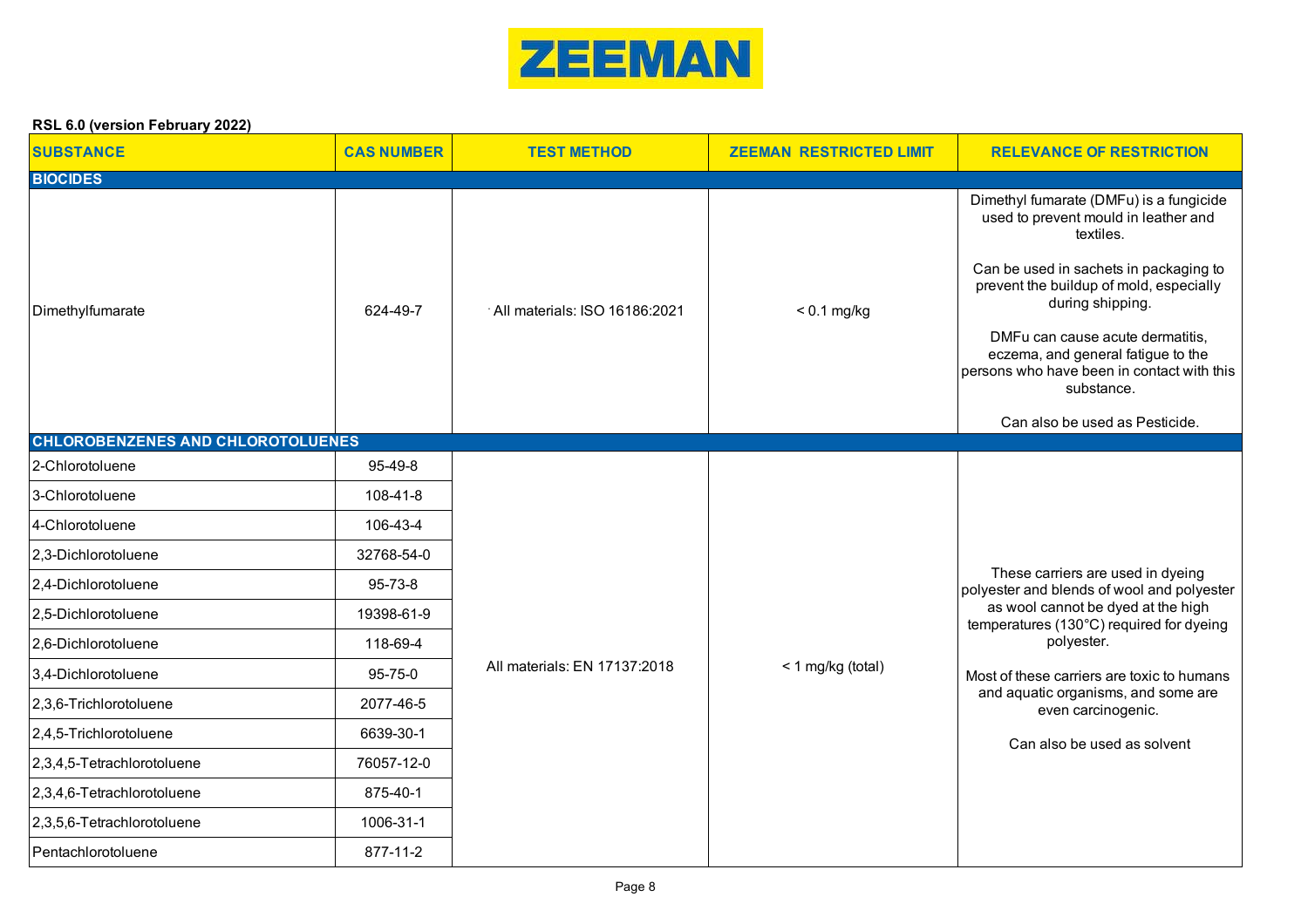

|  | RSL 6.0 (version February 2022) |  |
|--|---------------------------------|--|
|  |                                 |  |

| <b>SUBSTANCE</b>                                          | <b>CAS NUMBER</b> | <b>TEST METHOD</b>                                              | <b>ZEEMAN RESTRICTED LIMIT</b> | <b>RELEVANCE OF RESTRICTION</b>                                                                                                                  |
|-----------------------------------------------------------|-------------------|-----------------------------------------------------------------|--------------------------------|--------------------------------------------------------------------------------------------------------------------------------------------------|
| <b>CHLOROBENZENES AND CHLOROTOLUENES CONTINUED</b>        |                   |                                                                 |                                |                                                                                                                                                  |
| 1,3-Dichlorobenzene                                       | 541-73-1          |                                                                 |                                |                                                                                                                                                  |
| 1,4-Dichlorobenzene                                       | 106-46-7          |                                                                 |                                |                                                                                                                                                  |
| 1,2,3-Trichlorobenzene                                    | 87-61-6           |                                                                 |                                | : Chlorobenzenes and Chlorotoluenes                                                                                                              |
| 1,2,4-Trichlorobenzene                                    | 120-82-1          |                                                                 |                                | (Chlorinated Aromatic Hydrocarbons) can<br>be used as carriers in the dyeing process                                                             |
| 1,3,5-Trichlorobenzene                                    | 108-70-3          |                                                                 |                                | of polyester or wool/ polyester fibers as<br>wool cannot be dyed at the high                                                                     |
| 1,2,3,4-Tetrachlorobenzene                                | 634-66-2          |                                                                 |                                | temperatures (130°C) required for dyeing<br>polyester.                                                                                           |
| 1,2,3,5-Tetrachlorobenzene                                | 634-90-2          |                                                                 | < 1 mg/kg (total)              |                                                                                                                                                  |
| 1,2,4,5-Tetrachlorobenzene                                | 95-94-3           | All materials: EN 17137:2018                                    |                                | They can also be used as solvents.                                                                                                               |
| Pentachlorobenzene                                        | 608-93-5          |                                                                 |                                | Cross-contamination from anti-moth agents<br>and poly shipping bags may cause                                                                    |
| Hexachlorobenzene                                         | 118-74-1          |                                                                 |                                | failures.                                                                                                                                        |
| p-Chlorobenzotrichloride                                  | 5216-25-1         |                                                                 |                                | Most of these carriers are toxic to humans<br>and aquatic organisms, and some are                                                                |
| Benzotrichloride                                          | 98-07-7           |                                                                 |                                | even carcinogenic.                                                                                                                               |
| <b>Benzyl Chloride</b>                                    | 100-44-7          |                                                                 |                                |                                                                                                                                                  |
| 1,2-Dichlorobenzene                                       | $95 - 50 - 1$     |                                                                 | $< 10$ mg/kg                   |                                                                                                                                                  |
| <b>CHLORINATED PARAFFINS</b>                              |                   |                                                                 |                                |                                                                                                                                                  |
| Short-chain Chlorinated Paraffins (SCCPs)<br>$(C10-C13)$  | 85535-84-8        | ·Leather:<br>ISO 18219-1:2021 (SCCP)<br>ISO 18219-2:2021 (MCCP) | < 1000 mg/kg                   | May be used as softeners, flame<br>retardants, or fat-liquoring agents in leather<br>production; also as a plasticizer in polymer<br>production. |
| Medium-chain Chlorinated Paraffins (MCCPs)<br>$(C14-C17)$ | 85535-85-9        | Textiles:<br>ISO 22818:2021 (SCCP + MCCP)                       | < 1000 mg/kg                   | SCCP's and MCCP's may cause long-term<br>adverse effects in the aquatic environment.                                                             |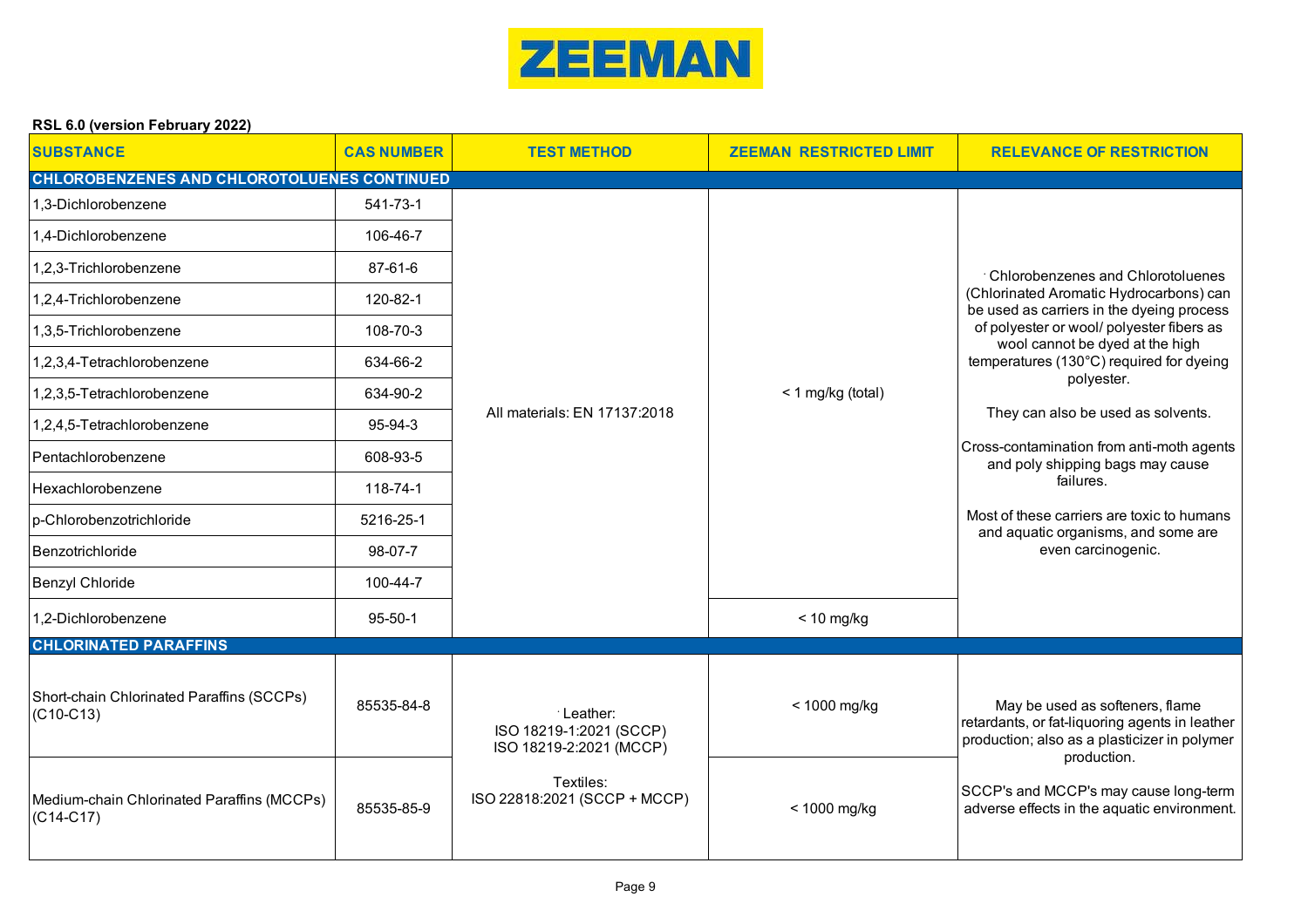

| <b>SUBSTANCE</b><br><b>CHLOROPHENOLS</b> | <b>CAS NUMBER</b> | <b>TEST METHOD</b>            | <b>ZEEMAN RESTRICTED LIMIT</b> | <b>RELEVANCE OF RESTRICTION</b>                                                                                  |
|------------------------------------------|-------------------|-------------------------------|--------------------------------|------------------------------------------------------------------------------------------------------------------|
| Pentachlorophenol (PCP)                  | 87-86-5           |                               |                                |                                                                                                                  |
| 2,3,5,6- Tetrachlorophenol (TeCP)        | 935-95-5          |                               |                                |                                                                                                                  |
| 2,3,4,6- Tetrachlorphenol (TeCP)         | 58-90-2           | All materials: DIN 50009:2021 |                                |                                                                                                                  |
| 2,3,4,5- Tetrachlorphenol (TeCP)         | 4901-51-3         |                               |                                | Chlorophenols are polychlorinated<br>compounds used as preservatives or<br>pesticides.                           |
| 2,3,4-Trichlorophenol (TriCP)            | 15950-66-0        |                               | < 0.5 mg/kg each               | Pentachlorophenol (PCP),<br>Tetrachlorophenol (TeCP), and<br>Trichlorophenols (TriCP) are sometimes              |
| 2,3,5-Trichlorophenol (TriCP)            | 933-78-8          |                               |                                | used to prevent mold and kill insects when<br>growing cotton and when<br>storing/transporting fabrics.           |
| 2,3,6-Trichlorophenol (TriCP)            | 933-75-5          |                               |                                | PCP, TeCP, and TriCP can also be used<br>as in-can preservatives in print pastes and<br>other chemical mixtures. |
| 2,4,5-Trichlorophenol (TriCP)            | 95-95-4           |                               |                                |                                                                                                                  |
| 2,4,6-Trichlorophenol (TriCP)            | 88-06-2           |                               |                                |                                                                                                                  |
| 3,4,5-Trichlorophenol (TriCP)            | 609-19-8          |                               |                                |                                                                                                                  |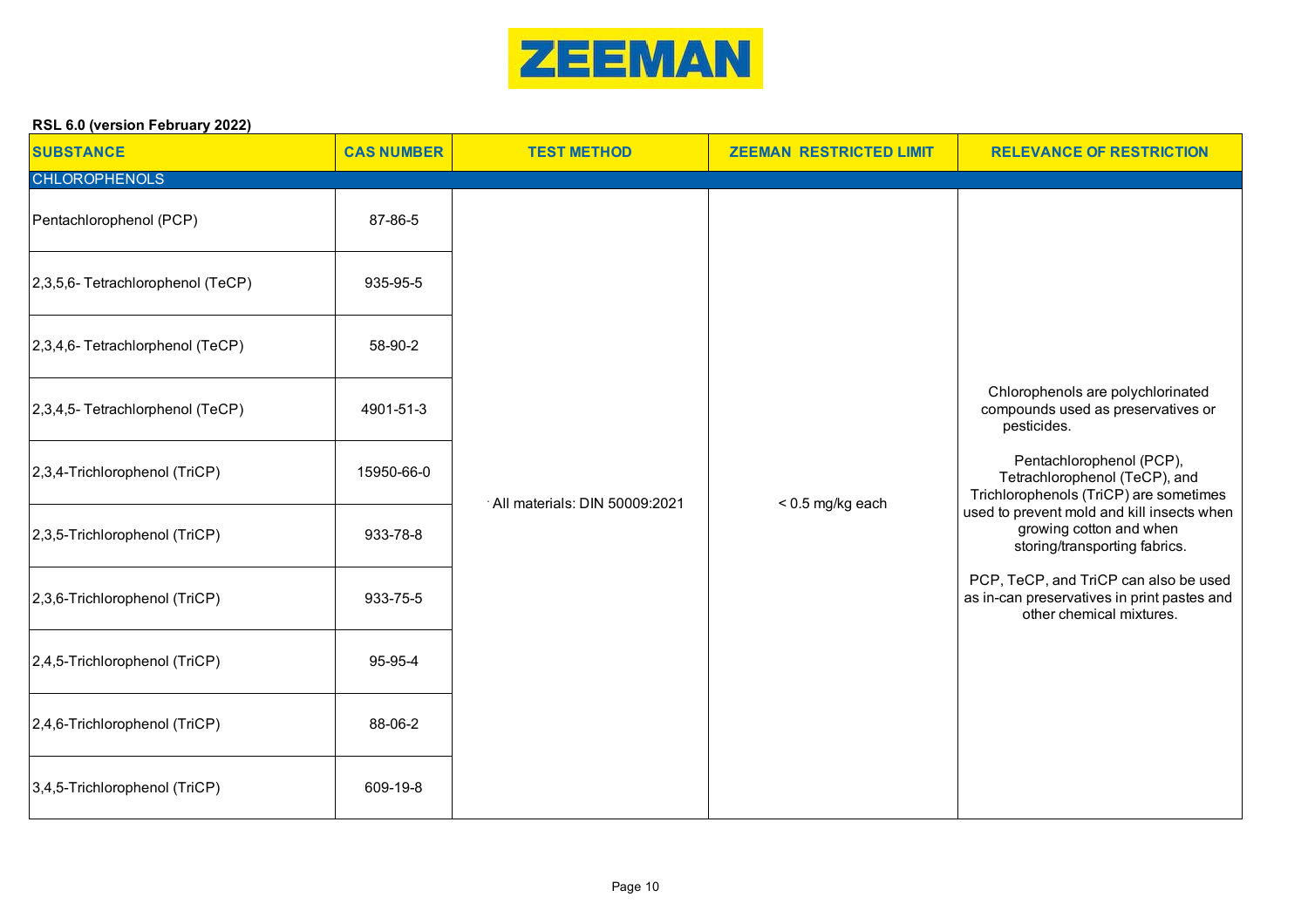

| <b>SUBSTANCE</b>                           | <b>CAS NUMBER</b>                      | <b>TEST METHOD</b>             | <b>ZEEMAN RESTRICTED LIMIT</b>           | <b>RELEVANCE OF RESTRICTION</b>                                                                                                                                                                                  |
|--------------------------------------------|----------------------------------------|--------------------------------|------------------------------------------|------------------------------------------------------------------------------------------------------------------------------------------------------------------------------------------------------------------|
| DYES WHICH ARE CLASSIFIED TO BE ALLERGENIC |                                        |                                |                                          |                                                                                                                                                                                                                  |
| C.I. Disperse Blue 1                       | 2475-45-8                              |                                |                                          |                                                                                                                                                                                                                  |
| C.I. Disperse Blue 3                       | 2475-46-9                              |                                |                                          |                                                                                                                                                                                                                  |
| C.I. Disperse Blue 7                       | 3179-90-6                              |                                |                                          |                                                                                                                                                                                                                  |
| C.I. Disperse Blue 26                      | 3860-63-7                              |                                |                                          |                                                                                                                                                                                                                  |
| C.I. Disperse Blue 35A                     | 56524-77-7                             |                                |                                          |                                                                                                                                                                                                                  |
| C.I. Disperse Blue 35B                     | 56524-76-6                             |                                |                                          |                                                                                                                                                                                                                  |
| C.I. Disperse Blue 102                     | 12222-97-8                             |                                |                                          |                                                                                                                                                                                                                  |
| C.I. Disperse Blue 106                     | 12223-01-7                             |                                |                                          |                                                                                                                                                                                                                  |
| C.I. Disperse Blue 124                     | 61951-51-7                             |                                |                                          |                                                                                                                                                                                                                  |
| C.I. Disperse Brown 1                      | 23355-64-8                             |                                |                                          |                                                                                                                                                                                                                  |
| C.I. Disperse Orange 1                     | 2581-69-3                              |                                |                                          | Disperse dyes are a class of water-<br>insoluble dyes that penetrate the fiber                                                                                                                                   |
| C.I. Disperse Orange 3                     | 730-40-5                               |                                | < 30 mg/kg each<br>Sum of all < 75 mg/kg | system of synthetic or manufactured fibers<br>and are held in place by physical forces<br>without forming chemical bonds.<br>Disperse dyes are used in synthetic fiber<br>(e.g., polyester, acetate, polyamide). |
| C.I. Disperse Orange 11                    | 82-28-0                                |                                |                                          |                                                                                                                                                                                                                  |
| C.I. Disperse Orange 37/59/76              | 12223-33-5<br>13301-61-6<br>51811-42-8 | All materials: DIN 54231: 2005 |                                          |                                                                                                                                                                                                                  |
| C.I. Disperse Orange 149                   | 85136-74-9                             |                                |                                          |                                                                                                                                                                                                                  |
| C.I. Disperse Red 1                        | 2872-52-8                              |                                |                                          | Restricted disperse dyes are suspected of                                                                                                                                                                        |
| C.I. Disperse Red 11                       | 2872-48-2                              |                                |                                          | causing allergic reactions and are<br>prohibited from use for dyeing of textiles.                                                                                                                                |
| C.I. Disperse Red 17                       | 3179-89-3                              |                                |                                          |                                                                                                                                                                                                                  |
| C.I. Disperse Red 151                      | 61968-47-6                             |                                |                                          |                                                                                                                                                                                                                  |
| C.I. Disperse Yellow 1                     | 119-15-3                               |                                |                                          |                                                                                                                                                                                                                  |
| C.I. Disperse Yellow 3                     | 2832-40-8                              |                                |                                          |                                                                                                                                                                                                                  |
| C.I. Disperse Yellow 7                     | 6300-37-4                              |                                |                                          |                                                                                                                                                                                                                  |
| C.I. Disperse Yellow 9                     | 6373-73-5                              |                                |                                          |                                                                                                                                                                                                                  |
| C.I. Disperse Yellow 23                    | 6250-23-3                              |                                |                                          |                                                                                                                                                                                                                  |
| C.I. Disperse Yellow 39                    | 12236-29-2                             |                                |                                          |                                                                                                                                                                                                                  |
| C.I. Disperse Yellow 49                    | 54824-37-2                             |                                |                                          |                                                                                                                                                                                                                  |
| C.I. Disperse Yellow 56                    | 54077-16-6                             |                                |                                          |                                                                                                                                                                                                                  |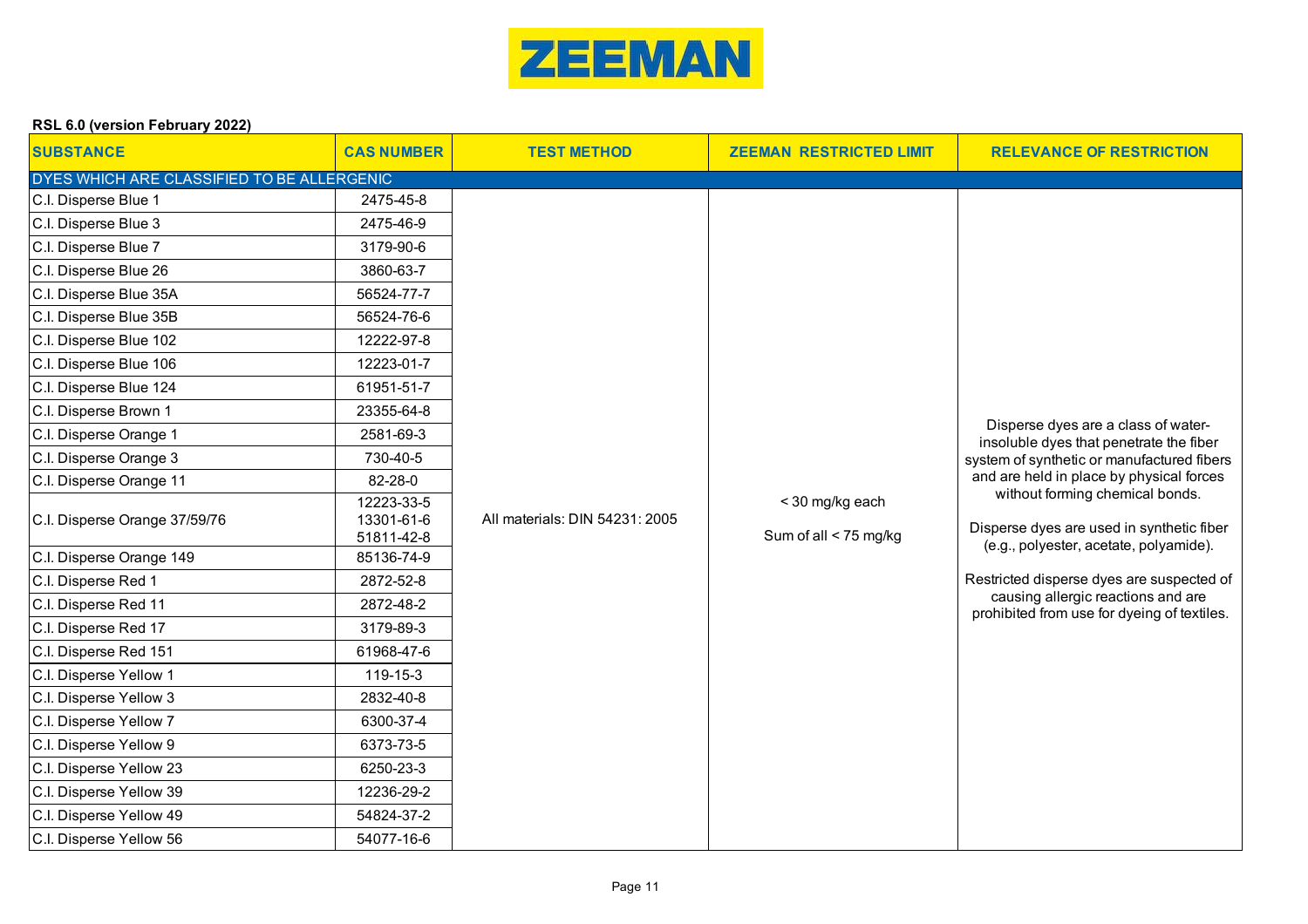

| <b>SUBSTANCE</b>                                               | <b>CAS NUMBER</b>                   | <b>TEST METHOD</b>             | <b>ZEEMAN RESTRICTED LIMIT</b> | <b>RELEVANCE OF RESTRICTION</b>                                                       |
|----------------------------------------------------------------|-------------------------------------|--------------------------------|--------------------------------|---------------------------------------------------------------------------------------|
| DYES WHICH ARE CLASSIFIED TO BE CARCINOGENIC                   |                                     |                                |                                |                                                                                       |
| C.I. Acid Red 26                                               | 3761-53-3                           |                                |                                | Acid dyes are water-soluble anionic dyes<br>mainly used on fibers such as wool, silk, |
| C.I. Acid Red 114                                              | 6459-94-5                           |                                |                                | and nylon.                                                                            |
| C.I. Basic Blue 26 (with ≥ 0.1 % Michler's<br>ketone or base)  | 2580-56-5                           |                                |                                |                                                                                       |
| C.I. Basic Red 9                                               | 569-61-9                            |                                |                                |                                                                                       |
| C.I. Basic Green 4 (oxalate, chloride or free)                 | 2437-29-8<br>569-64-2<br>10309-95-2 |                                |                                | Basic dyes are water-soluble cationic<br>dyes mainly used on acrylic fibers.          |
| C.I. Basic Violet 3 (with ≥ 0.1 % Michler's<br>ketone or base) | 548-62-9                            |                                |                                |                                                                                       |
| C.I. Basic Violet 14                                           | 632-99-5                            |                                |                                |                                                                                       |
| C.I. Direct Black 38                                           | 1937-37-7                           |                                |                                |                                                                                       |
| C.I. Direct Blue 6                                             | 2602-46-2                           | All materials: DIN 54231: 2005 | < 30 mg/kg each                | Direct dyes are used on natural fibers such                                           |
| C.I. Direct Blue 15                                            | 2429-74-5                           |                                | Sum of all < 75 mg/kg          | as cotton, linen, cellulose and in special                                            |
| C.I. Direct Brown 95                                           | 16071-86-6                          |                                |                                | treatments such as dip dyes.                                                          |
| C.I. Direct Red 28                                             | 573-58-0                            |                                |                                |                                                                                       |
| C.I. Solvent Yellow 1 (4-Aminoazobenzene)                      | 60-09-3                             |                                |                                |                                                                                       |
| 4-Dimethylaminoazobenzene (Solvent Yellow<br>2)                | 60-11-7                             |                                |                                | Solvent dyes are dyes which are soluble in<br>organic solvents, and can be used on    |
| C.I. Solvent Blue 4                                            | 6786-83-0                           |                                |                                | natural and synthetic fibers.                                                         |
| 4,4'-bis(dimethylamino)-4"-(methylamino)trityl<br>alcohol      | $561 - 41 - 1$                      |                                |                                |                                                                                       |
| C.I. Pigment Red 104 (Lead chromate<br>molybdate sulphate red) | 12656-85-8                          |                                |                                | Pigment dyes are widely used in a variety                                             |
| C.I. Pigment Yellow 34 (Lead sulfochromate<br>yellow)          | 1344-37-2                           |                                |                                | of fiber and material types.                                                          |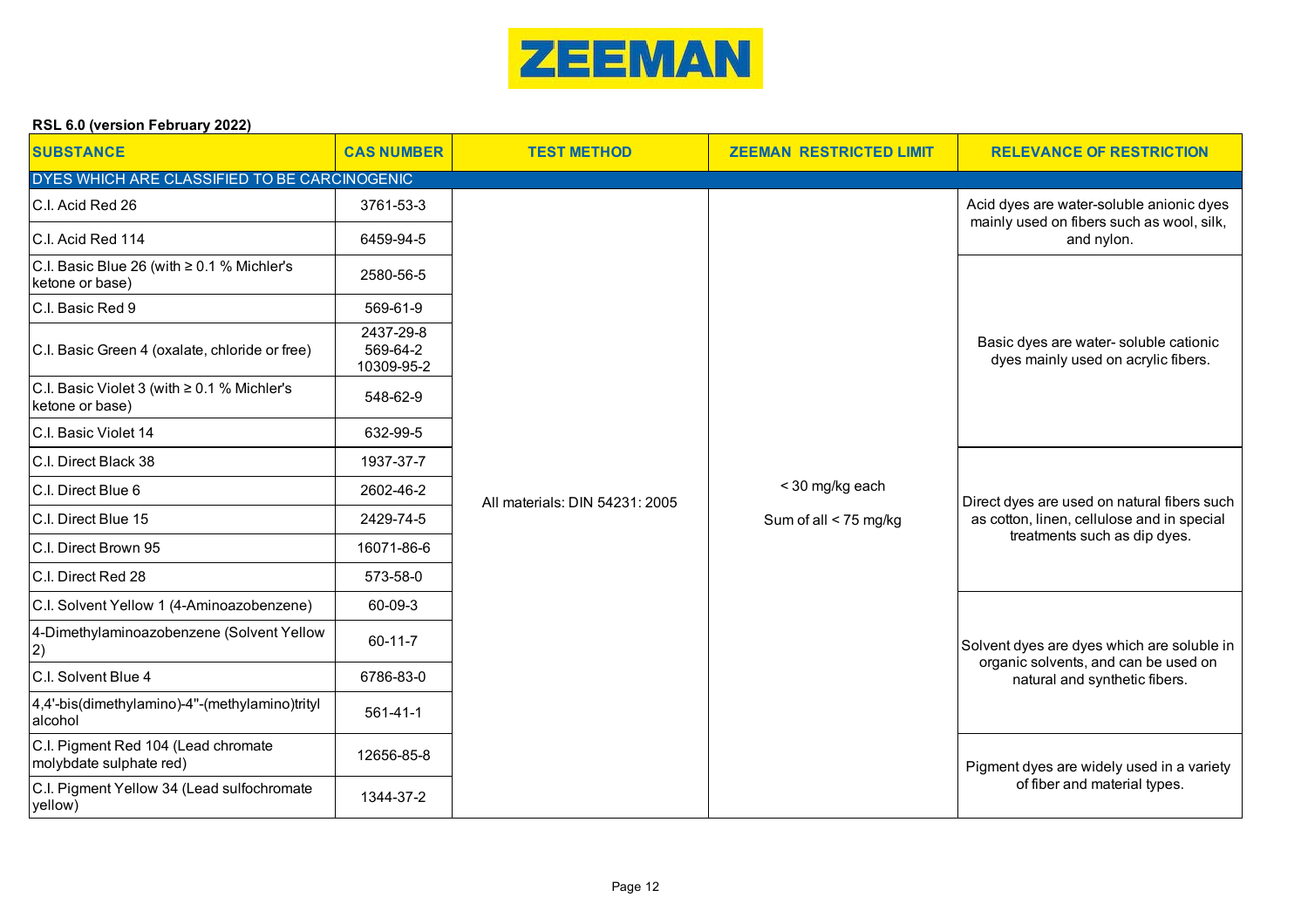

| <b>SUBSTANCE</b>                                                                    | <b>CAS NUMBER</b>                                                    | <b>TEST METHOD</b>                   | <b>ZEEMAN RESTRICTED LIMIT</b> | <b>RELEVANCE OF RESTRICTION</b>                                                                                                                                                                                  |
|-------------------------------------------------------------------------------------|----------------------------------------------------------------------|--------------------------------------|--------------------------------|------------------------------------------------------------------------------------------------------------------------------------------------------------------------------------------------------------------|
| DYES WHICH ARE ADDITIONALLY RESTRICTED                                              |                                                                      |                                      |                                |                                                                                                                                                                                                                  |
| Navy Blue<br>Component 1: C39H23CICrN7O12S.2Na<br>Component 2: C46H30CrN10O20S2.3Na | 118685-33-9                                                          | All materials: DIN 54231: 2005       | $<$ 30 mg/kg                   | Navy Blue Dye is a specific dye mixture<br>used to dye leather and textiles.                                                                                                                                     |
| <b>FLAME RETARDANTS</b>                                                             |                                                                      |                                      |                                |                                                                                                                                                                                                                  |
| Pentabromodiphenyl ether (PentaBDE)                                                 | 32534-81-9<br>60348-60-9                                             |                                      |                                | · With very limited exceptions,                                                                                                                                                                                  |
| Decabromodiphenyl ethane (DBDPE)                                                    | 84852-53-9                                                           |                                      |                                | flameretardant substances, including the<br>entire class of organohalogen flame                                                                                                                                  |
| Octabromodiphenylether (OctaBDE)                                                    | 32536-52-0                                                           |                                      |                                | retardants, should no longer be applied to<br>materials during production.                                                                                                                                       |
| Decabromodiphenyl Ether (DecaBDE)                                                   | 1163-19-5                                                            |                                      | < 10 mg/kg each                | Listed here are examples of flame-                                                                                                                                                                               |
| All other Polybrominated diphenyl ethers<br>(PBDE's)                                | Various                                                              | All materials: ISO 17881-1: 2016 for |                                | retardant substances used historically<br>across the apparel and footwear industry.                                                                                                                              |
| Tetrabromobisphenol A (TBBP A)                                                      | 79-94-7                                                              | brominated flame retardants          |                                |                                                                                                                                                                                                                  |
| Polybrominated biphenyls (PBBs)                                                     | 59536-65-1                                                           |                                      |                                | It is not intended to be a complete list.                                                                                                                                                                        |
| Hexabromocyclododecane (HBCDD)                                                      | 25637-99-4<br>3194-55-6<br>134237-50-6<br>134237-51-7<br>134237-52-8 |                                      |                                | Other flame retardants not applicable to this<br>industry are regulated worldwide by the<br>Stockholm Convention and the Aarhus<br>Protocol, which have been implemented in<br>the European Union under the POPs |
| 2,2-bis(bromomethyl)-1,3-propanediol (BBMP)                                         | 3296-90-0                                                            |                                      |                                | Regulation.                                                                                                                                                                                                      |
| Tris(1,3-dichloro-2-propyl) phosphate (TDCPP)                                       | 13674-87-8                                                           |                                      |                                | These types of flame retardants are toxic<br>and are suspected to be carcinogenic.                                                                                                                               |
| Trixylylphosphate (TXP)                                                             | 25155-23-1                                                           |                                      |                                | They persist in the environment and food<br>chain, and are likely to pass up the food                                                                                                                            |
| Tris-(2,3-dibromopropyl)- phosphate (TRIS)                                          | 126-72-7                                                             | All materials: ISO 17881-2: 2016 for |                                | chain.                                                                                                                                                                                                           |
| Tris - (aziridinyl) - phosphineoxide (TEPA)                                         | 545-55-1                                                             | phosphorus flame retardants          |                                | Flame-retardant chemicals, including the                                                                                                                                                                         |
| Tris-(2-chloroethyl)-phosphate (TCEP)                                               | 115-96-8                                                             |                                      |                                | entire class of Organohalogen flame<br>retardants, should no longer be used.                                                                                                                                     |
| Bis-(2,3-dibromopropyl)phosphate (BDBPP)                                            | 5412-25-9                                                            |                                      |                                |                                                                                                                                                                                                                  |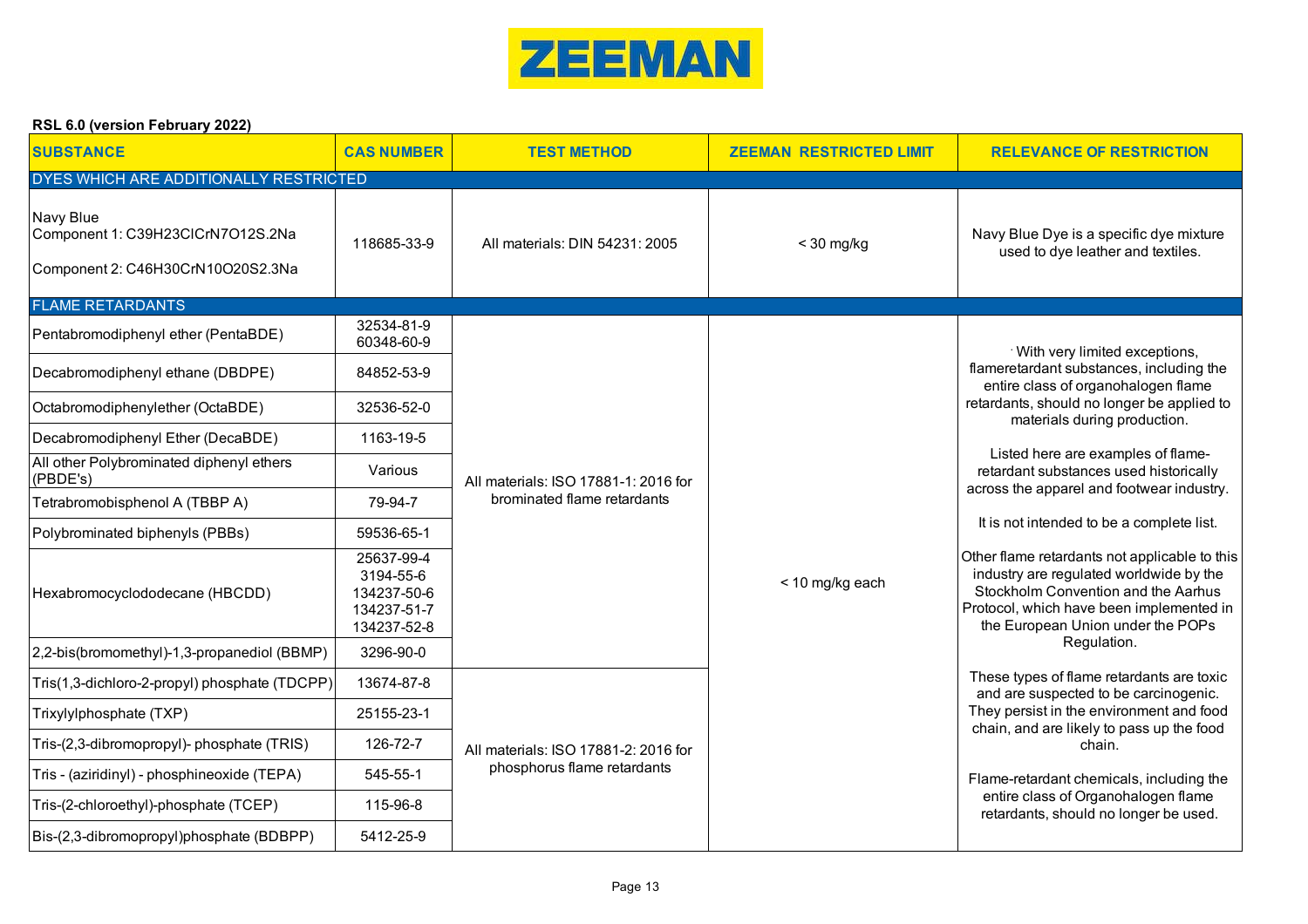

| <b>SUBSTANCE</b>                | <b>CAS NUMBER</b> | <b>TEST METHOD</b>                                                                                                                                                                                                                                                            | <b>ZEEMAN RESTRICTED LIMIT</b>                                                                                                                                      | <b>RELEVANCE OF RESTRICTION</b>                                                                                                                                                                                                                                                                                                                                                                                                                                                                                                                                                                                                                                                                                                                                                                                                      |
|---------------------------------|-------------------|-------------------------------------------------------------------------------------------------------------------------------------------------------------------------------------------------------------------------------------------------------------------------------|---------------------------------------------------------------------------------------------------------------------------------------------------------------------|--------------------------------------------------------------------------------------------------------------------------------------------------------------------------------------------------------------------------------------------------------------------------------------------------------------------------------------------------------------------------------------------------------------------------------------------------------------------------------------------------------------------------------------------------------------------------------------------------------------------------------------------------------------------------------------------------------------------------------------------------------------------------------------------------------------------------------------|
| <b>FORMALDEHYDE</b>             |                   |                                                                                                                                                                                                                                                                               |                                                                                                                                                                     |                                                                                                                                                                                                                                                                                                                                                                                                                                                                                                                                                                                                                                                                                                                                                                                                                                      |
| Formaldehyde                    | $50-00-0$         | All materials except Leather:<br>JIS L 1041-2011 A (Japan Law 112) or<br>EN ISO 14184-1:2011<br>Leather:<br>EN ISO 17226-2:2019 with EN ISO<br>17226-1:2019 confirmation method<br>in case of interferences.<br>Alternatively, EN ISO 17226-1:2021<br>can be used on its own. | $<$ 3 years : $<$ 16 mg/kg<br>> 3 years: direct skin contact<br>$<$ 75 mg/kg<br>> 3 years: indirect skin contact<br>(jackets and coats): < $150$ mg/kg <sup>*</sup> | Formaldehyde can be used as one of the<br>starting materials in auxiliaries imparting<br>textile performance such as wrinkle free,<br>dimensional stability, and stain resistant<br>characteristics to cotton and cotton blend<br>fabrics.<br>Formaldehyde can be found in resins,<br>binders and fixing agents for dyes and<br>pigments (especially those with fluorescent<br>effects). It can also be used as a catalyst in<br>certain printing, adhesive and heat transfer<br>processes.<br>Classified in the EU as "carcinogenic from<br>category 1B and mutagen category 2".<br>* In REACH Annex XVII there is a<br>temporary exemption for indirect skin<br>contact products (jackets and coats).<br>From November 2023 onwards the<br>exemption will not be valid anymore and<br>the limit will be 75 mg/kg for all products. |
| <b>HEAVY METALS EXTRACTABLE</b> |                   |                                                                                                                                                                                                                                                                               |                                                                                                                                                                     |                                                                                                                                                                                                                                                                                                                                                                                                                                                                                                                                                                                                                                                                                                                                                                                                                                      |
| Antimony (Sb)                   | 7440-36-0         | All materials except Leather:                                                                                                                                                                                                                                                 | $<$ 30 mg/kg                                                                                                                                                        | Found in or used as a catalyst in<br>polymerization of polyester, flame<br>retardants, fixing agents, pigments, and<br>alloys.                                                                                                                                                                                                                                                                                                                                                                                                                                                                                                                                                                                                                                                                                                       |
| Arsenic (As)                    | 7440-38-2         | DIN EN 16711-2:2016<br>Leather: DIN EN ISO 17072-1:2019                                                                                                                                                                                                                       | $<$ 3 years $<$ 0.2 mg/kg                                                                                                                                           | Arsenic and its compounds can be used in<br>preservatives, pesticides, and defoliants                                                                                                                                                                                                                                                                                                                                                                                                                                                                                                                                                                                                                                                                                                                                                |
|                                 |                   |                                                                                                                                                                                                                                                                               | $>$ 3 years < 1.0 mg/kg                                                                                                                                             | for cotton, synthetic fibers, paints, inks,<br>trims, and plastics.                                                                                                                                                                                                                                                                                                                                                                                                                                                                                                                                                                                                                                                                                                                                                                  |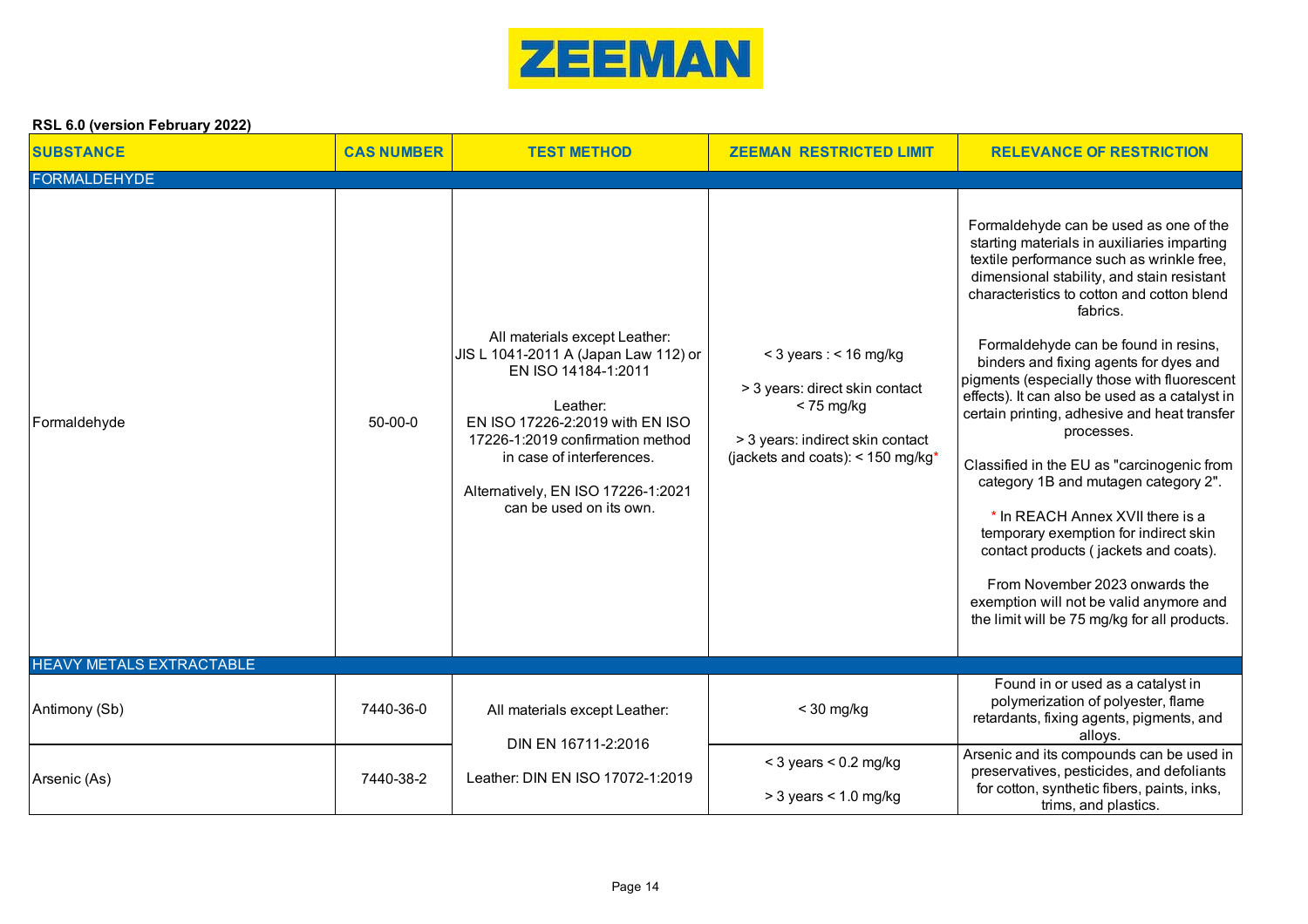

| <b>SUBSTANCE</b>                   | <b>CAS NUMBER</b> | <b>TEST METHOD</b>                                                  | <b>ZEEMAN RESTRICTED LIMIT</b>                       | <b>RELEVANCE OF RESTRICTION</b>                                                                                                                                                                                     |
|------------------------------------|-------------------|---------------------------------------------------------------------|------------------------------------------------------|---------------------------------------------------------------------------------------------------------------------------------------------------------------------------------------------------------------------|
| HEAVY METALS EXTRACTABLE CONTINUED |                   |                                                                     |                                                      |                                                                                                                                                                                                                     |
| Barium (Ba)                        | 7440-39-3         |                                                                     | < 1000 mg/kg                                         | Barium and its compounds can be used in<br>pigments for inks, plastics, and surface<br>coatings, as well as in dyeing, mordants,<br>filler in plastics, textile finishes, and leather<br>tanning.                   |
| Cadmium (Cd)                       | 7440-43-9         |                                                                     | $< 0.1$ mg/kg                                        | Cadmium compounds are used as<br>pigments (especially in red, orange, yellow<br>and green); as a stabilizer for PVC; and in<br>fertilizers, biocides, and paints.                                                   |
| Chromium (Cr)                      | 7440-47-3         |                                                                     | $<$ 3 years $<$ 1.0 mg/kg                            | Chromium compounds can be used as<br>dyeing additives; dye-fixing agents; color-<br>fastness after- treatmnts; dyes for wool,                                                                                       |
|                                    |                   | All materials except Leather:                                       | $>$ 3 years $<$ 2.0 mg/kg                            | silk, and polyamide (especially dark<br>shades); and leather tanning.                                                                                                                                               |
| Cobalt (Co)                        | 7440-48-4         | DIN EN 16711-2:2016                                                 | $<$ 3 years $<$ 1.0 mg/kg                            | Cobalt and its compounds can be used in<br>alloys, pigments, dyestuff, and the                                                                                                                                      |
|                                    |                   | Leather: DIN EN ISO 17072-1:2019                                    | $>$ 3 years < 4.0 mg/kg                              | production of plastic buttons.                                                                                                                                                                                      |
| Copper (Cu)*                       | 7440-50-8         | *Copper is exempt from restriction<br>limits in Metal parts.        | $<$ 3 years $<$ 25.0 mg/kg                           | Copper and its compounds can be found in<br>alloys and pigments, and in textiles as an                                                                                                                              |
|                                    |                   |                                                                     | $>$ 3 years $<$ 50.0 mg/kg                           | antimicrobial agent.                                                                                                                                                                                                |
| Lead (Pb)**                        | 7439-92-1         | **Crystal or "lead glass" is exempt from<br>total Lead restrictions | $<$ 3 years $<$ 0.2 mg/kg                            | May be associated with alloys, plastics,<br>paints, inks, pigments and surface coatings.                                                                                                                            |
|                                    |                   |                                                                     | $>$ 3 years < 1.0 mg/kg                              |                                                                                                                                                                                                                     |
| Mercury (Hg)                       | 7439-97-6         |                                                                     | $< 0.02$ mg/kg                                       | Mercury compounds can be present in<br>pesticides and as contaminants in caustic<br>soda (NaOH). They may also be used in<br>paints and as catalysts in the manufacture<br>of PU and vinyl chloride for use in PVC. |
| Nickel (Ni)                        | 7440-02--0        |                                                                     | $<$ 3 years $<$ 1.0 mg/kg<br>$>$ 3 years < 4.0 mg/kg | Nickel and its compounds can be used for<br>plating alloys and improving corrosion-<br>resistance and hardness of alloys. They<br>can also occur as impurities in pigments                                          |
| Selenium (Se)                      | 7782-49-2         |                                                                     | <500 mg/kg                                           | and alloys.<br>May be found in synthetic fibres, paints,<br>inks, plastics and metal trims.                                                                                                                         |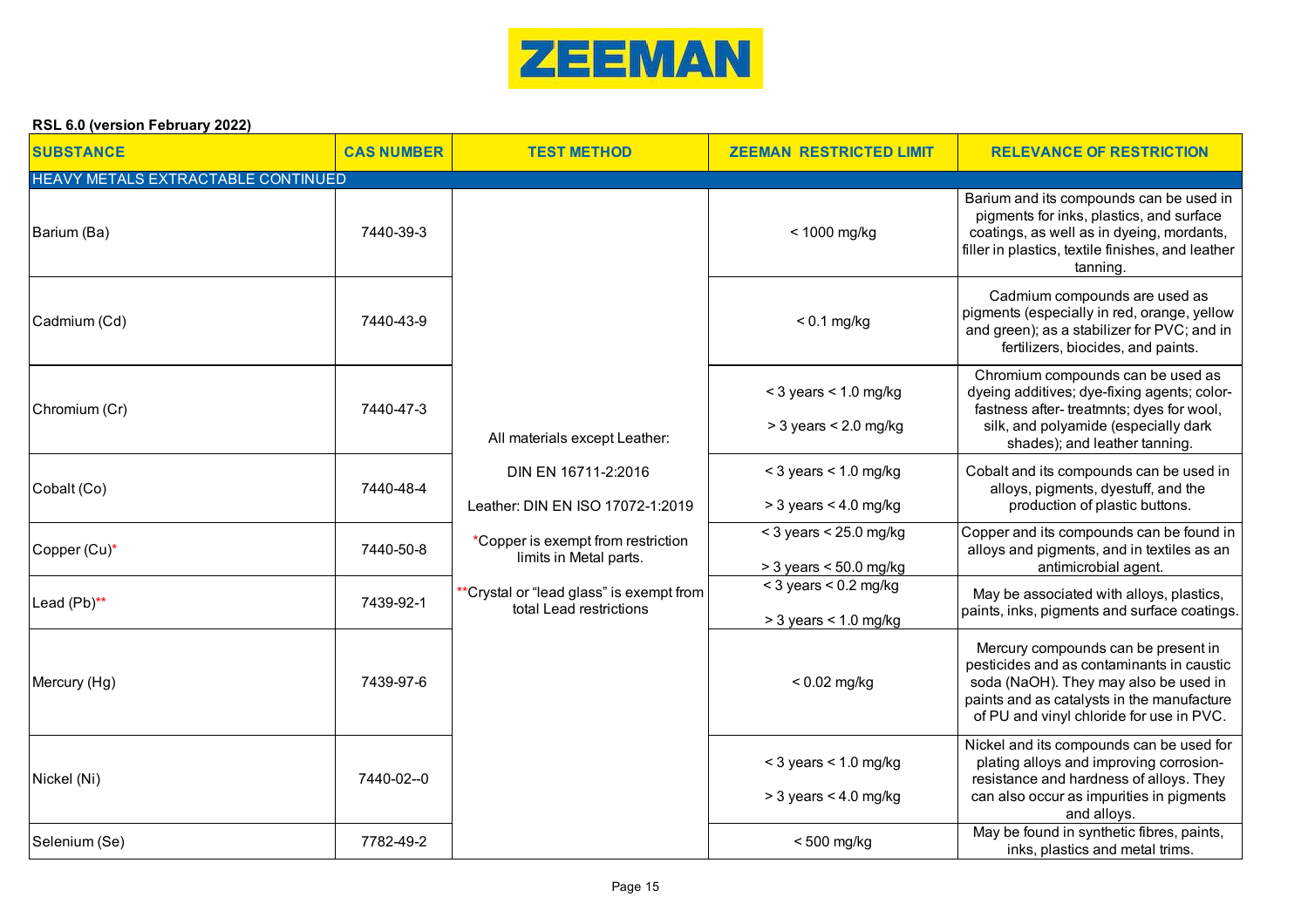

| <b>SUBSTANCE</b>                                                     | <b>CAS NUMBER</b> | <b>TEST METHOD</b>                                                                                                                                                                                                                               | <b>ZEEMAN RESTRICTED LIMIT</b>          | <b>RELEVANCE OF RESTRICTION</b>                                                                                                                                                                              |  |  |
|----------------------------------------------------------------------|-------------------|--------------------------------------------------------------------------------------------------------------------------------------------------------------------------------------------------------------------------------------------------|-----------------------------------------|--------------------------------------------------------------------------------------------------------------------------------------------------------------------------------------------------------------|--|--|
| HEAVY METALS EXTRACTABLE CONTINUED<br><b>APPLICABLE FOR TEXTILES</b> |                   |                                                                                                                                                                                                                                                  |                                         |                                                                                                                                                                                                              |  |  |
| Chromium VI (Cr VI)                                                  | 18540-29-9        | Textiles:<br>DIN EN 16711-2:2016 with EN ISO<br>17075-1:2017 if Cr is detected                                                                                                                                                                   | $< 1$ mg/kg                             | Though typically associated with leather<br>tanning, Chromium VI also may be used in<br>the "after-chroming" process for wool<br>dyeing (Chrome salts applied to acid-dyed<br>wool to improve fastness).     |  |  |
|                                                                      |                   | <b>APPLICABLE FOR LEATHER</b>                                                                                                                                                                                                                    |                                         |                                                                                                                                                                                                              |  |  |
| Chromium VI (Cr VI)                                                  | 18540-29-9        | Leather: EN ISO 17075-1:2017<br>and EN ISO 17075-2:2017 for<br>confirmation in case the extract<br>causes interference.<br>Alternatively, EN ISO 17075-2:2017<br>may be used on its own.<br>Ageing test: ISO 10195:2018 Method<br>A <sup>2</sup> | Not detected<br>Detection limit 3 mg/kg | Many heavy metals are bio accumulative<br>when absorbed by the human body<br>through perspiration and give cause for<br>concern in health terms such as chronic<br>toxicity, allergenic reactions and cancer |  |  |
| <b>HEAVY METALS TOTAL CONTENT</b>                                    |                   |                                                                                                                                                                                                                                                  |                                         |                                                                                                                                                                                                              |  |  |
| Arsenic (As)                                                         | 7440-38-2         |                                                                                                                                                                                                                                                  | $< 100$ mg/kg                           |                                                                                                                                                                                                              |  |  |
| Cadmium and its compounds                                            | 7440-43-9         | All materials except Leather:<br>DIN EN 16711-1:2016<br>Leather: DIN EN ISO 17072-2:2019                                                                                                                                                         | $< 40$ mg/kg                            | Many heavy metals are bio accumulative<br>when absorbed by the human body                                                                                                                                    |  |  |
| Mercury (Hg)                                                         | 7439-97-6         |                                                                                                                                                                                                                                                  | $< 0.5$ mg/kg                           | through perspiration and give cause for<br>concern in health terms such as chronic<br>toxicity, allergenic reactions and cancer                                                                              |  |  |
| Lead and its compounds                                               | 7439-92-1         | Non-metal: CPSC-CH-E1002-08.3<br>Metal: CPSC-CH-E1001-08.3<br>Lead in paint and surface coatings:<br>CPSIA Section 101 16 CFR 1303                                                                                                               | $< 90$ mg/kg                            |                                                                                                                                                                                                              |  |  |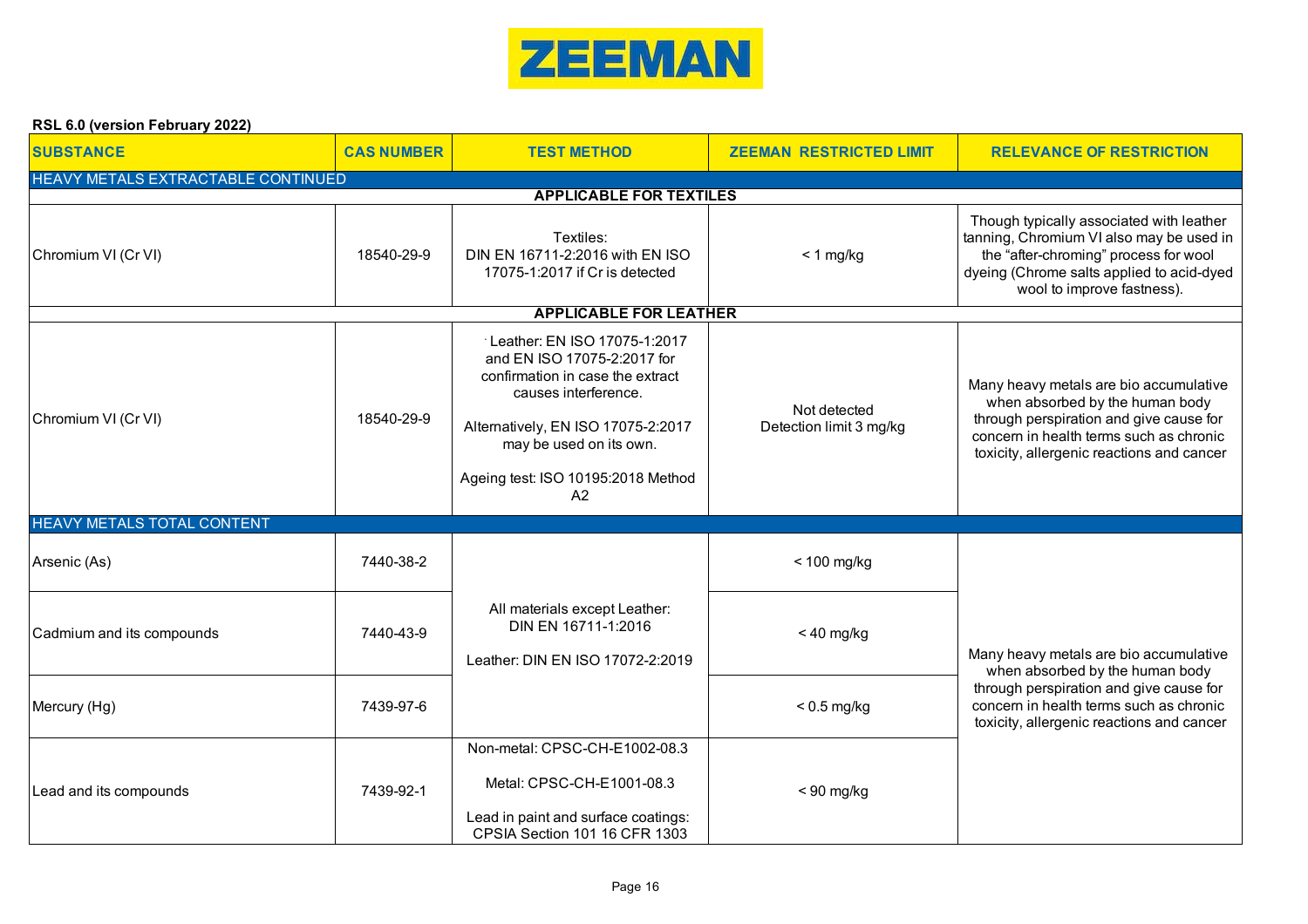

| <b>SUBSTANCE</b>                                                       | <b>CAS NUMBER</b>    | <b>TEST METHOD</b>                                                                          | <b>ZEEMAN RESTRICTED LIMIT</b>                                                                                                                                                                                                                                                                                                                                                                             | <b>RELEVANCE OF RESTRICTION</b>                                                                                                                                                |
|------------------------------------------------------------------------|----------------------|---------------------------------------------------------------------------------------------|------------------------------------------------------------------------------------------------------------------------------------------------------------------------------------------------------------------------------------------------------------------------------------------------------------------------------------------------------------------------------------------------------------|--------------------------------------------------------------------------------------------------------------------------------------------------------------------------------|
| HEAVY METALS RELEASABLE NICKEL                                         |                      |                                                                                             |                                                                                                                                                                                                                                                                                                                                                                                                            |                                                                                                                                                                                |
| Nickel                                                                 | 7440-02-0            | Nickel release:<br>EN 1811: 2011+A1:2015<br>Abrasion of coated items:<br>EN 12472:2005:2020 | Consumer goods such as jewellery<br>intented to be used for body piercings<br>must not release more than 0.2 µg<br>nickel per cm <sup>2</sup> per week.<br>Consumer goods such as jewellery,<br>snap fasteners, press buttons, zip<br>fasteners, etc., which can come into<br>contact with the human skin for a<br>longer period must not release more<br>than 0.5 µg nickel per cm <sup>2</sup> per week. | Nickel can cause extreme allergies.                                                                                                                                            |
|                                                                        |                      | EN 16128: 2015                                                                              | In spectacle frames and sunglasses<br>intended to come into close and<br>prolonged contact with the skin must<br>not release more than ≤ 0.5 µg nickel<br>per cm <sup>2</sup> per week                                                                                                                                                                                                                     |                                                                                                                                                                                |
| <b>MONOMERS</b>                                                        |                      |                                                                                             |                                                                                                                                                                                                                                                                                                                                                                                                            |                                                                                                                                                                                |
| Vinyl Chloride                                                         | 75-01-4              | EN ISO 6401:2008                                                                            | $< 1$ mg/kg                                                                                                                                                                                                                                                                                                                                                                                                | Vinyl Chloride is a precursor for<br>polymerization and may be present in<br>various PVC materials like prints, coatings,<br>flip flops, and synthetic leather.                |
| Styrene, Free                                                          | 100-42-5             | <b>Extraction in Methanol</b><br>GC/MS, sonication at 60 degrees C<br>for 60 minutes        | $< 500$ mg/kg                                                                                                                                                                                                                                                                                                                                                                                              | Styrene is a precursor for<br>polymerization and may be present<br>in various Styrene copolymers like<br>plastic buttons.<br>Free styrene is restricted, not total<br>styrene. |
| N-NITROSAMINES                                                         |                      |                                                                                             |                                                                                                                                                                                                                                                                                                                                                                                                            |                                                                                                                                                                                |
| N-nitrosodimethylamine (NDMA)                                          | 62-75-9              |                                                                                             |                                                                                                                                                                                                                                                                                                                                                                                                            |                                                                                                                                                                                |
| N-nitrosodiethylamine (NDEA)                                           | 55-18-5              | GB/T 24153-2009: determination                                                              |                                                                                                                                                                                                                                                                                                                                                                                                            |                                                                                                                                                                                |
| N-nitrosodipropylamine (NDPA)                                          | 621-64-7             | using GC/MS, with LC/MS/MS                                                                  |                                                                                                                                                                                                                                                                                                                                                                                                            |                                                                                                                                                                                |
| N-nitrosodibutylamine (NDBA)                                           | 924-16-3             | verification if positive.                                                                   |                                                                                                                                                                                                                                                                                                                                                                                                            | Can be formed as by-product in the                                                                                                                                             |
| N-nitrosopiperidine (NPIP)                                             | 100-75-4<br>930-55-2 | Alternatively, LC/MS/MS may be                                                              | $< 0.5$ mg/kg each                                                                                                                                                                                                                                                                                                                                                                                         | production of rubber.                                                                                                                                                          |
| N-nitrosopyrrolidine (NPYR)                                            | 59-89-2              | performed on its own.                                                                       |                                                                                                                                                                                                                                                                                                                                                                                                            |                                                                                                                                                                                |
| N-nitrosomorpholine (NMOR)<br>N-nitroso N-methyl N-phenylamine (NMPhA) | 614-00-6             | EN ISO 19577:2019                                                                           |                                                                                                                                                                                                                                                                                                                                                                                                            |                                                                                                                                                                                |
| N-nitroso N-ethyl N-phenylamine (NEPhA)                                | 612-64-6             |                                                                                             |                                                                                                                                                                                                                                                                                                                                                                                                            |                                                                                                                                                                                |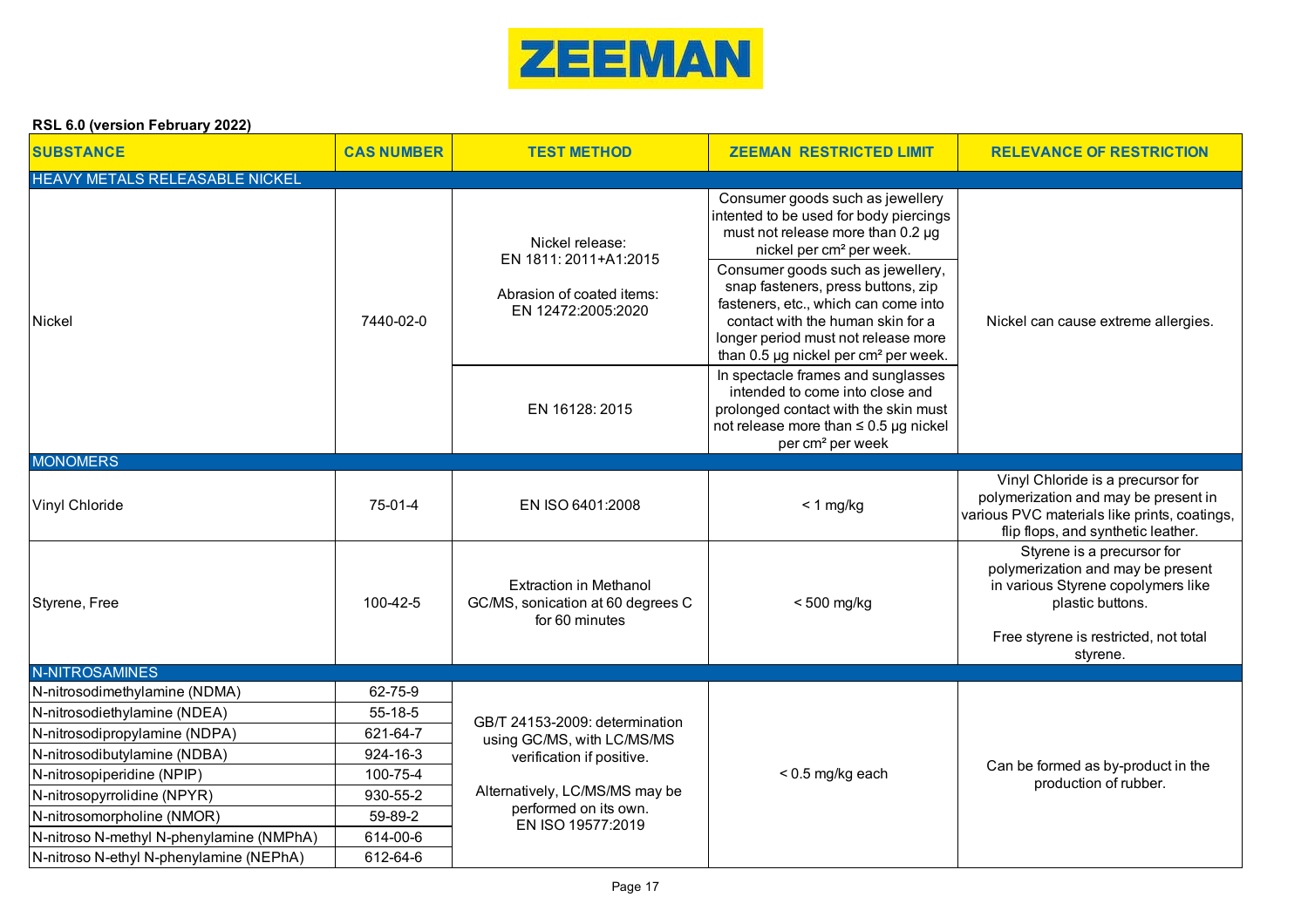

| <b>SUBSTANCE</b>              | <b>CAS NUMBER</b> | <b>TEST METHOD</b>                                                                             | <b>ZEEMAN RESTRICTED LIMIT</b>                                             | <b>RELEVANCE OF RESTRICTION</b>                                                                                                                                                                                                                                                                                                                                                                                                                          |
|-------------------------------|-------------------|------------------------------------------------------------------------------------------------|----------------------------------------------------------------------------|----------------------------------------------------------------------------------------------------------------------------------------------------------------------------------------------------------------------------------------------------------------------------------------------------------------------------------------------------------------------------------------------------------------------------------------------------------|
| ORGANOTIN COMPOUNDS           |                   |                                                                                                |                                                                            |                                                                                                                                                                                                                                                                                                                                                                                                                                                          |
| Tributyltin (TBT)             | Various           |                                                                                                | $< 0.5$ mg/kg                                                              |                                                                                                                                                                                                                                                                                                                                                                                                                                                          |
| Triphenyltin (TPhT)           | Various           |                                                                                                |                                                                            | Class of chemicals combining tin and                                                                                                                                                                                                                                                                                                                                                                                                                     |
| Dibutyltin (DBT)              | Various           |                                                                                                |                                                                            | organics such as butyl and phenyl groups.                                                                                                                                                                                                                                                                                                                                                                                                                |
| Dioctyltin (DOT)              | Various           | All materials:                                                                                 |                                                                            | Organotins are predominantly found in the<br>environment as antifoulants in marine<br>paints, but they can also be used as                                                                                                                                                                                                                                                                                                                               |
| Monobutyltin (MBT)            | Various           | CEN ISO/TS 16179:2012 or                                                                       |                                                                            | biocides (e.g., antibacterials), catalysts in<br>plastic and glue production, and heat                                                                                                                                                                                                                                                                                                                                                                   |
| Tricyclohexyltin (TCyHT)      | Various           | EN ISO 22744-1:2020                                                                            | $< 1$ mg/kg                                                                | stabilizers in plastics/rubber.<br>In textiles and apparel, organotins are                                                                                                                                                                                                                                                                                                                                                                               |
| Trioctyltin (TOT)             | Various           |                                                                                                |                                                                            | associated with plastics/rubber, inks,<br>paints, metallic glitter, polyurethane<br>products and heat transfer material.                                                                                                                                                                                                                                                                                                                                 |
| Tripropyltin (TPT)            | Various           |                                                                                                |                                                                            |                                                                                                                                                                                                                                                                                                                                                                                                                                                          |
| Trimethyltin (TMT)            | Various           |                                                                                                |                                                                            |                                                                                                                                                                                                                                                                                                                                                                                                                                                          |
| <b>OTHER ATTENTION POINTS</b> |                   |                                                                                                |                                                                            |                                                                                                                                                                                                                                                                                                                                                                                                                                                          |
| pH value for textiles         | N.A.              | <sup>-</sup> Textiles and Artificial Leather:<br>EN ISO 3071:2020<br>Leather: EN ISO 4045:2018 | Textiles: $4.0 - 7.5$<br>Leather: 3.2 - 4.5                                | pH value is a characteristic number,<br>ranging from pH 0 to pH 14, which<br>indirectly shows the content of acidic or<br>alkaline substances in a product.<br>pH values less than 7 indicate<br>sources of acidic substances,<br>and values greater than 7 indicate<br>sources of alkaline substances.<br>To avoid irritation or chemical burns to<br>the skin, the pH value of products<br>must be in the range of human skin-<br>approximately pH 5.5 |
| Odour                         |                   | SNV 195651:1968                                                                                | No abnormal odour allowed. If odour<br>rating > 3 VOC test to be performed |                                                                                                                                                                                                                                                                                                                                                                                                                                                          |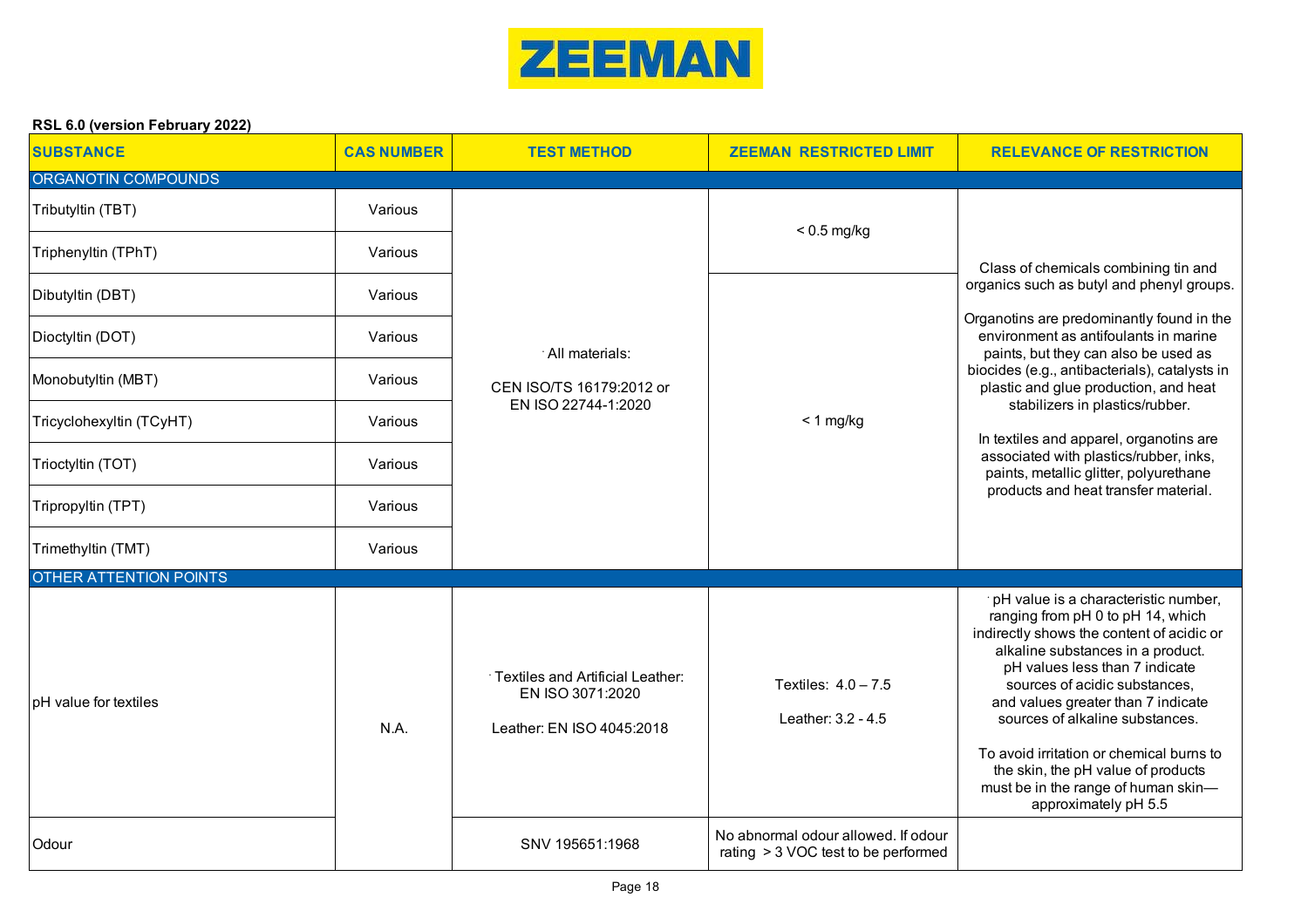

| <b>SUBSTANCE</b>                                                                              | <b>CAS NUMBER</b> | <b>TEST METHOD</b>                                                                                                       | <b>ZEEMAN RESTRICTED LIMIT</b> | <b>RELEVANCE OF RESTRICTION</b>                                                                                                                                                               |
|-----------------------------------------------------------------------------------------------|-------------------|--------------------------------------------------------------------------------------------------------------------------|--------------------------------|-----------------------------------------------------------------------------------------------------------------------------------------------------------------------------------------------|
| <b>OTHER RESTRICTED CHEMICALS</b>                                                             |                   |                                                                                                                          |                                |                                                                                                                                                                                               |
| Quinoline                                                                                     | $91 - 22 - 5$     | All materials: DIN 54231:2005 with<br>methanol extraction at 70 degrees C                                                | $< 50$ mg/kg                   | Found as an impurity in polyester and<br>some dyestuffs.<br>Quinoline can be included with<br>disperse dye testing, as the same<br>method is used for both                                    |
| Bisphenol A (4,4'- Isopropylidenediphenol)<br>(BPA)                                           | 80-05-7           | All materials:<br>Extraction: 1 g sample/20 ml THF,<br>sonication for 60 minutes at 60<br>degrees C, analysis with LC/MS | $< 1$ mg/kg                    | Bisphenol A (BPA) is used in the<br>production of epoxy resins and plastics.<br>Bisphenol A can be contained in plastic<br>materials and plastisol print, for example.                        |
| Ortho-phenylphenol (OPP)                                                                      | $90 - 43 - 7$     | All materials: DIN 50009:2021                                                                                            | $<$ 1000 mg/kg                 | OPP is used for its preservative properties<br>in leather or as a carrier in polyester<br>dyeing processes.                                                                                   |
| Acetophenone                                                                                  | 98-86-2           | Extraction in acetone or methanol<br>GC/MS, sonication for 30 minutes at                                                 | <50 mg/kg each                 | Potential breakdown products in EVA foam<br>when using Dicumyl Peroxide as a cross-                                                                                                           |
| 2-Phenyl-2-Propanol                                                                           | 617-94-7          | 60 degrees C                                                                                                             |                                | linking agent.                                                                                                                                                                                |
| PERFLUORINATED CHEMICALS AND HER COMPOUNDS (SEE APPENDIX A PAGE 25 FOR INDIVIDUAL SUBSTANCES) |                   |                                                                                                                          |                                |                                                                                                                                                                                               |
| Perfluoroctane Sulfonates (PFOS) and related<br>substances <sup>1</sup>                       | Various           |                                                                                                                          | $<$ 1 µg/m <sup>2</sup>        | PFOA and PFOS may be present as<br>unintended byproducts in long-chain and<br>short-chain commercial water-, oil-, and<br>stain-repellent agents. PFOA may also be                            |
| Perfluoroctane Acid (PFOA) and it salts <sup>1</sup>                                          | Various           | All materials: EN ISO 23702-1:2018                                                                                       | < 25 ppb total                 | used in polymers like<br>Polytetrafluoroethylene (PTFE).<br>In addition to this list, all PFOA- and PFOS-<br>related substances are prohibited from use<br>and are regulated worldwide by the |
| PFOA-related substances                                                                       | Various           |                                                                                                                          | < 1000 ppb total               | Stockholm Convention and the Aarhus<br>Protocol, which have been implemented in<br>the European Union under the POPs<br>Regulation                                                            |

<sup>1</sup>The Netherlands together with Germany, Denmark, Norway and Sweden agreed early 2020 to prepare a joint REACH restriction proposal to limit the risk to the environment and human health from the manufacture and use of a wide range of PFAS chemicals. The rectriction is expected to enter into force in 2025. The widely used PFHxA (C6) chemistry that has replaced the C8 chemistry will be restricted in REACH legislation from 2023 onwards. Suppliers providing products to Zeeman with water or stain repellent functions must inform Zeeman on the chemistry used to realize this claim.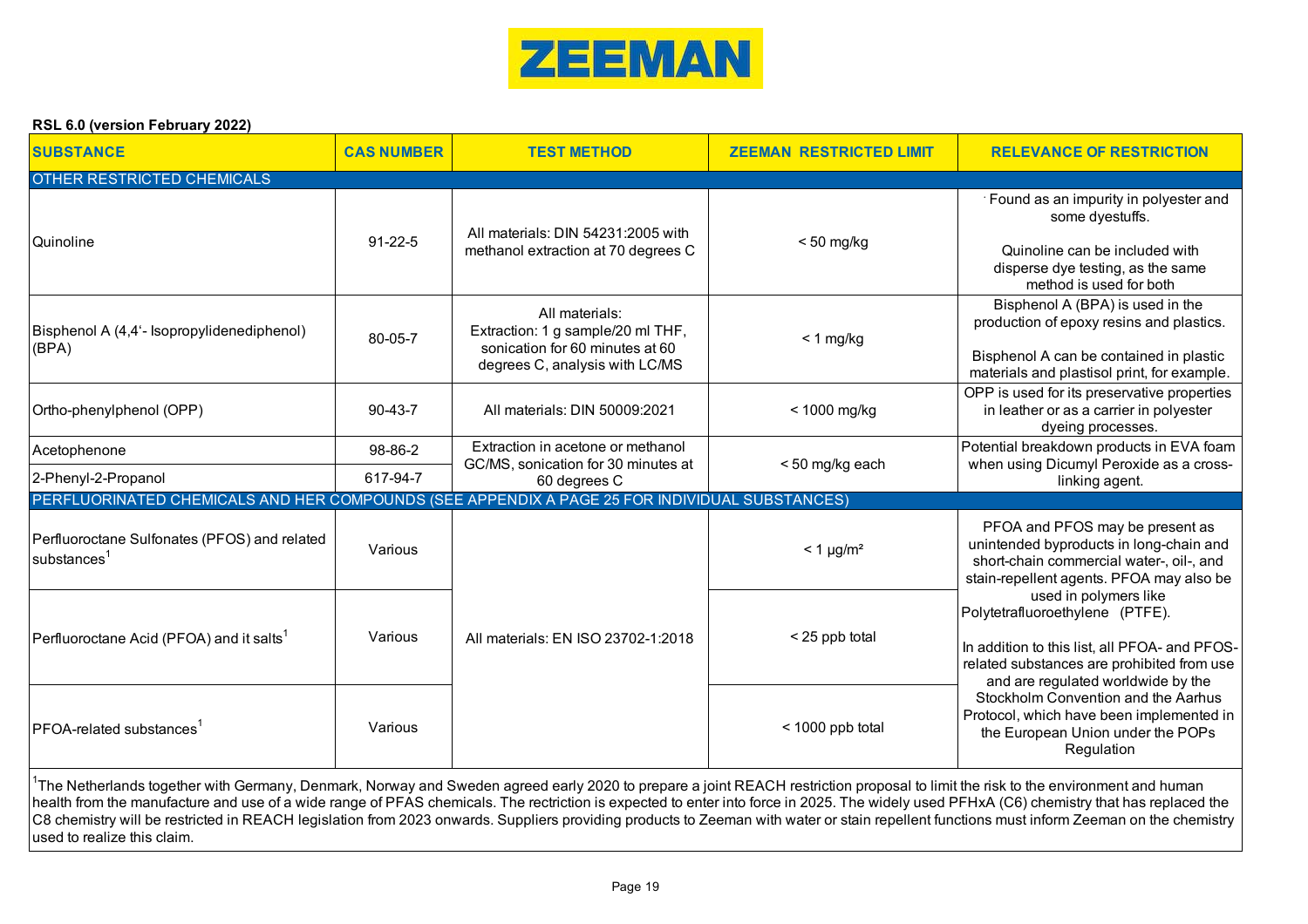

| <b>SUBSTANCE</b>                                              | <b>CAS NUMBER</b> | <b>TEST METHOD</b>                                                                              | <b>ZEEMAN RESTRICTED LIMIT</b>            | <b>RELEVANCE OF RESTRICTION</b>                                                                                                                                                                                                                                                                                                                   |
|---------------------------------------------------------------|-------------------|-------------------------------------------------------------------------------------------------|-------------------------------------------|---------------------------------------------------------------------------------------------------------------------------------------------------------------------------------------------------------------------------------------------------------------------------------------------------------------------------------------------------|
| PESTICIDES (SEE APPENDIX B PAGE 26 FOR INDIVIDUAL SUBSTANCES) |                   |                                                                                                 |                                           |                                                                                                                                                                                                                                                                                                                                                   |
| See Appendix B for a a complete overview of<br>the substances | Various           | All materials:<br>ISO 15913/DIN 38407 F2 or<br>EPA 8081/EPA 8151A or BVL L 00.00-<br>34:2010-09 | Not detected<br>Detection limit 0.5 mg/kg | A pesticide may be a chemical substance,<br>biological agent (such as a virus or<br>bacteria), antimicrobial, disinfectant or<br>device used against any pest<br>Pesticides also have drawbacks: potential<br>toxicity to humans and animals<br>In textiles and apparel, these pesticides<br>may be found in natural fibres, primarily<br>cotton. |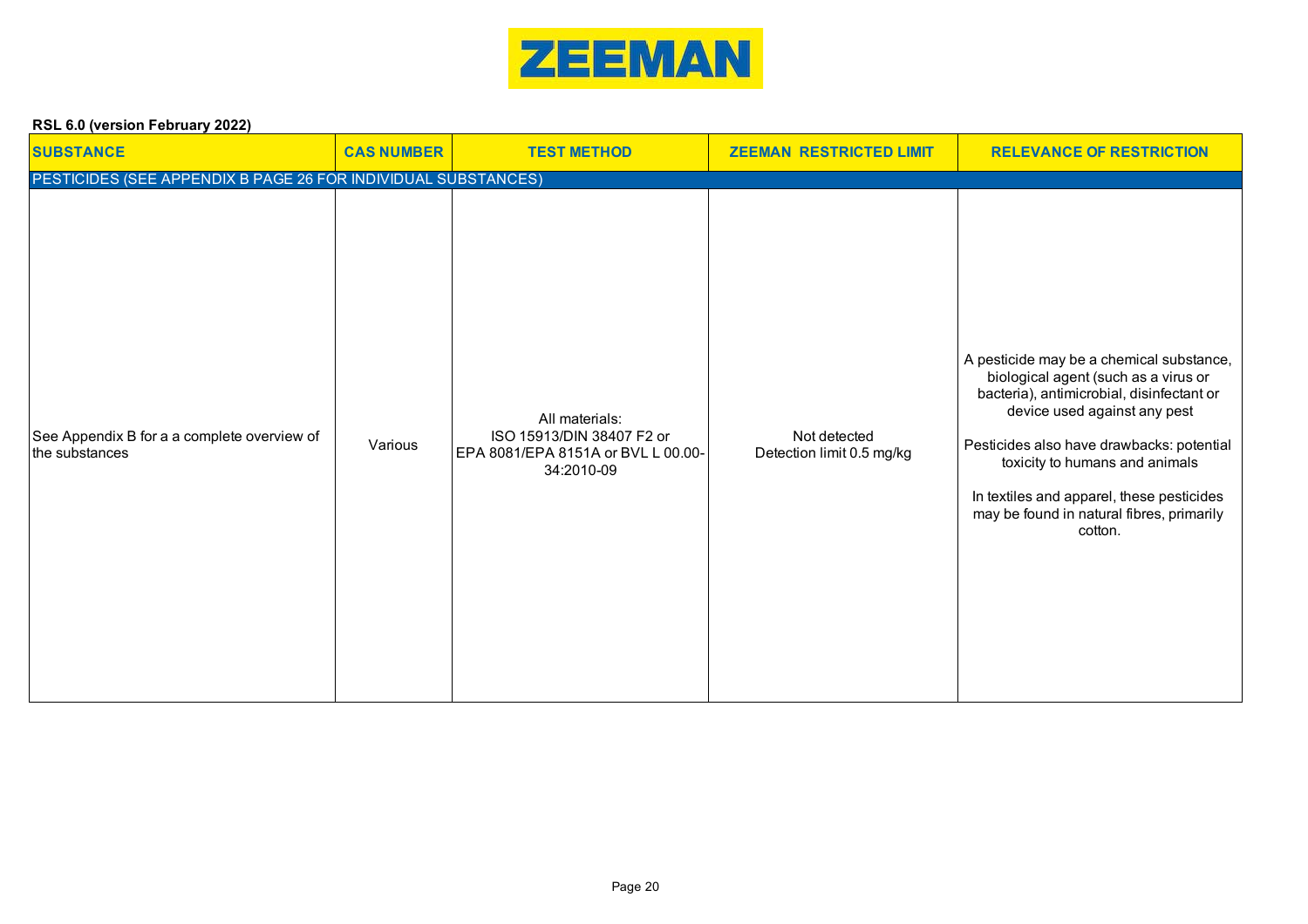

| <b>SUBSTANCE</b>                                                                                                                                                                               | <b>CAS NUMBER</b>        | <b>TEST METHOD</b>                                                            | <b>ZEEMAN RESTRICTED LIMIT</b>   | <b>RELEVANCE OF RESTRICTION</b>                                                                                                |                                    |
|------------------------------------------------------------------------------------------------------------------------------------------------------------------------------------------------|--------------------------|-------------------------------------------------------------------------------|----------------------------------|--------------------------------------------------------------------------------------------------------------------------------|------------------------------------|
| <b>PHTHALATES</b>                                                                                                                                                                              |                          |                                                                               |                                  |                                                                                                                                |                                    |
| Bis(2-ethylhexyl) phthalate (DEHP)                                                                                                                                                             | 117-81-7                 |                                                                               |                                  |                                                                                                                                |                                    |
| Dibutyl phthalate (DBP)                                                                                                                                                                        | 84-74-2                  |                                                                               |                                  |                                                                                                                                |                                    |
| Butylbenzyl phthalate (BBP)                                                                                                                                                                    | 85-68-7                  |                                                                               |                                  |                                                                                                                                |                                    |
| Di-"isononyl" phthalate (DINP)                                                                                                                                                                 | 28553-12-0<br>68515-48-0 |                                                                               |                                  |                                                                                                                                |                                    |
| Di-"isodecyl phthalate (DIDP)                                                                                                                                                                  | 26761-40-0<br>68515-49-1 |                                                                               |                                  | Esters of ortho-phthalic acid (Phthalates)<br>are a class of organic compound                                                  |                                    |
| Di-n-octyl phthalate (DNOP)                                                                                                                                                                    | 117-84-0                 |                                                                               |                                  | commonly added to plastics to increase                                                                                         |                                    |
| Di-isobutyl phthalate (DIBP)                                                                                                                                                                   | 84-69-5                  |                                                                               |                                  | flexibility. They are sometimes used to<br>facilitate the moulding of plastic by                                               |                                    |
| 1,2-Benzenedicarboxylic acid, dipentylester,<br>branched and linear                                                                                                                            | 84777-06-0               |                                                                               |                                  | decreasing its melting temperature.                                                                                            |                                    |
| 1,2-Benzenedicarboxylic acid, di-C6-8-<br>branched alkyl esters, C7-rich (DIHP)                                                                                                                | 71888-89-6               | Sample preparation for all materials:                                         |                                  | Phthalates can be found in:<br>• Flexible plastic components (e.g., PVC)<br>• Print pastes<br>• Adhesives<br>• Plastic buttons |                                    |
| Di-isopentylphthalate (DIPP)                                                                                                                                                                   | 605-50-5                 | CPSC-CH-C1001-09.4                                                            |                                  |                                                                                                                                |                                    |
| Di-n-pentyl phthalate (DPENP)                                                                                                                                                                  | 131-18-0                 | Measurement:                                                                  |                                  |                                                                                                                                |                                    |
| Bis(2-methoxyethyl) phthalate (DMEP)                                                                                                                                                           | 117-82-8                 | Textiles:                                                                     | <500 mg/kg each                  |                                                                                                                                |                                    |
| Di-n-hexyl phthalate (DnHP)                                                                                                                                                                    | 84-75-3                  | GC/MS, EN ISO 14389:2014 (7.1                                                 | The sum of all Phthalates < 1000 | • Plastic sleevings<br>• Polymeric coatings                                                                                    |                                    |
| 1,2-Benzenedicarboxylic acid, di-C7-11-<br>branched and linear alkyl esters (DHNUP)                                                                                                            | 68515-42-4               | Calculation based on weight of print<br>only; 7.2 Calculation based on weight | mg/kg                            | The listed Phthalates are those most                                                                                           |                                    |
| N-pentyl-isopentyl phthalate (NPIPP)                                                                                                                                                           | 776297-69-9              | of print and textile if print cannot be<br>removed).                          |                                  |                                                                                                                                | commonly used and regulated across |
| 1,2- Benzenedicarboxylic acid. Dihexyl ester.<br>Branched and linear (DHxP)                                                                                                                    | 68515-50-4               | All materials except textiles: GC/MS                                          |                                  | industry sectors. Find more information<br>about additional Phthalates on the REACH                                            |                                    |
| 1,2-benzenedicarboxylic acid, di-C6-10-alkyl<br>esters; 1,2-benzenedicarboxylic acid, mixed<br>decyl and hexyl and octyl diesters with $\geq 0.3\%$<br>of dihexyl phthalate (EC No. 201-559-5) | 68515-51-5<br>68648-93-1 |                                                                               |                                  | substances of very high concern (SVHC)<br>candidate list, which is updated frequently.                                         |                                    |
| Di-iso-hexylphthalate (DIHxP)                                                                                                                                                                  | 71850-09-4               |                                                                               |                                  | Phthalates are reprotoxic and can cause<br>birth defects and changes in hormone                                                |                                    |
| Di-cyclohexylphthalate (DCHP)                                                                                                                                                                  | 84-61-7                  |                                                                               |                                  | levels.                                                                                                                        |                                    |
| Diethyl phthalate (DEP)                                                                                                                                                                        | 84-66-2                  |                                                                               |                                  |                                                                                                                                |                                    |
| Di-n-propylphthalate (DPrP)                                                                                                                                                                    | 131-16-8                 |                                                                               |                                  |                                                                                                                                |                                    |
| Dimethyl phthalate (DMP)                                                                                                                                                                       | $131 - 11 - 3$           |                                                                               |                                  |                                                                                                                                |                                    |
| Di-iso-octyl phthalate (DIOP)                                                                                                                                                                  | 27554-26-3               |                                                                               |                                  |                                                                                                                                |                                    |
| Di-n-nonyl phthalate (DNP)                                                                                                                                                                     | 84-76-4                  |                                                                               |                                  |                                                                                                                                |                                    |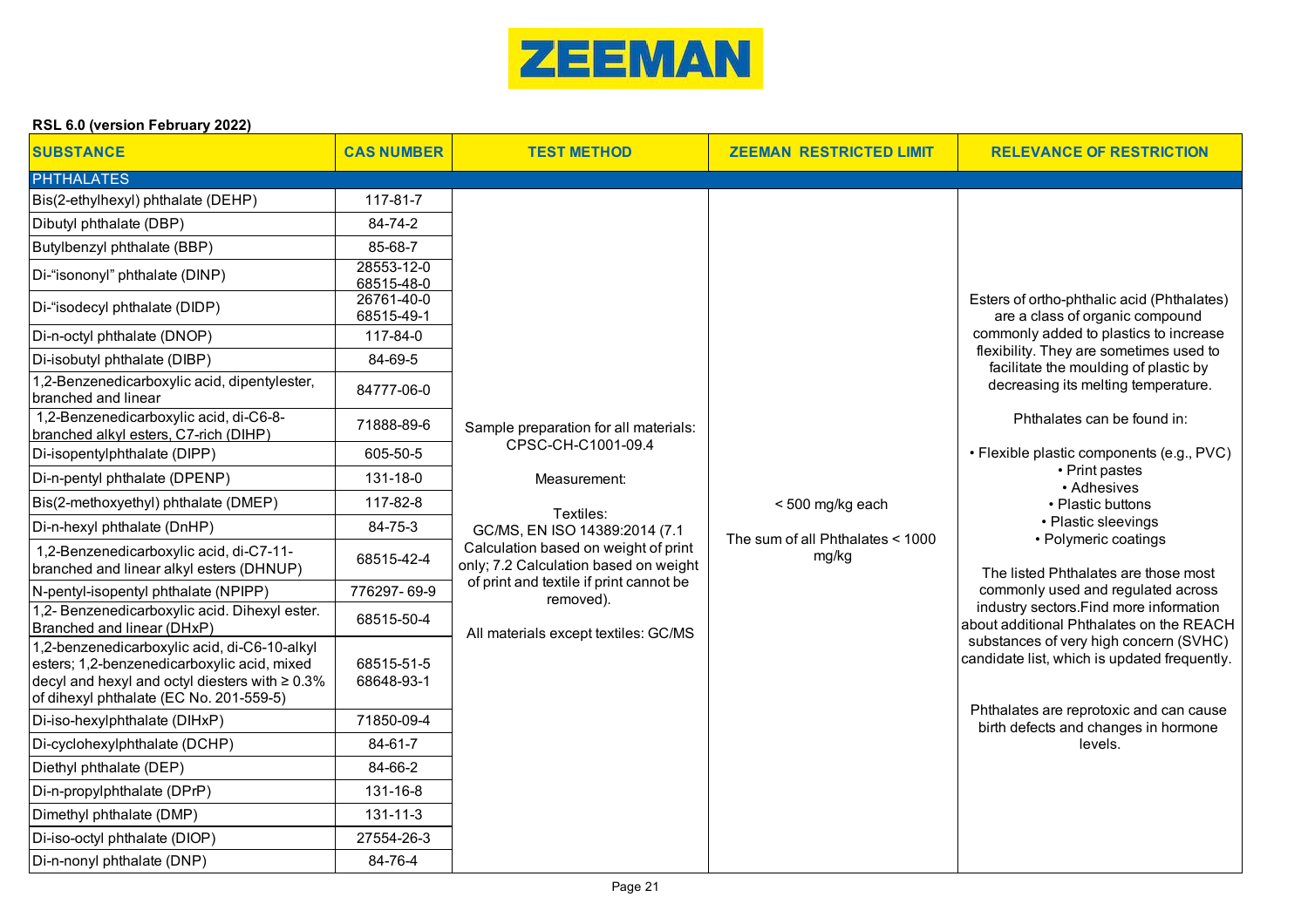

| <b>SUBSTANCE</b>                         | <b>CAS NUMBER</b> | <b>TEST METHOD</b>          | <b>ZEEMAN RESTRICTED LIMIT</b>                             | <b>RELEVANCE OF RESTRICTION</b>                                                                                                                         |
|------------------------------------------|-------------------|-----------------------------|------------------------------------------------------------|---------------------------------------------------------------------------------------------------------------------------------------------------------|
| POLYCYCLIC AROMATIC HYDROCARBONS (PAH'S) |                   |                             |                                                            |                                                                                                                                                         |
| Benzo(a)pyrene [BaP]                     | 50-32-8           |                             |                                                            |                                                                                                                                                         |
| Benzo(a)anthracene                       | 56-55-3           |                             |                                                            | PAHs are natural components of crude oil                                                                                                                |
| Chrysene                                 | 218-01-9          |                             |                                                            | and are common residues from oil refining.<br>PAHs have a characteristic smell similar to                                                               |
| Benzo(b)fluoranthene                     | 205-99-2          |                             | PAH for toys and childcare articles:<br>$< 0.5$ mg/kg each | that of car tires or asphalt.                                                                                                                           |
| Benzo(k)fluoranthene                     | 207-08-9          |                             | Others: < 1mg/kg each                                      | Oil residues containing PAHs are added to<br>rubber and plastics as a softener or                                                                       |
| Dibenzo(ah)anthracene                    | 53-70-3           |                             |                                                            | extender and may be found in rubber,<br>plastics, lacquers and coatings.                                                                                |
| Benzo(e)pyrene                           | 192-97-2          |                             |                                                            | PAHs are often found in the outsoles of<br>footwear and in printing pastes for screen                                                                   |
| Benzo(j)fluoranthene                     | 205-82-3          |                             |                                                            | prints. PAHs can be present as impurities<br>in Carbon Black.                                                                                           |
| Acenaphthene                             | 83-32-9           | All materials: AFPS GS 2019 |                                                            | They also may be formed from thermal                                                                                                                    |
| Acenaphthylene                           | 208-96-8          |                             |                                                            | decomposition of recycled materials during<br>reprocessing.                                                                                             |
| Antracene                                | 120-12-7          |                             |                                                            | Rubber or plastic components that come<br>into direct and prolonged contact with the                                                                    |
| Benzo(ghi)perylene                       | 191-24-2          |                             |                                                            | human skin or the oral cavity can cause<br>severe allergenic reactions.                                                                                 |
| Fluoranthene                             | 206-44-0          |                             | No individual restriction.                                 | *Naphthalene: Dispersing agents                                                                                                                         |
| Fluorene                                 | 86-73-7           |                             | The sum of 18 PAH's $\leq$ 10 mg/kg                        | for textile dyes may contain high<br>residual naphthalene concentrations<br>due to the use of low-quality<br>Naphthalene derivatives (e.g., poorquality |
| Indeno(1,2,3-cd)pyrene                   | 193-39-5          |                             |                                                            |                                                                                                                                                         |
| Naphthalene*                             | $91 - 20 - 3$     |                             |                                                            | Naphthalene Sulphonate<br>Formaldehyde condensation<br>products).                                                                                       |
| Phenanthrene                             | 85-01-8           |                             |                                                            |                                                                                                                                                         |
| Pyrene                                   | 129-00-0          |                             |                                                            |                                                                                                                                                         |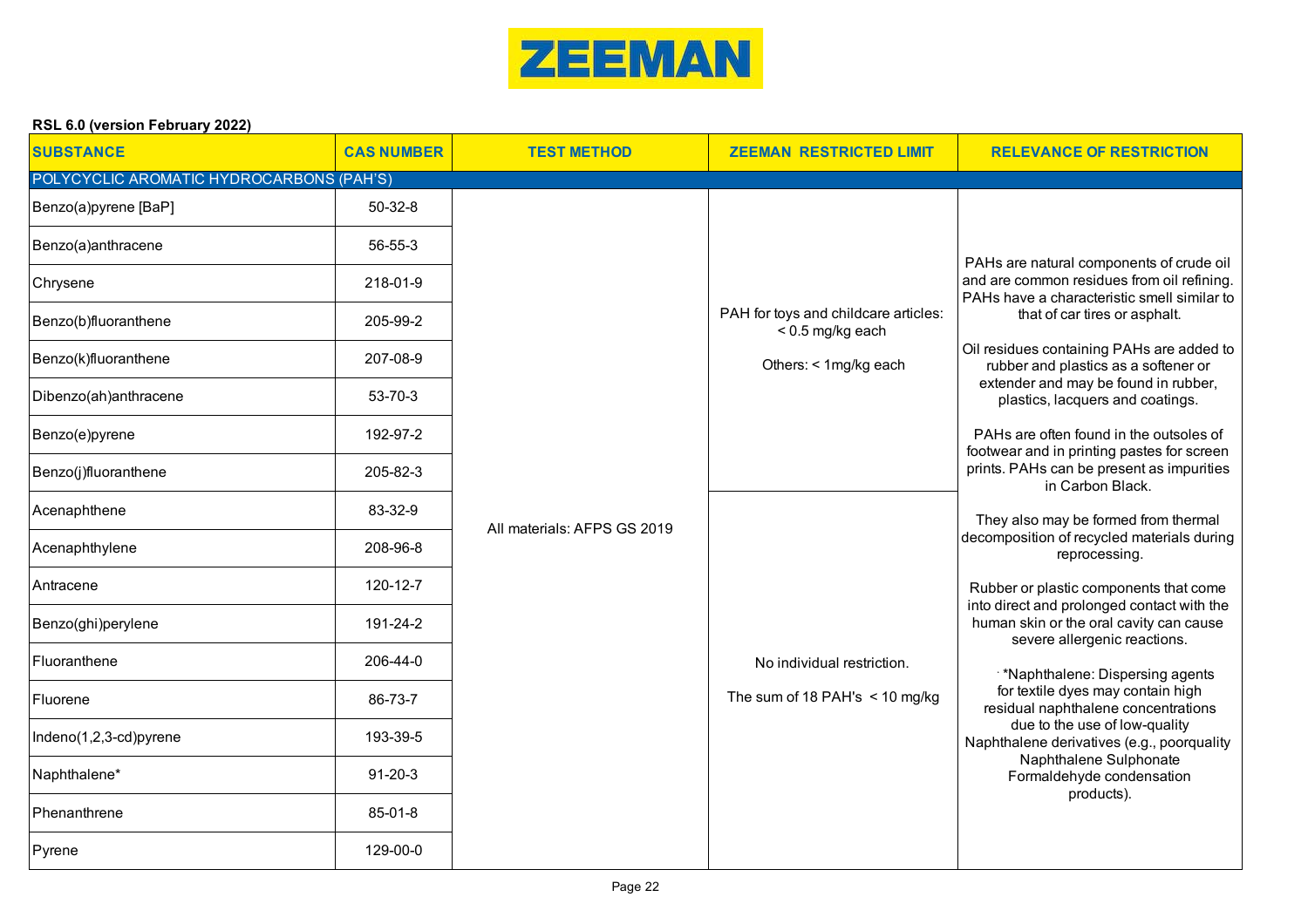

| <b>SUBSTANCE</b>                | <b>CAS NUMBER</b> | <b>TEST METHOD</b>                                        | <b>ZEEMAN RESTRICTED LIMIT</b>             | <b>RELEVANCE OF RESTRICTION</b>                                                                                                                                                                               |  |
|---------------------------------|-------------------|-----------------------------------------------------------|--------------------------------------------|---------------------------------------------------------------------------------------------------------------------------------------------------------------------------------------------------------------|--|
| <b>PVC AND LATEX</b>            |                   |                                                           |                                            |                                                                                                                                                                                                               |  |
| Polyvinylchloride (PVC)         | 9002-86-2         | Beilstein test/Infrared Spectroscopy<br>(FTIR)            | Usage ban                                  | The use of PVC is voluntarily restricted<br>because it is claimed that dioxins are<br>produced as a byproduct of vinyl chloride<br>manufacture and from burning of waste<br>PVC.                              |  |
| <b>Natural Rubber Latex</b>     | 9006-04-06        | DIN EN 455-3 (modified) Lowry<br>method"                  |                                            | Latex is an aqueous dispersion of<br>polymers that can be solidified into rubber.                                                                                                                             |  |
| <b>RESTRICTION ON PACKAGING</b> |                   |                                                           |                                            |                                                                                                                                                                                                               |  |
| Cadmium (Cd)                    |                   | <b>CEN/TR 13695-1</b><br>Acid digestion with ICP analysis | Usage Ban, Trace results:<br>$< 100$ mg/kg | Packaging means transportation<br>packaging as well as product packaging,<br>i.e., any material used for the containment,<br>protection, handling, delivery, and<br>presentation of finished goods (article). |  |
| Lead (Pb)                       | Various           |                                                           |                                            |                                                                                                                                                                                                               |  |
| Chromium (Cr6+) - hexavalent    |                   |                                                           |                                            |                                                                                                                                                                                                               |  |
| Mercury (Hg)                    |                   |                                                           |                                            |                                                                                                                                                                                                               |  |
| <b>UV ABSORBERS</b>             |                   |                                                           |                                            |                                                                                                                                                                                                               |  |
| <b>UV 320</b>                   | 3846-71-7         |                                                           |                                            |                                                                                                                                                                                                               |  |
| <b>UV 327</b>                   | 3864-99-1         |                                                           | < 1000 mg/kg                               | PU foam materials such as open<br>cell foams for padding. Used as UV-<br>absorbers for plastics (PVC, PET, PC, PA,<br>ABS, and other polymers), rubber,<br>polyurethane.                                      |  |
| <b>UV 328</b>                   | 25973-55-1        | Organic solvent extraction, GC-MS                         |                                            |                                                                                                                                                                                                               |  |
| <b>UV 350</b>                   | 36437-37-3        |                                                           |                                            |                                                                                                                                                                                                               |  |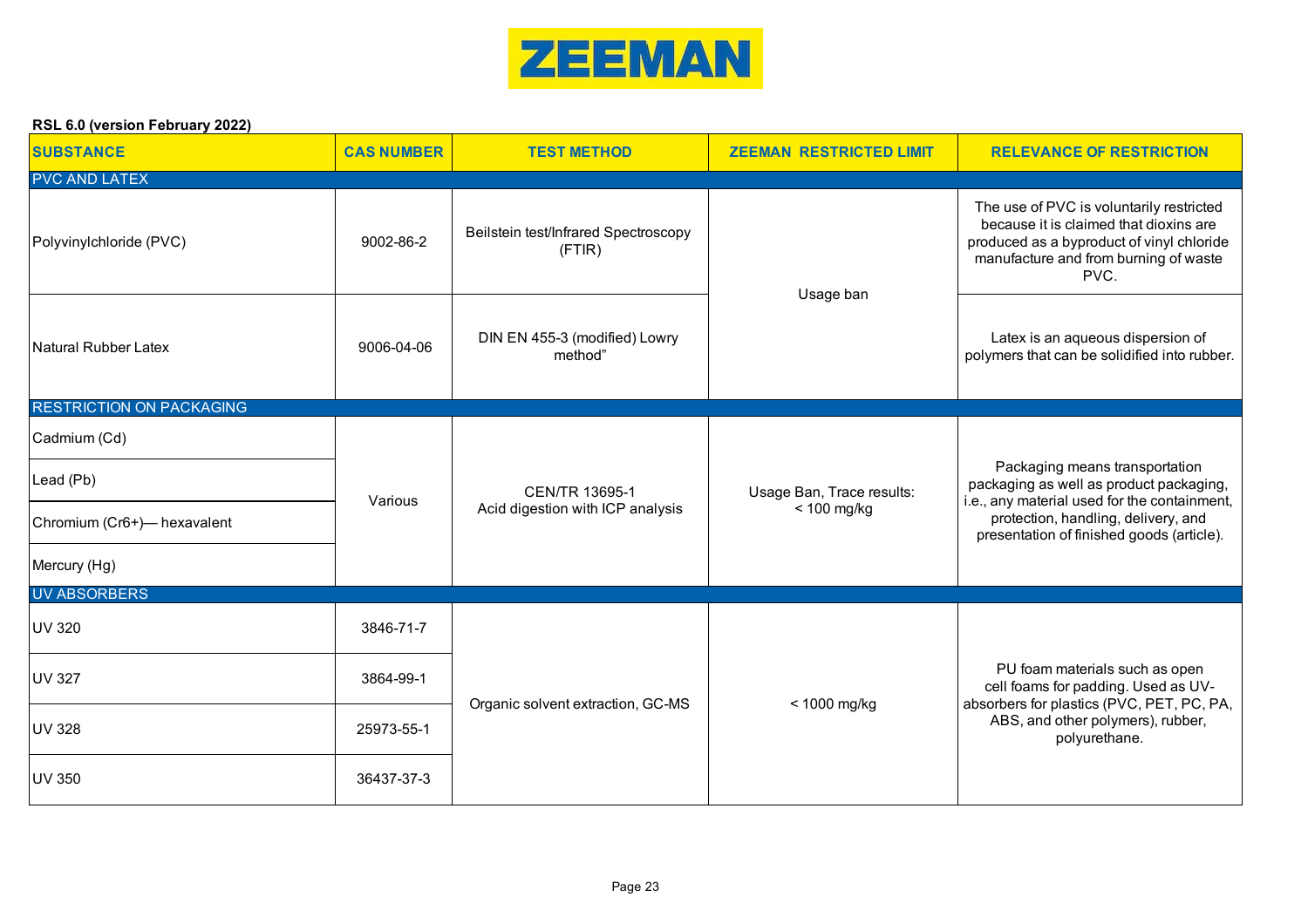

| <b>SUBSTANCE</b>                  | <b>CAS NUMBER</b> | <b>TEST METHOD</b>                              | <b>ZEEMAN RESTRICTED LIMIT</b> | <b>RELEVANCE OF RESTRICTION</b>                                                                                                                                                                                                                               |
|-----------------------------------|-------------------|-------------------------------------------------|--------------------------------|---------------------------------------------------------------------------------------------------------------------------------------------------------------------------------------------------------------------------------------------------------------|
| <b>SOLVENTS</b>                   |                   |                                                 |                                |                                                                                                                                                                                                                                                               |
| Dimethylformamide (DMFa)          | 68-12-2           |                                                 | $< 500$ mg/kg                  | Solvent used in plastics, rubber, and<br>polyurethane (PU) coating. Water- based<br>PU does not contain DMFa and is<br>therefore preferable.                                                                                                                  |
| Formamide                         | $75-12-7$         |                                                 |                                | Byproduct in the production of EVA foams.                                                                                                                                                                                                                     |
| Dimethylacetamide (DMAC)          | 127-19-5          | Textiles: EN 17131:2019<br>All other materials: |                                | Solvent used in the production of elastane<br>fibers and sometimes as substitute for<br>DMFa.                                                                                                                                                                 |
| N-Methyl-2-pyrrolidone (NMP)      | 872-50-4          | DIN CEN ISO/TS 16189:2013                       | < 1000 mg/kg                   | Industrial solvent used in production of<br>water-based Polyurethanes and other<br>polymeric materials. May also be used as<br>a surface treatment for textiles, resins, and<br>metal-coated plastics, or as a paint stripper.<br>UV Absorbers / Stabilizers. |
| <b>VOLATILE ORGANIC COMPOUNDS</b> |                   |                                                 |                                |                                                                                                                                                                                                                                                               |
| Benzene                           | 71-43-2           |                                                 | <5 mgkg                        |                                                                                                                                                                                                                                                               |
| <b>Carbon Disulfide</b>           | 75-15-0           |                                                 |                                |                                                                                                                                                                                                                                                               |
| Carbon Tetrachloride              | $56 - 23 - 5$     |                                                 |                                |                                                                                                                                                                                                                                                               |
| Chloroform                        | 67-66-3           |                                                 |                                |                                                                                                                                                                                                                                                               |
| Cyclohexanone                     | 108-94-1          |                                                 |                                |                                                                                                                                                                                                                                                               |
| 1.2-Dichloroethane                | 107-06-2          |                                                 |                                | These VOCs should not be used in textile                                                                                                                                                                                                                      |
| 1,1-Dichloroethylene              | 75-35-4           |                                                 |                                | auxiliary chemical preparations.                                                                                                                                                                                                                              |
| Ethylbenzene                      | 100-41-4          |                                                 |                                |                                                                                                                                                                                                                                                               |
| Pentachloroethane                 | 76-01-7           | For general VOC screening: GC/MS                |                                | They are associated with solvent- based                                                                                                                                                                                                                       |
| 1,1,1,2- Tetrachloroethane        | 630-20-6          | headspace 45 minutes at 120 degrees             |                                | processes such as solvent- based                                                                                                                                                                                                                              |
| 1,1,2,2- Tetrachloroethane        | 79-34-5           | C                                               | $<$ 1000 mg/kg                 | polyurethane coatings and                                                                                                                                                                                                                                     |
| Tetrachloroethylene (PERC)        | 127-18-4          |                                                 |                                | glues/adhesives.                                                                                                                                                                                                                                              |
| Toluene                           | 108-88-3          |                                                 |                                |                                                                                                                                                                                                                                                               |
| 1,1,1- Trichloroethane            | 71-55-6           |                                                 |                                | They should not be used for any kind of<br>facility cleaning or spot cleaning.                                                                                                                                                                                |
| 1,1,2- Trichloroethane            | 79-00-5           |                                                 |                                |                                                                                                                                                                                                                                                               |
| Trichloroethylene                 | 79-01-6           |                                                 |                                |                                                                                                                                                                                                                                                               |
| Xylene                            | 1330-20-7         |                                                 |                                |                                                                                                                                                                                                                                                               |
| Orthoxylene                       | $95 - 47 - 6$     |                                                 |                                |                                                                                                                                                                                                                                                               |
| Metaxylene                        | 108-38-3          |                                                 |                                |                                                                                                                                                                                                                                                               |
| Paraxylene                        | 106-42-3          |                                                 |                                |                                                                                                                                                                                                                                                               |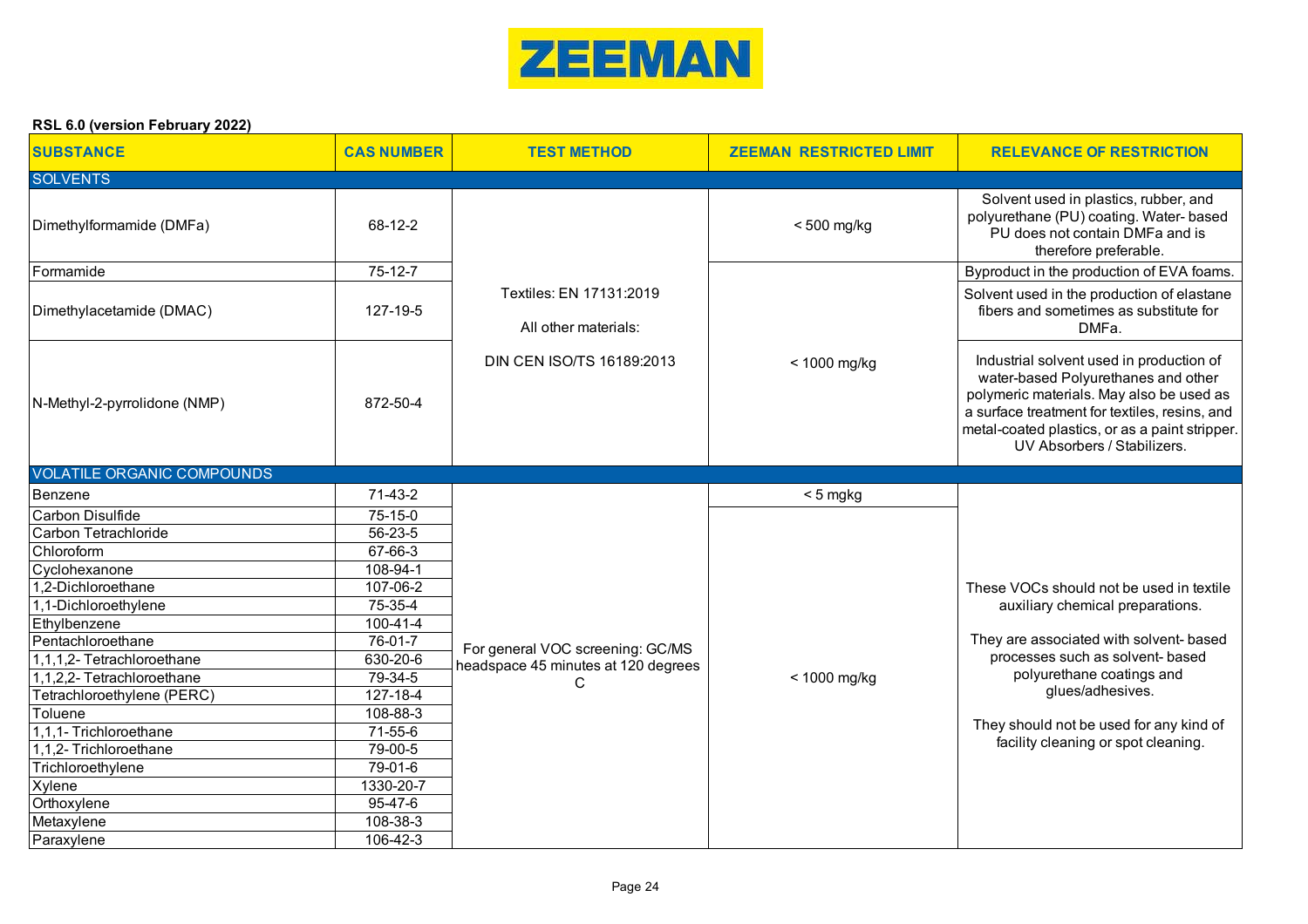

| <b>APPENDIX RSL 6.0 (version February 2022)</b> |  |  |  |
|-------------------------------------------------|--|--|--|
|-------------------------------------------------|--|--|--|

| <b>SUBSTANCE</b>                                                         | <b>CAS NUMBER SUBSTANCE</b> |                                             | <b>CAS NUMBER</b> | <b>SUBSTANCE</b>                                        | <b>CAS NUMBER</b> |
|--------------------------------------------------------------------------|-----------------------------|---------------------------------------------|-------------------|---------------------------------------------------------|-------------------|
| APPENDIX A. PERFLUORINATED AND POLYFLUORINATED CHEMICALS (PFCs)          |                             |                                             |                   |                                                         |                   |
| <b>PFOS and Related Substances</b>                                       |                             | <b>PFOA and Its Salts</b>                   |                   | <b>PFOA-related Substances</b>                          |                   |
| Perfluorooctanesulfonic acid (PFOS)                                      | 1763-23-1                   | Perfluorooctanoic acid (PFOA)               | 335-67-1          | 1H,1H,2H,2H-Perfluorodecanesulfonic acid<br>$(8:2$ FTS) | 39108-34-4        |
| Perfluorooctanesulfonic acid, potassium salt (PFOS-<br>K)                | 2795-39-3                   | Sodium perfluorooctanoate (PFOA-Na)         | 335-95-5          | Methyl perfluorooctanoate (Me-PFOA)                     | 376-27-2          |
| Perfluorooctanesulfonic acid, lithium salt (PFOS-Li)                     | 29457-72-5                  | Potassium perfluorooctanoate (PFOA-K)       | 2395-00-8         | Ethyl perfluorooctanoate (Et-PFOA)                      | 3108-24-5         |
| Perfluorooctanesulfonic acid, ammonium salt<br>(PFOS-NH4)                | 29081-56-9                  | Silver perfluorooctanoate (PFOA-Ag)         | 335-93-3          | 2-Perfluorooctylethanol (8:2 FTOH)                      | 678-39-7          |
| Perfluorooctane sulfonate diethanolamine salt<br>(PFOS-NH(OH)2)          | 70225-14-8                  | Perfluorooctanoyl fluoride (PFOA-F)         | 335-66-0          | 1H,1H,2H,2H-Perfluorodecyl acrylate (8:2<br>FTA)        | 27905-45-9        |
| Perfluorooctanesulfonic acid,<br>tetraethylammonium salt (PFOS-N(C2H5)4) | 56773-42-3                  | Ammonium pentadecafluorooctanoate<br>(APFO) | 3825-26-1         | 1H,1H,2H,2H-Perfluorodecyl methacrylate<br>$(8:2$ FTMA) | 1996-88-9         |
| N-Ethylperfluoro-1-octanesulfonamide (N-Et-FOSA)                         | 4151-50-2                   |                                             |                   |                                                         |                   |
| N-Methylperfluoro-1-octanesulfonamide (N-Me-<br>FOSA)                    | 31506-32-8                  |                                             |                   |                                                         |                   |
| 2-(N-Ethylperfluoro-1-octanesulfonamido)-ethanol<br>(N-Et-FOSE)          | 1691-99-2                   |                                             |                   |                                                         |                   |
| 2-(N-Methylperfluoro-1-octanesulfonamido)-<br>ethanol (N-Me-FOSE)        | 24448-09-7                  |                                             |                   |                                                         |                   |
| Perfluoro-1-octanesulfonyl fluoride (POSF)                               | 307-35-7                    |                                             |                   |                                                         |                   |
| Perfluorooctane sulfonamide (PFOSA)                                      | 754-91-6                    |                                             |                   |                                                         |                   |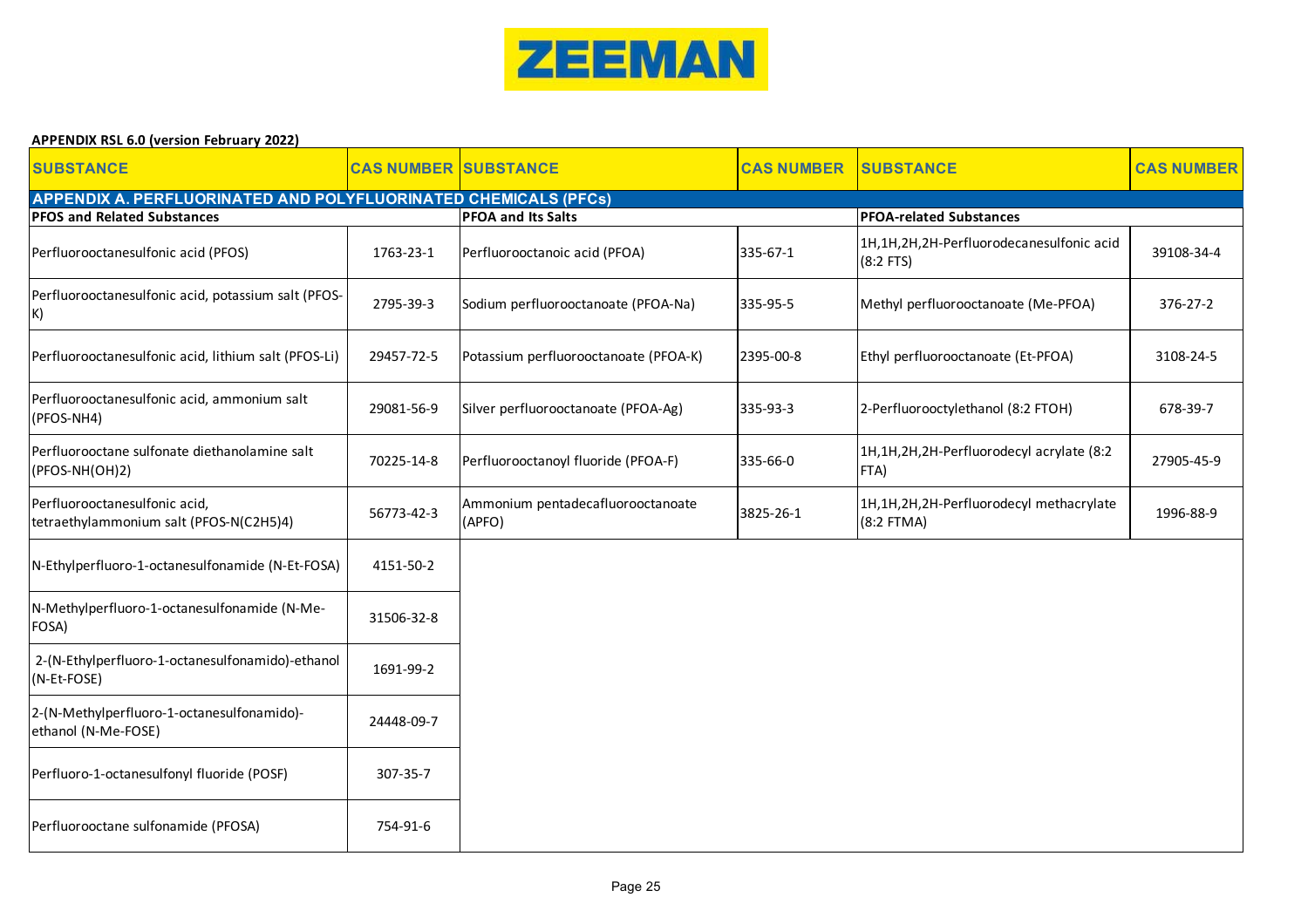

| <b>APPENDIX RSL 6.0 (version February 2022)</b>                                 |                             |                                                                                         |                   |                    |                   |  |
|---------------------------------------------------------------------------------|-----------------------------|-----------------------------------------------------------------------------------------|-------------------|--------------------|-------------------|--|
| <b>SUBSTANCE</b>                                                                | <b>CAS NUMBER SUBSTANCE</b> |                                                                                         | <b>CAS NUMBER</b> | <b>SUBSTANCE</b>   | <b>CAS NUMBER</b> |  |
| <b>APPENDIX B. PESTICIDES AND HERBICIDES, AGRICULTURAL</b>                      |                             |                                                                                         |                   |                    |                   |  |
| 2-(2,4,5-trichlorophenoxy) propionic acid, its salts<br>and compounds; 2,4,5-TP | $93 - 72 - 1$               | Dichlofluanide                                                                          | 1085-98-9         | Kelevane           | 4234-79-1         |  |
| $2,4,5-T$                                                                       | 93-76-5                     | Dichlorprop                                                                             | 120-36-5          | Kepone             | 143-50-0          |  |
| $2,4-D$                                                                         | 94-75-7                     | Dicofol                                                                                 | 115-32-2          | Lindane            | 58-89-9           |  |
| Aldrine                                                                         | 309-00-2                    | Dicrotophos                                                                             | 141-66-2          | Malathione         | 121-75-5          |  |
| Azinophosmethyl                                                                 | 86-50-0                     | Dieldrine                                                                               | $60 - 57 - 1$     | <b>MCPA</b>        | $94 - 74 - 6$     |  |
| Azinophosethyl                                                                  | 2642-71-9                   | Dimethoate                                                                              | 60-51-5           | <b>MCPB</b>        | 94-81-5           |  |
| Bromophos-ethyl                                                                 | 4824-78-6                   | Dinoseb, Salts and Acetate                                                              | 88-85-7           | Mecoprop           | $93 - 65 - 2$     |  |
| Captafol                                                                        | 2425-06-1                   | DTTB (4, 6-Dichloro-7 (2,4,5-trichloro-<br>phenoxy) -2-Trifluoro methyl benz imidazole) | 63405-99-2        | Metamidophos       | 10265-92-6        |  |
| Carbaryl                                                                        | $63 - 25 - 2$               | Endosulfan                                                                              | 115-29-7          | Methoxychlor       | $72 - 43 - 5$     |  |
| Chlorbenzilat                                                                   | 510-15-6                    | Endosulfan, α-                                                                          | 959-98-8          | <b>Mirex</b>       | 2385-85-5         |  |
| Chlordane                                                                       | 57-74-9                     | Endosulfan, β-                                                                          | 33213-65-9        | Monocrotophos      | 6923-22-4         |  |
| Chlordimeform                                                                   | 6164-98-3                   | Endrine                                                                                 | 72-20-8           | Parathion-methyl   | 298-00-0          |  |
| Chlorfenvinphos                                                                 | 470-90-6                    | Esfenvalerate                                                                           | 66230-04-4        | Pentachloroanisole | 1825-21-4         |  |
| Chlorthalonil                                                                   | 1897-45-6                   | Ethylendibromid                                                                         | 106-93-4          | Phosdrin/Mevinphos | 7786-34-7         |  |
| Coumaphos                                                                       | 56-72-4                     | Ethylparathione; Parathion                                                              | 56-38-2           | Perthane           | 72-56-0           |  |
| Cyfluthrin                                                                      | 68359-37-5                  | Fenvalerate                                                                             | 51630-58-1        | Propethamphos      | 31218-83-4        |  |
| Cyhalothrin                                                                     | 91465-08-6                  | Halogenated naphthalenes, including<br>polychlorinated naphthalenes (PCNs)              | Various           | Profenophos        | 41198-08-7        |  |
| Cypermethrin                                                                    | 52315-07-8                  | Heptachlor                                                                              | 76-44-8           | Quinalphos         | 13593-03-8        |  |
| S, S, S-Tributyl phosphorotrithioate (Tribufos)                                 | 78-48-8                     | Heptachlorepoxide                                                                       | 1024-57-3         | Quintozene         | 82-68-8           |  |
| Deltamethrin                                                                    | 52918-63-5                  | a-Hexachlorcyclohexane with & without<br>Lindane                                        | 319-84-6          | Strobane           | 8001-50-1         |  |
| <b>DDD</b>                                                                      | $53-19-0$<br>72-54-8        | b-Hexachlorcyclohexane with & without<br>Lindane                                        | 319-85-7          | Telodrin           | 297-78-9          |  |
| DDE.                                                                            | 3424-82-6<br>72-55-9        | g-Hexachlorcyclohexane with & without<br>Lindane                                        | 319-86-8          | Toxaphene          | 8001-35-2         |  |
| <b>DDT</b>                                                                      | $50-29-3$<br>789-02-6       | Hexachlorobenzene                                                                       | 118-74-1          | Tolylfluanide      | 731-27-1          |  |
| Diazinone                                                                       | 333-41-5                    | Isodrine                                                                                | 465-73-6          | Trifluralin        | 1582-09-8         |  |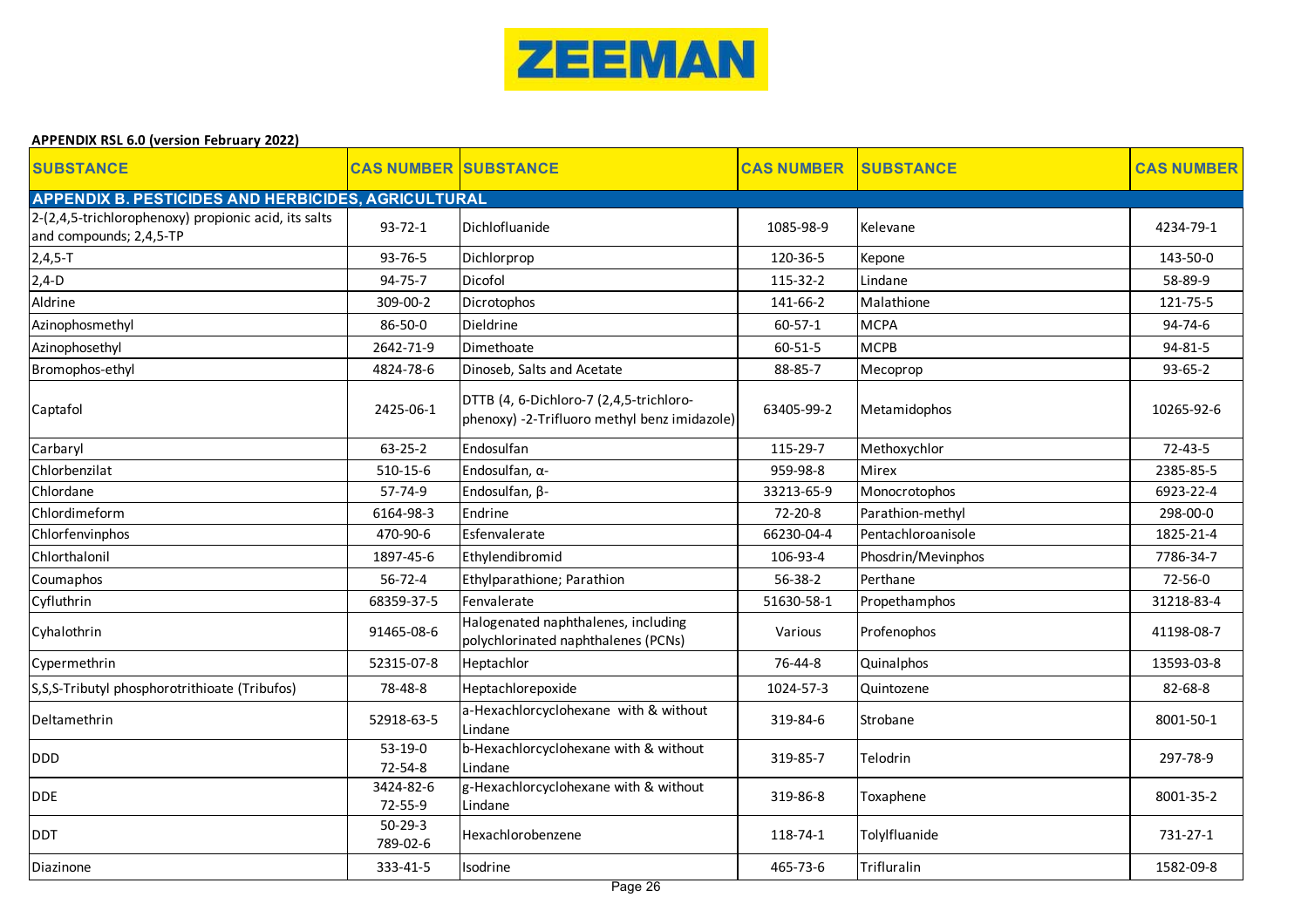

# **EN 71-3 requirements RSL 6.0 (version February 2022)**

|                       | <b>EN 71-3 TOY REQUIREMENTS (MIGRATION LIMITS FROM TOY MATERIALS)</b> |                   |                                                                        |                                                                               |                                                                                                         |                                                                                                                |  |  |  |  |
|-----------------------|-----------------------------------------------------------------------|-------------------|------------------------------------------------------------------------|-------------------------------------------------------------------------------|---------------------------------------------------------------------------------------------------------|----------------------------------------------------------------------------------------------------------------|--|--|--|--|
| <b>SUBSTANCE</b>      | <b>CAS</b><br><b>NUMBER</b>                                           | <b>REGULATION</b> | <b>TEST METHOD</b>                                                     | <b>CATEGORY 1</b><br>Solid materials which may<br>leave residues on the hands | <b>CATEGORY 2</b><br><b>Fluid or viscous materials</b><br>which can be ingested or have<br>skin contact | <b>CATEGORY 3</b><br>Solid materials which can be<br>ingested by biting, tooth scraping,<br>sucking or licking |  |  |  |  |
|                       |                                                                       |                   | HEAVY METALS - EXTRACTABLE, SOLUBLE & RELEASABLE - APPLICABLE FOR TOYS |                                                                               |                                                                                                         |                                                                                                                |  |  |  |  |
| Aluminium (AI)        | 7429-90-5                                                             |                   |                                                                        | 2250 mg/kg                                                                    | 560 mg/kg                                                                                               | 28130mg/kg                                                                                                     |  |  |  |  |
| Antimony (Sb)         | 7440-36-0                                                             |                   |                                                                        | 45 mg/kg                                                                      | 11.3 $mg/kg$                                                                                            | 560 mg/kg                                                                                                      |  |  |  |  |
| Arsenic (As)          | 7440-38-2                                                             |                   |                                                                        | $3.8$ mg/kg                                                                   | $0.9$ mg/kg                                                                                             | 47 mg/kg                                                                                                       |  |  |  |  |
| Barium (Ba)           | 7440-39-3                                                             |                   |                                                                        | 1500 mg/kg                                                                    | 375 mg/kg                                                                                               | 18750 mg/kg                                                                                                    |  |  |  |  |
| Boron (B)             | 7440-42-8                                                             |                   |                                                                        | 1200 mg/kg                                                                    | 300 mg/kg                                                                                               | 15000 mg/kg                                                                                                    |  |  |  |  |
| Cadmium (Cd)          | 7440-43-9                                                             |                   |                                                                        | $1.3$ mg/kg                                                                   | $0.3$ mg/kg                                                                                             | 17 mg/kg                                                                                                       |  |  |  |  |
| Chromium III (Cr III) | 7440-47-3                                                             |                   | Extraction with                                                        | 37.5 mg/kg                                                                    | 9.4 mg/kg                                                                                               | 460 mg/kg                                                                                                      |  |  |  |  |
| Chromium VI (Cr VI)   | 18540-29-9                                                            |                   |                                                                        | $0.02$ mg/kg                                                                  | $0.005$ mg/kg                                                                                           | $0.053$ mg/kg                                                                                                  |  |  |  |  |
| Cobalt (Co)           | 7440-48-4                                                             |                   |                                                                        | 10.5 mg/kg                                                                    | $2.6$ mg/kg                                                                                             | 130 mg/kg                                                                                                      |  |  |  |  |
| Copper (Cu)           | 7440-50-8                                                             | EN 71-3           | simulated gastric<br>solution acc. to                                  | 622.5 mg/kg                                                                   | 156 mg/kg                                                                                               | 7700 mg/kg                                                                                                     |  |  |  |  |
| Lead (Pb)             | 7439-92-1                                                             |                   | EN 71-3:2019                                                           | $2.0$ mg/kg                                                                   | $0.5$ mg/kg                                                                                             | 23 mg/kg                                                                                                       |  |  |  |  |
| Manganese (Mn)        | 7439-96-5                                                             |                   |                                                                        | 1200 mg/kg                                                                    | 300 mg/kg                                                                                               | 15000 mg/kg                                                                                                    |  |  |  |  |
| Mercury (Hg)          | 7439-97-6                                                             |                   |                                                                        | $7.5$ mg/kg                                                                   | $1.9$ mg/kg                                                                                             | 94 mg/kg                                                                                                       |  |  |  |  |
| Nickel (Ni)           | 7440-02-0                                                             |                   |                                                                        | 75 mg/kg                                                                      | 18.8 mg/kg                                                                                              | 930 mg/kg                                                                                                      |  |  |  |  |
| Selenium (Se)         | 7782-49-2                                                             |                   |                                                                        | 37.5 mg/kg                                                                    | 9.4 mg/kg                                                                                               | 460 mg/kg                                                                                                      |  |  |  |  |
| Strontium (Sr)        | 7440-24-6                                                             |                   |                                                                        | 4500 mg/kg                                                                    | 1125 mg/kg                                                                                              | 56000 mg/kg                                                                                                    |  |  |  |  |
| Tin (Sn)              | 7440-31-5                                                             |                   |                                                                        | 15000 mg/kg                                                                   | 3750 mg/kg                                                                                              | 180000 mg/kg                                                                                                   |  |  |  |  |
| Organic Tin (Sn)      | various                                                               |                   |                                                                        | $0.9$ mg/kg                                                                   | $0.2$ mg/kg                                                                                             | 12 mg/kg                                                                                                       |  |  |  |  |
| Zinc(Zn)              | 7440-66-6                                                             |                   |                                                                        | 3750 mg/kg                                                                    | 938 mg/kg                                                                                               | 46000 mg/kg                                                                                                    |  |  |  |  |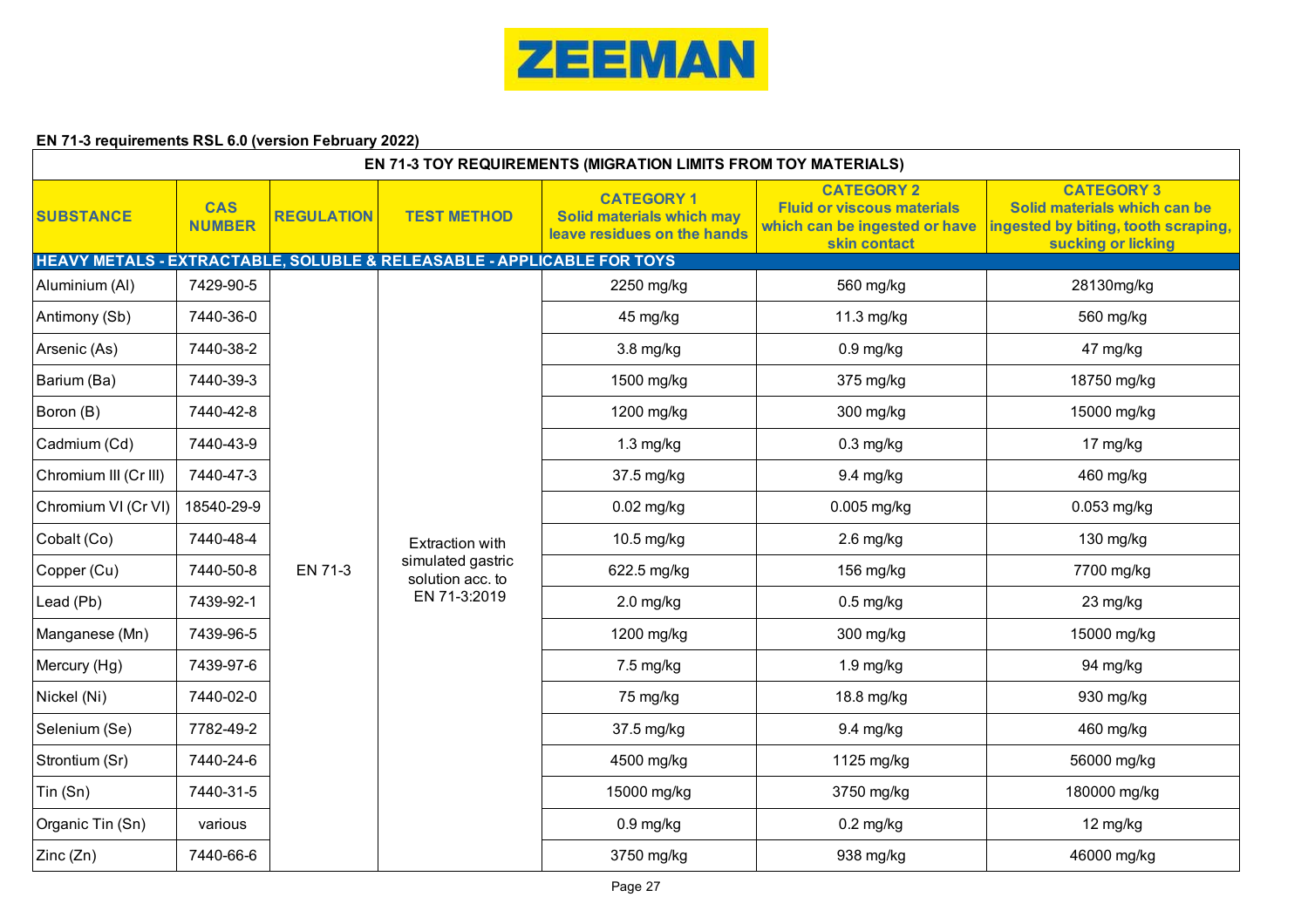

#### **REACH ANNEX: ECHA'S CANDIDATE LIST OF SUBSTANCES OF VERY HIGH CONCERN LAST UPDATE 17-01-2022 NUMBER OF SUBSTANCES ON THE CANDIDATE LIST: 223**

Substances, preparations and articles will be assessed on their risks for health and environmental aspects

Any producer or importer of Zeeman articles shall submit a notification to Zeeman for any substance contained in those articles, if the following condition is met: A substance of the candidate list is present in the imported/produced articles with over 0.1% w/w (>1000 mg/kg). **(European Court of Justice judgement of 10-09-2015 case C-106/14 referring to every constituent part of the article)** 

#### Candidate List of Substances of Very High Concern for authorisation

Further documentation or more detailed information on the identification process of Substances of Very High Concern can be found on the web pages of ECHA's Member State Committee. The identification of a substance as Substance of Very High Concern (SVHC) and its inclusion in the Candidate List is the first step of the authorisation procedure. Companies may have immediate legal obligations following such inclusion which are linked to the listed substance on its own, in preparations and articles.

Note: The EC number includes both anhydrous and hydrated forms of a substance and consequently the entries cover both these forms. The CAS number included may be for the anhydrous form only and therefore the CAS number shown does not always describe the entry accurately.

|    | No. Substance Name                                                                                   | <b>Cas Number</b>                                                                  | <b>Date of</b><br><b>inclusion</b> | <b>Reason for inclusion</b>                                                                                                                                             |
|----|------------------------------------------------------------------------------------------------------|------------------------------------------------------------------------------------|------------------------------------|-------------------------------------------------------------------------------------------------------------------------------------------------------------------------|
|    | 1   Tris(2-methoxyethoxy) vinylsilane                                                                | 1067-53-4                                                                          | 2022/01/17                         | Toxic for reproduction (Article 57c)                                                                                                                                    |
|    | 2 S-(tricyclo(5.2.1.0'2,6)deca-3-en-8(or 9)-yl O-(isopropyl or isobutyl or 2-ethylhexyl) 255881-94-8 |                                                                                    | 2022/01/17                         | PBT (Article 57d)                                                                                                                                                       |
|    | 3 6,6'-di-tert-butyl-2,2'-methylenedi-p-cresol                                                       | 119-47-1                                                                           | 2022/01/17                         | Toxic for reproduction (Article 57c)                                                                                                                                    |
|    | 4 (±)-1,7,7-trimethyl-3-[(4-methylphenyl)methylene]bicyclo[2.2.1]heptan-2-one cover                  |                                                                                    | 2022/01/17                         | Endocrine disrupting properties (Article 57(f) - human health)                                                                                                          |
| 5. | Phenol, alkylation products (mainly in para position) with C12-rich branched alkyl                   | 210555-94-5<br>27459-10-5<br>27147-75-7<br>121158-58-5<br>74499-35-7<br>57427-55-1 | 2021/07/08                         | Toxic for reproduction (Article 57c)<br>Endocrine disrupting properties (Article 57(f) - environment)<br>Endocrine disrupting properties (Article 57(f) - human health) |
|    | 6 Orthoboric acid, sodium salt                                                                       | 25747-83-5<br>22454-04-2<br>14312-40-4<br>1333-73-9<br>13840-56-7<br>14890-53-0    | 2021/07/08                         | Toxic for reproduction (Article 57c)                                                                                                                                    |
|    | Medium-chain chlorinated paraffins (MCCP) (UVCB substances consisting of more                        | 1372804-76-6<br>85535-85-9<br>198840-65-2                                          | 2021/07/08                         | PBT (Article 57d) vPvB (Article 57e)                                                                                                                                    |
| 8  | Glutaral                                                                                             | 111-30-8                                                                           | 2021/07/08                         | Respiratory sensitising properties (Article 57(f) - human health)                                                                                                       |
|    | 9 4,4'-(1-methylpropylidene) bisphenol                                                               | $77 - 40 - 7$                                                                      | 2021/07/08                         | Endocrine disrupting properties (Article 57(f) - environment)<br>Endocrine disrupting properties (Article 57(f) - human health)                                         |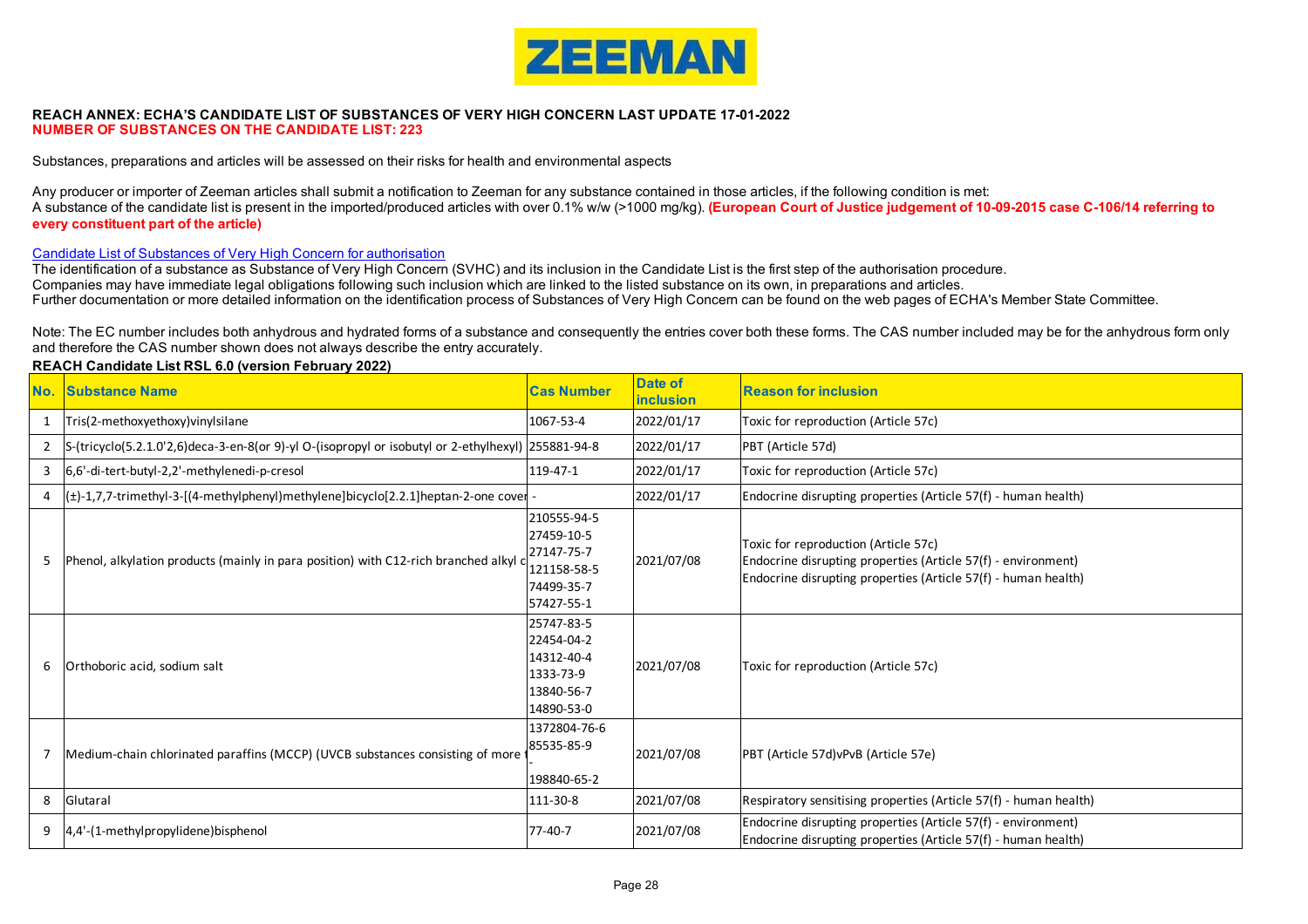

| No. | <b>Substance Name</b>                                                                                                                                                                   | <b>Cas Number</b>                                  | <b>Date of</b><br>nclusion | <b>Reason for inclusion</b>                                                                                                                                                                                                                                    |
|-----|-----------------------------------------------------------------------------------------------------------------------------------------------------------------------------------------|----------------------------------------------------|----------------------------|----------------------------------------------------------------------------------------------------------------------------------------------------------------------------------------------------------------------------------------------------------------|
|     | 10  2-(4-tert-butylbenzyl) propional dehyde and its individual stereoisomers                                                                                                            | 75166-31-3<br>80-54-6<br>75166-30-2                | 2021/07/08                 | Toxic for reproduction (Article 57c)                                                                                                                                                                                                                           |
|     | 2,2-bis(bromomethyl)propane1,3-diol (BMP);<br>2,2-dimethylpropan-1-ol, tribromo derivative/3-bromo-2,2-bis(bromomethyl)-1-<br>11 propanol (TBNPA);<br>2,3-dibromo-1-propanol (2,3-DBPA) | 3296-90-0,<br>36483-57-5,<br>1522-92-5,<br>96-13-9 | 2021/07/08                 | Carcinogenic (Article 57a)                                                                                                                                                                                                                                     |
|     | 12 1,4-dioxane                                                                                                                                                                          | 123-91-1                                           | 2021/07/08                 | Carcinogenic (Article 57a)<br>Equivalent level of concern having probable serious effects to human health (Article<br>57(f) - human health)<br>Equivalent level of concern having probable serious effects to the environment (Article<br>57(f) - environment) |
|     | 13 Dioctyltin dilaurate, stannane, dioctyl-, bis(coco acyloxy) derivs., and any other sta                                                                                               | 3648-18-8<br>91648-39-4                            | 2021/01/19                 | Toxic for reproduction (Article 57c)                                                                                                                                                                                                                           |
|     | 14 Bis(2-(2-methoxyethoxy)ethyl)ether                                                                                                                                                   | 143-24-8                                           | 2021/01/19                 | <b>Toxic for reproduction (Article 57c)</b>                                                                                                                                                                                                                    |
|     | 15 Dibutylbis(pentane-2,4-dionato-O,O')tin                                                                                                                                              | 22673-19-4                                         | 2020/06/25                 | Toxic for reproduction (Article 57c)                                                                                                                                                                                                                           |
|     | 16 butyl 4-hydroxybenzoate                                                                                                                                                              | $94 - 26 - 8$                                      | 2020/06/25                 | Endocrine disrupting properties (Article 57(f) - human health)                                                                                                                                                                                                 |
|     | 17 2-methylimidazole                                                                                                                                                                    | 693-98-1                                           | 2020/06/25                 | Toxic for reproduction (Article 57c)                                                                                                                                                                                                                           |
|     | 18 1-vinylimidazole                                                                                                                                                                     | 1072-63-5                                          | 2020/06/25                 | Toxic for reproduction (Article 57c)                                                                                                                                                                                                                           |
|     | 19 Perfluorobutane sulfonic acid (PFBS) and its salts                                                                                                                                   |                                                    | 2020/01/16                 | Equivalent level of concern having probable serious effects to human health (Article<br>57(f) - human health)<br>Equivalent level of concern having probable serious effects to the environment (Article<br>57(f) - environment)                               |
|     | 20 Diisohexyl phthalate                                                                                                                                                                 | 71850-09-4                                         | 2020/01/16                 | Toxic for reproduction (Article 57c)                                                                                                                                                                                                                           |
|     | 21 2-methyl-1-(4-methylthiophenyl)-2-morpholinopropan-1-one                                                                                                                             | 71868-10-5                                         | 2020/01/16                 | Toxic for reproduction (Article 57c)                                                                                                                                                                                                                           |
|     | 22 2-benzyl-2-dimethylamino-4'-morpholinobutyrophenone                                                                                                                                  | 119313-12-1                                        | 2020/01/16                 | Toxic for reproduction (Article 57c)                                                                                                                                                                                                                           |
| 23  | 2,3,3,3-tetrafluoro-2-(heptafluoropropoxy)propionic acid, its salts and its<br>acyl halides                                                                                             |                                                    | 2019/07/16                 | Equivalent level of concern having probable serious effects to human health<br>(Article 57(f) - human health)<br>Equivalent level of concern having probable serious effects to the environment<br>(Article 57(f) - environment)                               |
| 24  | 2-methoxyethyl acetate                                                                                                                                                                  | 110-49-6                                           | 2019/07/16                 | Toxic for reproduction (Article 57c)                                                                                                                                                                                                                           |
| 25  | 4-tert-butylphenol                                                                                                                                                                      | 98-54-4                                            | 2019/07/16                 | Endocrine disrupting properties (Article 57(f) - environment)                                                                                                                                                                                                  |
| 26  | Tris(4-nonylphenyl, branched and linear) phosphite (TNPP) with $\geq 0.1\%$<br>w/w of 4-nonylphenol, branched and linear (4-NP)                                                         |                                                    | 2019/07/16                 | Endocrine disrupting properties (Article 57(f) - environment)                                                                                                                                                                                                  |
| 27  | 1,7,7-trimethyl-3-(phenylmethylene)bicyclo[2.2.1]heptan-2-one                                                                                                                           | 15087-24-8                                         | 2019/01/15                 | Endocrine disrupting properties (Article 57(f) - environment)                                                                                                                                                                                                  |
|     | 28 2,2-bis(4'-hydroxyphenyl)-4-methylpentane                                                                                                                                            | 6807-17-6                                          | 2019/01/15                 | Toxic for reproduction (Article 57c)                                                                                                                                                                                                                           |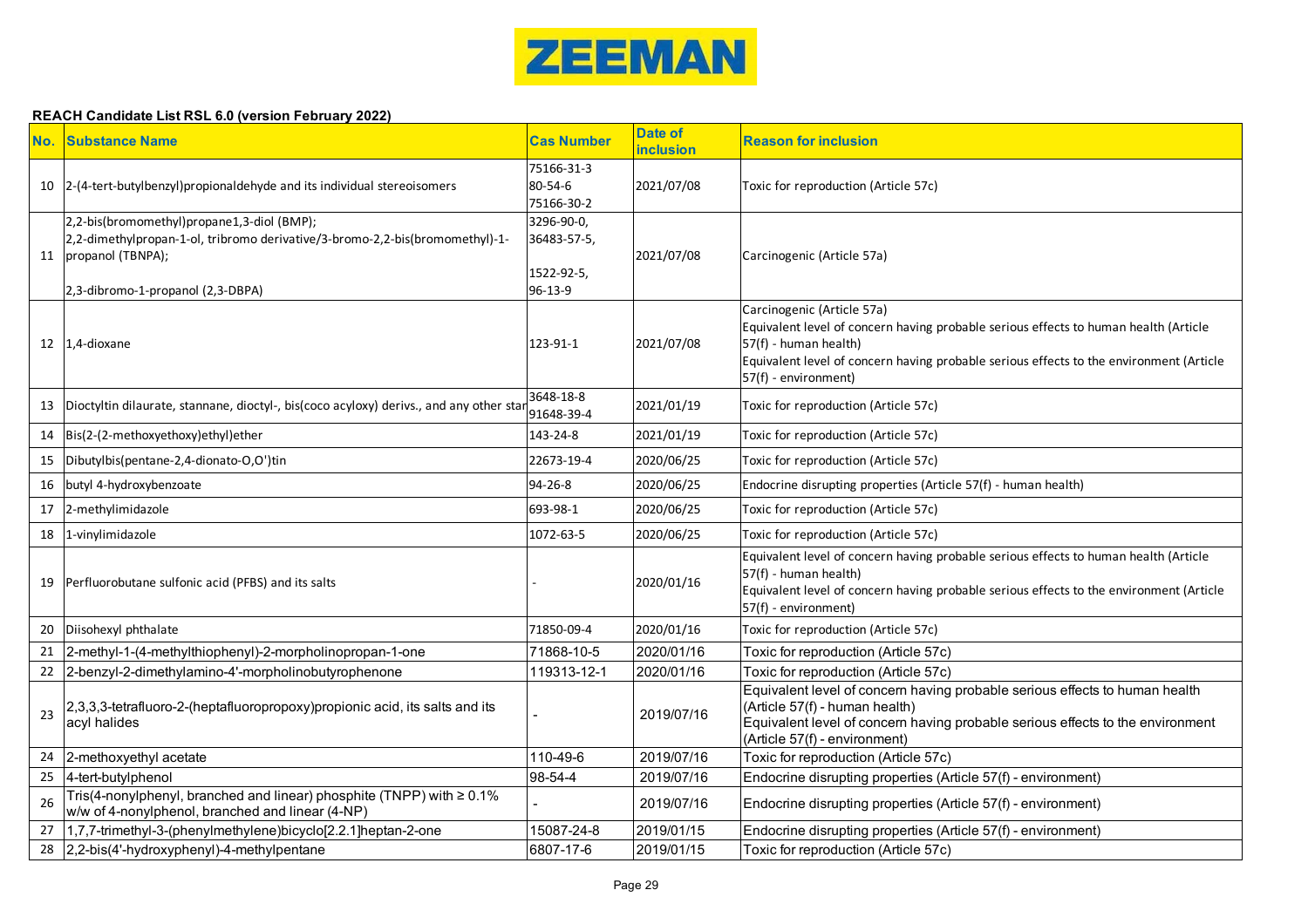

| No. | <b>Substance Name</b>                          | <b>Cas Number</b>           | <b>Date of</b><br><b>inclusion</b> | <b>Reason for inclusion</b>                                                                                                                    |
|-----|------------------------------------------------|-----------------------------|------------------------------------|------------------------------------------------------------------------------------------------------------------------------------------------|
| 29  | Benzo[k]fluoranthene                           | 207-08-9                    | 2019/01/15                         | Carcinogenic (Article 57a)<br>PBT (Article 57d)<br>vPvB (Article 57e)                                                                          |
| 30  | Fluoranthene                                   | 206-44-0<br>93951-69-0      | 2019/01/15                         | PBT (Article 57d)<br>vPvB (Article 57e)                                                                                                        |
| 31  | Phenanthrene                                   | 85-01-8                     | 2019/01/15                         | vPvB (Article 57e)                                                                                                                             |
|     | 32 Pyrene                                      | $129 - 00 - 0$<br>1718-52-1 | 2019/01/15                         | PBT (Article 57d)<br>vPvB (Article 57e)                                                                                                        |
| 33  | Benzene-1,2,4-tricarboxylic acid 1,2-anhydride | 552-30-7                    | 2018/06/27                         | Respiratory sensitising properties (Article 57(f) - human health)                                                                              |
|     | 34   Benzo[ghi]perylene                        | 191-24-2                    | 2018/06/27                         | PBT (Article 57d)<br>vPvB (Article 57e)                                                                                                        |
|     | 35   Decamethylcyclopentasiloxane              | 541-02-6                    | 2018/06/27                         | PBT (Article 57d)<br>vPvB (Article 57e)                                                                                                        |
|     | 36   Dicyclohexyl phthalate (DCHP)             | 84-61-7                     | 2018/06/27                         | Toxic for reproduction (Article 57c)<br>Endocrine disrupting properties (Article 57(f) - human health)                                         |
| 37  | Disodium octaborate                            | 12008-41-2                  | 2018/06/27                         | Toxic for reproduction (Article 57c)                                                                                                           |
| 38  | Dodecamethylcyclohexasiloxane                  | 540-97-6                    | 2018/06/27                         | PBT (Article 57d)<br>vPvB (Article 57e)                                                                                                        |
| 39  | Ethylenediamine                                | 107-15-3                    | 2018/06/27                         | Respiratory sensitising properties (Article 57(f) - human health)                                                                              |
| 40  | Lead                                           | 7439-92-1                   | 2018/06/27                         | Toxic for reproduction (Article 57c)                                                                                                           |
| 41  | Octamethylcyclotetrasiloxane                   | 556-67-2                    | 2018/06/27                         | PBT (Article 57d)<br>vPvB (Article 57e)                                                                                                        |
| 42  | Terphenyl, hydrogenated                        | 61788-32-7                  | 2018/06/27                         | vPvB (Article 57e)                                                                                                                             |
|     | 43   Benz[a]anthracene                         | 56-55-3,<br>1718-53-2       | 2018/01/15                         | Carcinogenic (Article 57a)<br>PBT (Article 57d)<br>vPvB (Article 57e)                                                                          |
| 44  | Cadmium carbonate                              | 513-78-0                    | 2018/01/15                         | Carcinogenic (Article 57a)<br>Mutagenic (Article 57b)<br>Specific target organ toxicity after repeated exposure (Article 57(f) - human health) |
| 45  | Cadmium hydroxide                              | 21041-95-2                  | 2018/01/15                         | Carcinogenic (Article 57a)<br>Mutagenic (Article 57b)<br>Specific target organ toxicity after repeated exposure (Article 57(f) - human health) |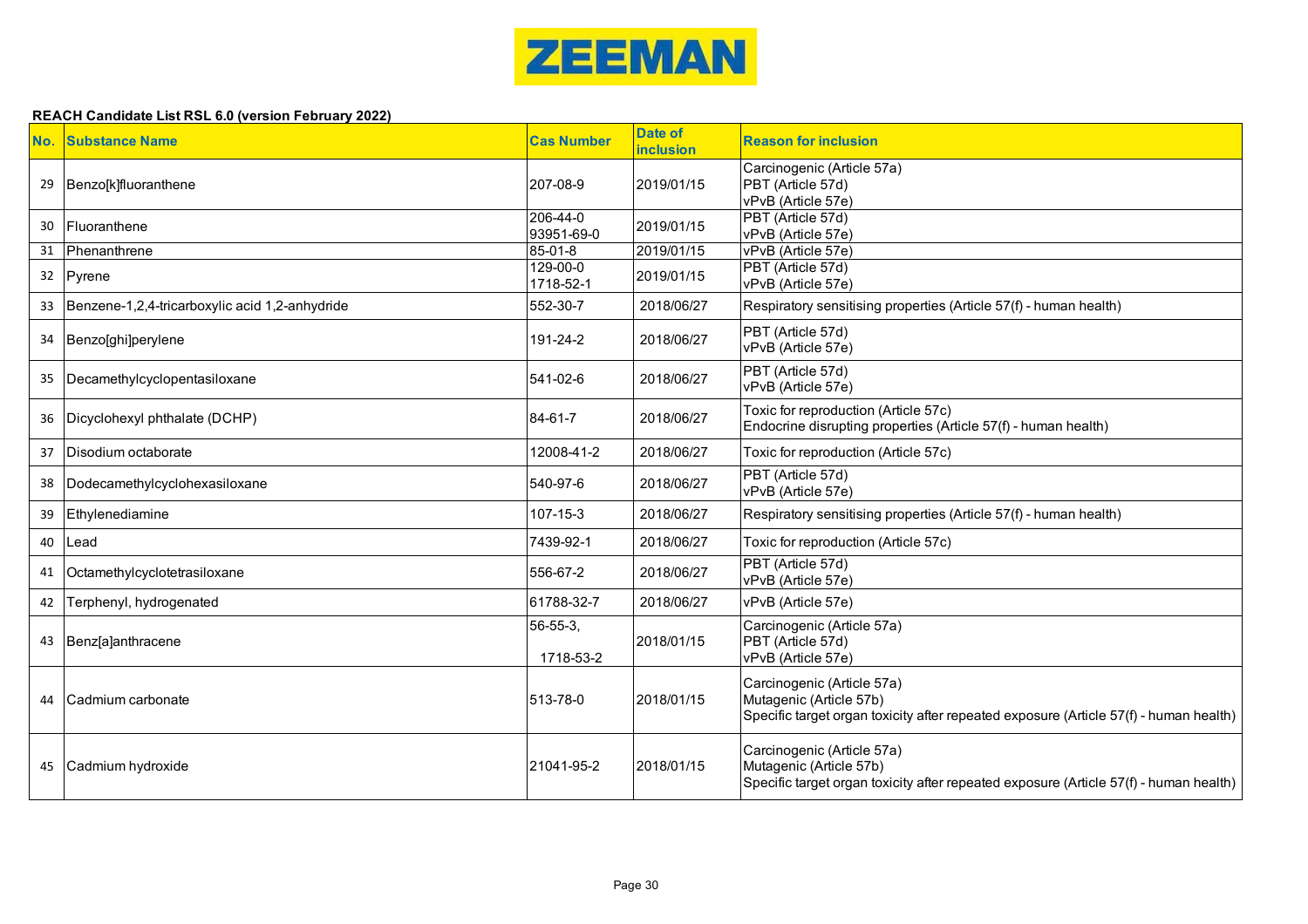

|    | No. Substance Name                                                                                                                                                                                                                                                                                          | <b>Cas Number</b>                   | <b>Date of</b><br><b>inclusion</b> | <b>Reason for inclusion</b>                                                                                                                                             |
|----|-------------------------------------------------------------------------------------------------------------------------------------------------------------------------------------------------------------------------------------------------------------------------------------------------------------|-------------------------------------|------------------------------------|-------------------------------------------------------------------------------------------------------------------------------------------------------------------------|
| 46 | Cadmium nitrate                                                                                                                                                                                                                                                                                             | 10022-68-1<br>10325-94-7            | 2018/01/15                         | Carcinogenic (Article 57a)<br>Mutagenic (Article 57b)<br>Specific target organ toxicity after repeated exposure (Article 57(f) - human health)                          |
|    | 47 Chrysene                                                                                                                                                                                                                                                                                                 | 218-01-9<br>1719-03-5               | 2018/01/15                         | Carcinogenic (Article 57a)<br>PBT (Article 57d)<br>vPvB (Article 57e)                                                                                                   |
| 48 | 1,6,7,8,9,14,15,16,17,17,18,18-<br>Dodecachloropentacyclo[12.2.1.16,9.02,13.05,10]octadeca-7,15-diene<br>("Dechlorane Plus"TM) [covering any of its individual anti- and syn-isomers<br>or any combination there of                                                                                         |                                     | 2018/01/15                         | vPvB (Article 57e)                                                                                                                                                      |
| 49 | Reaction products of 1,3,4-thiadiazolidine-2,5-dithione, formaldehyde and<br>$4$ -heptylphenol, branched and linear (RP-HP) [with $\geq$ 0.1% w/w 4-<br>heptylphenol, branched and linear]                                                                                                                  |                                     | 2018/01/15                         | Endocrine disrupting properties (Article 57(f) - environment)                                                                                                           |
| 50 | Perfluorohexane-1-sulphonic acid and its salts<br><b>PFHxS</b>                                                                                                                                                                                                                                              |                                     | 2017/07/07                         | vPvB (Article 57 e)                                                                                                                                                     |
| 51 | 4,4'-isopropylidenediphenol<br>Bisphenol A; BPA                                                                                                                                                                                                                                                             | 80-05-7                             | 2017/01/12                         | Toxic for reproduction (Article 57c)<br>Endocrine disrupting properties (Article 57(f) - environment)<br>Endocrine disrupting properties (Article 57(f) - human health) |
| 52 | 4-heptylphenol, branched and linear<br>substances with a linear and/or branched alkyl chain with a carbon number<br>of 7 covalently bound predominantly in position 4 to phenol, covering also<br>UVCB- and well-defined substances which include any of the individual<br>isomers or a combination thereof |                                     | 2017/01/12                         | Equivalent level of concern having probable serious effects to the environment<br>(Article 57 f)                                                                        |
|    | 53 Nonadecafluorodecanoic acid (PFDA) and its sodium and ammonium salts                                                                                                                                                                                                                                     | 3830-45-3<br>3108-42-7<br>335-76-2  | 2017/01/12                         | Toxic for reproduction (Article 57 c) PBT (Article 57 d)                                                                                                                |
|    | 54   p-(1,1-dimethylpropyl)phenol                                                                                                                                                                                                                                                                           | 80-46-6                             | 2017/01/12                         | Equivalent level of concern having probable serious effects to the environment<br>(Article 57 f)                                                                        |
|    | 55 Benzo{def}chrysene                                                                                                                                                                                                                                                                                       | $50-32-8$                           | 2016/20/06                         | Carcinogenic (Article 57a): Mutagenic (Article 57b); Toxic for reproduction (Article<br>57c); PBT (Article 57 d); vPvB (Article 57 e)                                   |
| 56 | 1,3-propanesultone                                                                                                                                                                                                                                                                                          | 1120-71-4                           | 2015/12/15                         | Carcinogenic (Article 57a);                                                                                                                                             |
| 57 | 2,4-di-tert-butyl-6-(5-chlorobenzotriazol-2-yl)phenol (UV-327)                                                                                                                                                                                                                                              | 3864-99-1                           | 2015/12/15                         | vPvB (Article 57 e)                                                                                                                                                     |
| 58 | 2-(2H-benzotriazol-2-yl)-4-(tert-butyl)-6-(sec-butyl)phenol (UV-350)                                                                                                                                                                                                                                        | 36437-37-3                          | 2015/12/15                         | vPvB (Article 57 e)                                                                                                                                                     |
| 59 | Nitrobenzene                                                                                                                                                                                                                                                                                                | $98 - 95 - 3$                       | 2015/12/15                         | Toxic for reproduction (Article 57c)                                                                                                                                    |
| 60 | Perfluorononan-1-oic-acid and its sodium and ammonium salts                                                                                                                                                                                                                                                 | 375-95-1<br>21049-39-8<br>4149-60-4 | 2015/12/15                         | Toxic for reproduction (Article 57c); PBT (Article 57 d)                                                                                                                |
|    | 1,2-benzenedicarboxylic acid, di-C6-10-alkyl esters; 1,2-<br>61   benzenedicarboxylic acid, mixed decyl and hexyl and octyl diesters with $\ge$<br>0.3% of dihexyl phthalate (EC No. 201-559-5)                                                                                                             | 68515-51-5<br>68648-93-1            | 2015/06/15                         | Toxic for reproduction (Article 57 c)                                                                                                                                   |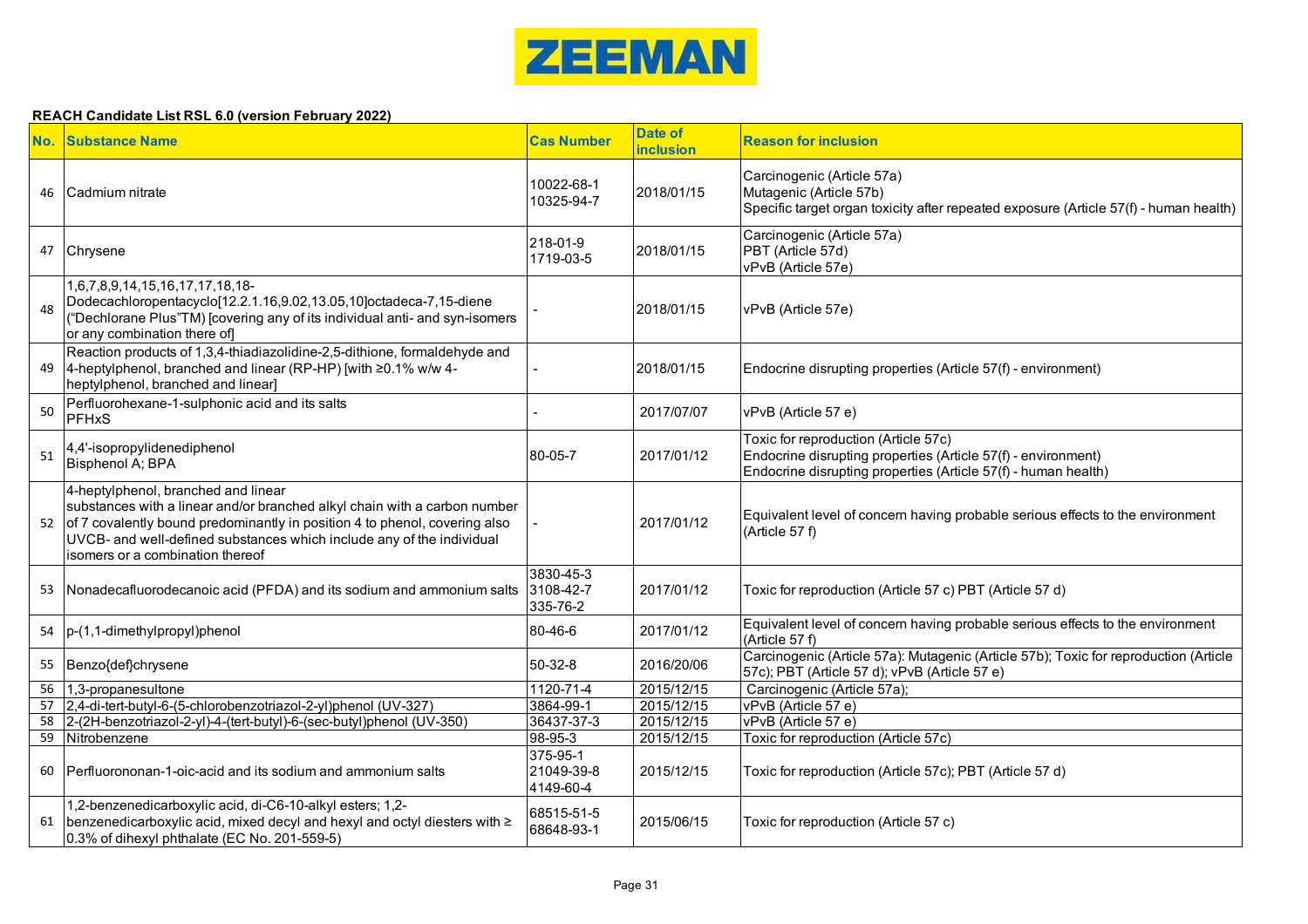

|    | <b>No. Substance Name</b>                                                                                                                                                                                                                                               | <b>Cas Number</b>        | <b>Date of</b><br>inclusion | <b>Reason for inclusion</b>                                                                                                                                                                       |
|----|-------------------------------------------------------------------------------------------------------------------------------------------------------------------------------------------------------------------------------------------------------------------------|--------------------------|-----------------------------|---------------------------------------------------------------------------------------------------------------------------------------------------------------------------------------------------|
| 62 | 5-sec-butyl-2-(2,4-dimethylcyclohex-3-en-1-yl)-5-methyl-1,3-dioxane [1], 5-<br>sec-butyl-2-(4,6-dimethylcyclohex-3-en-1-yl)-5-methyl-1,3-dioxane [2]<br>[covering any of the individual stereoisomers of [1] and [2] or any<br>combination thereof                      |                          | 2015/06/15                  | vPvB (Article 57e)                                                                                                                                                                                |
| 63 | Bis (2-ethylhexyl)phthalate (DEHP)                                                                                                                                                                                                                                      | 117-81-7                 | 2014/12/17;<br>2008/10/28   | Equivalent level of concern having probable serious effects to the environment<br>(Article 57 f); Toxic for reproduction (article 57c)                                                            |
| 64 | 2-ethylhexyl 10-ethyl-4,4-dioctyl-7-oxo-8-oxa-3,5-dithia-4-<br>stannatetradecanoate (DOTE)                                                                                                                                                                              | 15571-58-1               | 2014/12/17                  | Toxic for reproduction (Article 57 c)                                                                                                                                                             |
| 65 | 2-benzotriazol-2-yl-4,6-di-tert-butylphenol (UV-320)                                                                                                                                                                                                                    | 3846-71-7                | 2014/12/17                  | PBT (Article 57 d); vPvB (Article 57 e)                                                                                                                                                           |
| 66 | reaction mass of 2-ethylhexyl 10-ethyl-4,4-dioctyl-7-oxo-8-oxa-3,5-dithia-4-<br>stannatetradecanoate and 2-ethylhexyl 10-ethyl-4-[[2-[(2-ethylhexyl)oxy]-2-<br>oxoethyl]thio]-4-octyl-7-oxo-8-oxa-3,5-dithia-4-stannatetradecanoate<br>(reaction mass of DOTE and MOTE) |                          | 2014/12/17                  | Toxic for reproduction (Article 57 c)                                                                                                                                                             |
| 67 | l Cadmium fluoride                                                                                                                                                                                                                                                      | 7790-79-6                | 2014/12/17                  | Carcinogenic (Article 57 a); Mutagenic (Article 57 b); Toxic for reproduction<br>(Article 57 c); Equivalent level of concern having probable serious effects to<br>human health (Article 57 f)    |
| 68 | Cadmium sulphate                                                                                                                                                                                                                                                        | 10124-36-4<br>31119-53-6 | 2014/12/17                  | Carcinogenic (Article 57 a); Mutagenic (Article 57 b); Toxic for reproduction<br>(Article 57 c); Equivalent level of concern having probable serious effects to<br>human health (Article 57 f)    |
| 69 | 2-(2H-benzotriazol-2-yl)-4,6-ditertpentylphenol (UV-328)                                                                                                                                                                                                                | 25973-55-1               | 2014/12/17                  | PBT (Article 57 d); vPvB (Article 57 e)                                                                                                                                                           |
| 70 | Cadmium chloride                                                                                                                                                                                                                                                        | 10108-64-2               | 2014/06/16                  | Carcinogenic (Article 57a);<br>Mutagenic (Article 57b);<br>Toxic for reproduction (Article 57c);<br>Equivalent level of concern having probable serious effects to human health<br>(Article 57 f) |
| 71 | Sodium peroxometaborate                                                                                                                                                                                                                                                 | 7632-04-4                | 2014/06/16                  | Toxic for reproduction (Article 57 c)                                                                                                                                                             |
| 72 | 1,2-Benzenedicarboxylic acid, dihexyl ester, branched and linear                                                                                                                                                                                                        | 68515-50-4               | 2014/06/16                  | Toxic for reproduction (Article 57 c)                                                                                                                                                             |
| 73 | Sodium perborate; perboric acid, sodium salt                                                                                                                                                                                                                            |                          | 2014/06/16                  | Toxic for reproduction (Article 57 c)                                                                                                                                                             |
| 74 | Trixylyl phosphate                                                                                                                                                                                                                                                      | 25155-23-1               | 2013/12/16                  | Toxic for reproduction (Article 57 c);                                                                                                                                                            |
| 75 | Lead di(acetate)                                                                                                                                                                                                                                                        | $301 - 04 - 2$           | 2013/12/16                  | Toxic for reproduction (Article 57 c);                                                                                                                                                            |
| 76 | Imidazolidine-2-thione; (2-imidazoline-2-thiol)                                                                                                                                                                                                                         | 96-45-7                  | 2013/12/16                  | Toxic for reproduction (Article 57 c);                                                                                                                                                            |
| 77 | Disodium 3,3'-[[1,1'-biphenyl]-4,4'-diylbis(azo)]bis(4-aminonaphthalene-1-<br>sulphonate) (C.I. Direct Red 28)                                                                                                                                                          | 573-58-0                 | 2013/12/16                  | Carcinogenic (Article 57a);                                                                                                                                                                       |
| 78 | Cadmium sulphide                                                                                                                                                                                                                                                        | 1306-23-6                | 2013/12/16                  | Carcinogenic (Article 57a);                                                                                                                                                                       |
| 79 | Disodium 4-amino-3-[[4'-[(2,4-diaminophenyl)azo][1,1'-biphenyl]-4-yl]azo] -<br>5-hydroxy-6-(phenylazo)naphthalene-2,7-disulphonate (C.I. Direct Black<br>38)                                                                                                            | 1937-37-7                | 2013/12/16                  | Carcinogenic (Article 57a);                                                                                                                                                                       |
| 80 | Dihexyl phthalate                                                                                                                                                                                                                                                       | 84-75-3                  | 2013/12/16                  | Toxic for reproduction (Article 57 c);                                                                                                                                                            |
|    | 81   Ammonium pentadecafluorooctanoate (APFO)                                                                                                                                                                                                                           | 3825-26-1                | 2013/06/20                  | Toxic for reproduction (Article 57 c);                                                                                                                                                            |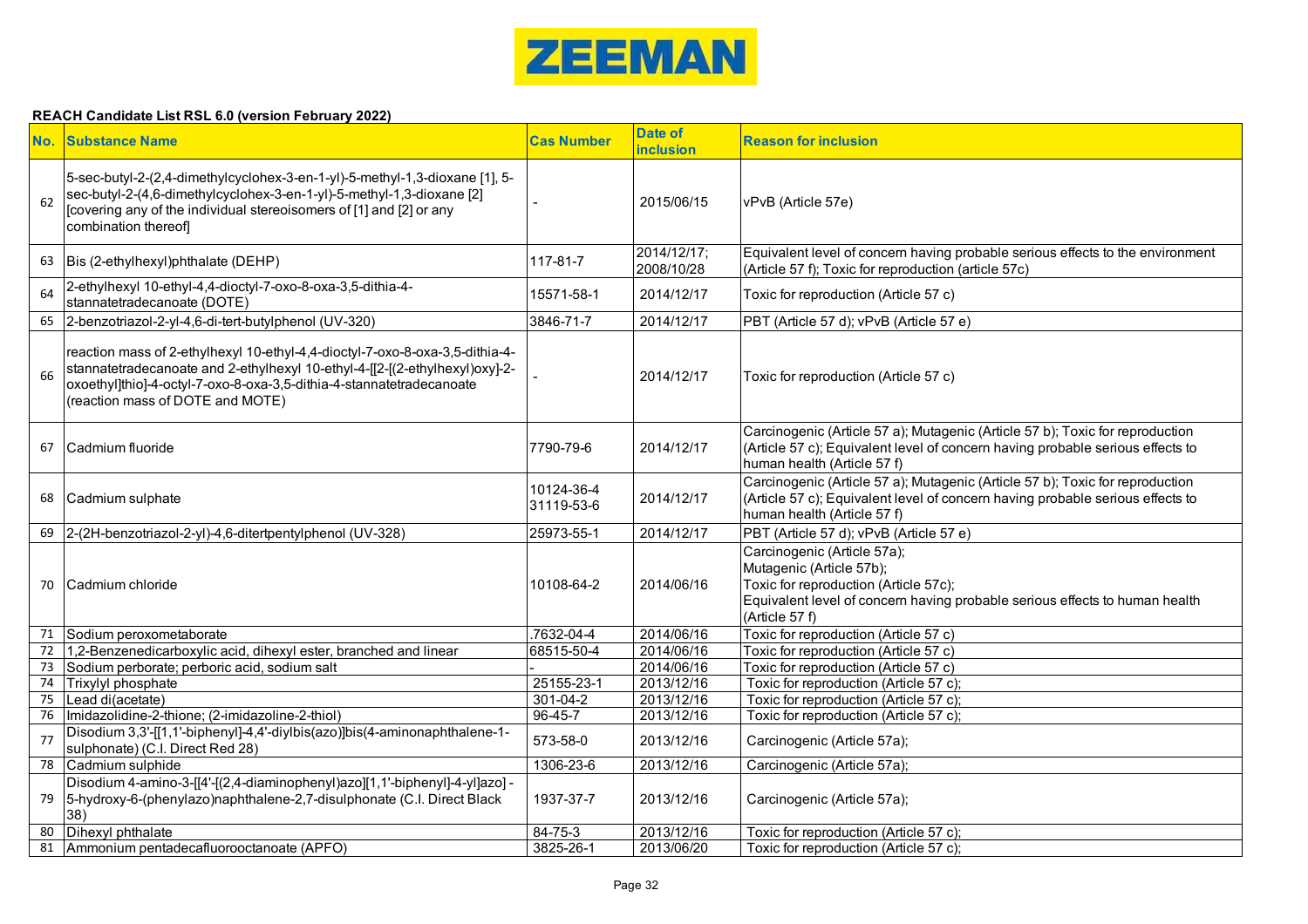

|    | No. Substance Name                                                                                                                                                                                                                                                                                                                                  | <b>Cas Number</b> | <b>Date of</b><br><b>inclusion</b> | <b>Reason for inclusion</b>                                                                                               |
|----|-----------------------------------------------------------------------------------------------------------------------------------------------------------------------------------------------------------------------------------------------------------------------------------------------------------------------------------------------------|-------------------|------------------------------------|---------------------------------------------------------------------------------------------------------------------------|
| 82 | 4-Nonylphenol, branched and linear, ethoxylated [substances with a linear<br>and/or branched alkyl chain with a carbon number of 9 covalently bound in<br>position 4 to phenol, ethoxylated covering UVCB- and well-defined<br>substances, polymers and homologues, which include any of the individual<br>isomers and/or combinations thereof]     |                   | 2013/06/20                         | Equivalent level of concern having probable serious effects to the environment<br>(Article 57 f)                          |
| 83 | Pentadecafluorooctanoic acid (PFOA)                                                                                                                                                                                                                                                                                                                 | 335-67-1          | 2013/06/20                         | Toxic for reproduction (Article 57 c);                                                                                    |
| 84 | Dipentyl phthalate (DPP)                                                                                                                                                                                                                                                                                                                            | 131-18-0          | 2013/06/20                         | Toxic for reproduction (Article 57 c);                                                                                    |
| 85 | Cadmium                                                                                                                                                                                                                                                                                                                                             | 7440-43-9         | 2013/06/20                         | Carcinogenic (Article 57a); Equivalent level of concern having probable serious<br>effects to human health (Article 57 f) |
| 86 | Cadmium oxide                                                                                                                                                                                                                                                                                                                                       | 1306-19-0         | 2013/06/20                         | Carcinogenic (Article 57a); Equivalent level of concern having probable serious<br>effects to human health (Article 57 f) |
| 87 | 4,4'-methylenedi-o-toluidine                                                                                                                                                                                                                                                                                                                        | 838-88-0          | 2012/12/19                         | Carcinogenic (Article 57a)                                                                                                |
| 88 | N-pentyl-isopentylphthalate                                                                                                                                                                                                                                                                                                                         | 776297-69-9       | 2012/12/19                         | Toxic for reproduction (Article 57 c)                                                                                     |
| 89 | 4-Aminoazobenzene                                                                                                                                                                                                                                                                                                                                   | 60-09-3           | 2012/12/19                         | Carcinogenic (Article 57a)                                                                                                |
| 90 | Orange lead (lead tetroxide)                                                                                                                                                                                                                                                                                                                        | 1314-41-6         | 2012/12/19                         | Toxic for reproduction (Article 57 c)                                                                                     |
| 91 | 3-ethyl-2-methyl-2-(3-methylbutyl)-1,3-oxazolidine                                                                                                                                                                                                                                                                                                  | 143860-04-2       | 2012/12/19                         | Toxic for reproduction (Article 57 c)                                                                                     |
| 92 | Dimethyl sulphate                                                                                                                                                                                                                                                                                                                                   | $77 - 78 - 1$     | 2012/12/19                         | Carcinogenic (Article 57a)                                                                                                |
|    | 93 Heptacosafluorotetradecanoic acid                                                                                                                                                                                                                                                                                                                | 376-06-7          | 2012/12/19                         | vPvB (Article 57 e)                                                                                                       |
|    | 94 Lead titanium zirconium oxide                                                                                                                                                                                                                                                                                                                    | 12626-81-2        | 2012/12/19                         | Toxic for reproduction (Article 57 c)                                                                                     |
| 95 | 4-(1,1,3,3-tetramethylbutyl)phenol, ethoxylated [covering well-defined<br>substances and UVCB substances, polymers and homologues]                                                                                                                                                                                                                  |                   | 2012/12/19                         | Equivalent level of concern having probable serious effects to the environment<br>(Article 57 f)                          |
| 96 | 6-methoxy-m-toluidine (p-cresidine)                                                                                                                                                                                                                                                                                                                 | $120 - 71 - 8$    | 2012/12/19                         | Carcinogenic (Article 57a)                                                                                                |
| 97 | Dinoseb (6-sec-butyl-2,4-dinitrophenol)                                                                                                                                                                                                                                                                                                             | $88 - 85 - 7$     | 2012/12/19                         | Toxic for reproduction (Article 57 c)                                                                                     |
|    | 98 1,2-Diethoxyethane                                                                                                                                                                                                                                                                                                                               | 629-14-1          | 2012/12/19                         | Toxic for reproduction (Article 57 c)                                                                                     |
| 99 | Sulfurous acid, lead salt, dibasic                                                                                                                                                                                                                                                                                                                  | 62229-08-7        | 2012/12/19                         | Toxic for reproduction (Article 57 c)                                                                                     |
|    | 100 1-bromopropane (n-propyl bromide)                                                                                                                                                                                                                                                                                                               | 106-94-5          | 2012/12/19                         | Toxic for reproduction (Article 57 c)                                                                                     |
|    | 101 Bis(pentabromophenyl) ether (decabromodiphenyl ether; DecaBDE)                                                                                                                                                                                                                                                                                  | 1163-19-5         | 2012/12/19                         | PBT (Article 57 d); vPvB (Article 57 e)                                                                                   |
|    | 102 Biphenyl-4-ylamine                                                                                                                                                                                                                                                                                                                              | $92 - 67 - 1$     | 2012/12/19                         | Carcinogenic (Article 57a)                                                                                                |
|    | 103 Pentalead tetraoxide sulphate                                                                                                                                                                                                                                                                                                                   | 12065-90-6        | 2012/12/19                         | Toxic for reproduction (Article 57 c)                                                                                     |
|    | 104 Silicic acid, lead salt                                                                                                                                                                                                                                                                                                                         | 11120-22-2        | 2012/12/19                         | Toxic for reproduction (Article 57 c)                                                                                     |
|    | 105 o-Toluidine                                                                                                                                                                                                                                                                                                                                     | $95 - 53 - 4$     | 2012/12/19                         | Carcinogenic (Article 57a)                                                                                                |
|    | 106 Acetic acid, lead salt, basic                                                                                                                                                                                                                                                                                                                   | 51404-69-4        | 2012/12/19                         | Toxic for reproduction (Article 57 c)                                                                                     |
|    | 107 Dioxobis(stearato)trilead                                                                                                                                                                                                                                                                                                                       | 12578-12-0        | 2012/12/19                         | Toxic for reproduction (Article 57 c)                                                                                     |
|    | 108 Lead bis(tetrafluoroborate)                                                                                                                                                                                                                                                                                                                     | 13814-96-5        | 2012/12/19                         | Toxic for reproduction (Article 57 c)                                                                                     |
|    | 109 Lead dinitrate                                                                                                                                                                                                                                                                                                                                  | 10099-74-8        | 2012/12/19                         | Toxic for reproduction (Article 57 c)                                                                                     |
|    | Silicic acid (H2Si2O5), barium salt (1:1), lead-doped [with lead (Pb) content<br>above the applicable generic concentration limit for 'toxicity for<br>110 reproduction' Repr. 1A (CLP) or category 1 (DSD); the substance is a<br>member of the group entry of lead compounds, with index number 082-001-<br>00-6 in Regulation (EC) No 1272/2008] | 68784-75-8        | 2012/12/19                         | Toxic for reproduction (Article 57 c)                                                                                     |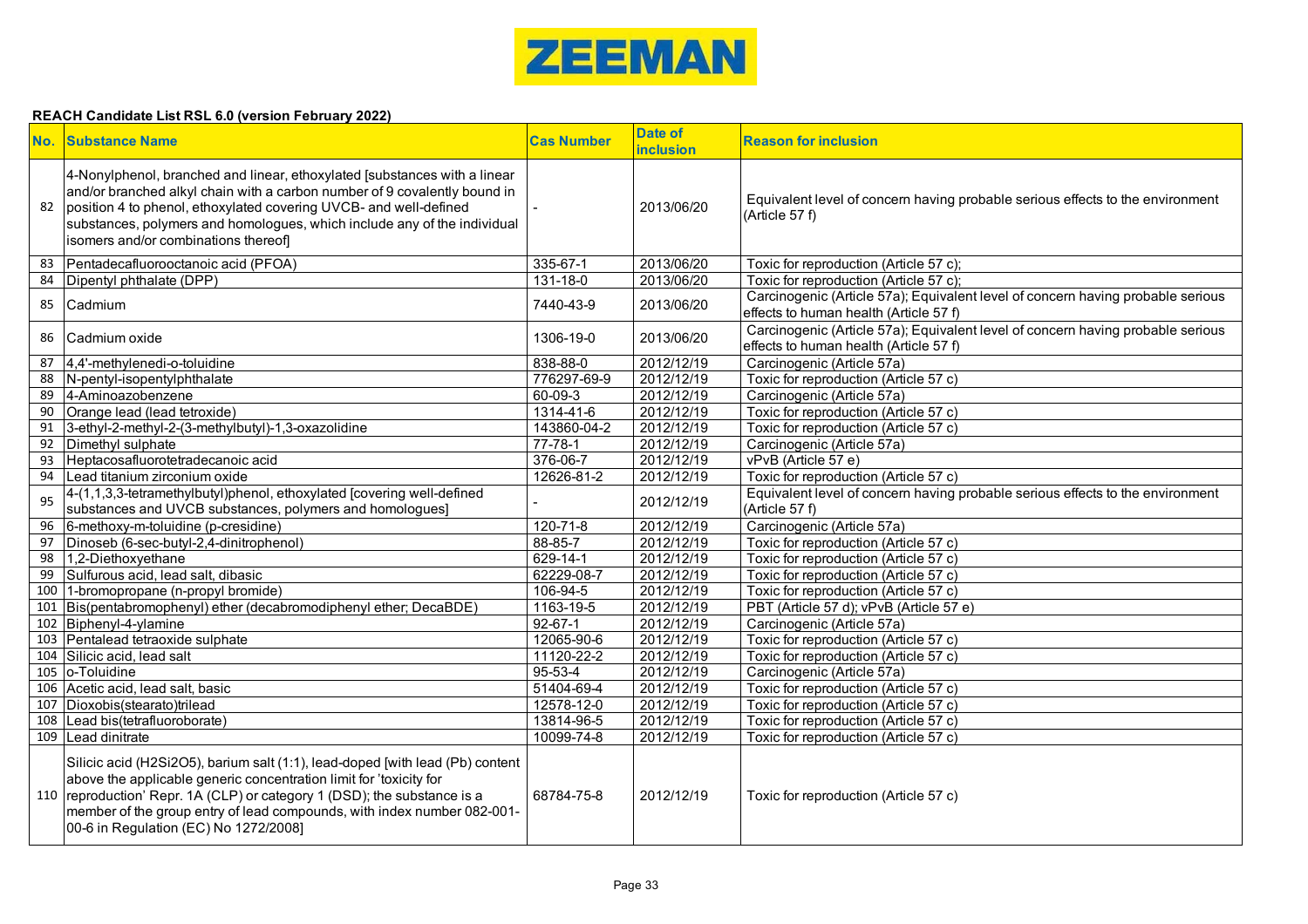

|     | No. Substance Name                                                                                                                                                                                                                                                                                                                                                  | <b>Cas Number</b>                                    | <b>Date of</b><br><b>inclusion</b> | <b>Reason for inclusion</b>                                                                      |
|-----|---------------------------------------------------------------------------------------------------------------------------------------------------------------------------------------------------------------------------------------------------------------------------------------------------------------------------------------------------------------------|------------------------------------------------------|------------------------------------|--------------------------------------------------------------------------------------------------|
| 111 | Cyclohexane-1,2-dicarboxylic anhydride [1], cis-cyclohexane-1,2-<br>dicarboxylic anhydride [2], trans-cyclohexane-1,2-dicarboxylic anhydride<br>[3] [The individual cis- [2] and trans- [3] isomer substances and all possible<br>combinations of the cis- and trans-isomers [1] are covered by this entry]                                                         | 85-42-7<br>13149-00-3<br>14166-21-3                  | 2012/12/19                         | Equivalent level of concern having probable serious effects to human health<br>(Article 57 f)    |
|     | 112 N-methylacetamide                                                                                                                                                                                                                                                                                                                                               | 79-16-3                                              | 2012/12/19                         | Toxic for reproduction (Article 57 c)                                                            |
|     | 113 Pyrochlore, antimony lead yellow                                                                                                                                                                                                                                                                                                                                | 8012-00-8                                            | 2012/12/19                         | Toxic for reproduction (Article 57 c)                                                            |
|     | 114 Lead monoxide (lead oxide)                                                                                                                                                                                                                                                                                                                                      | 1317-36-8                                            | 2012/12/19                         | Toxic for reproduction (Article 57 c)                                                            |
|     | 115 Tetralead trioxide sulphate                                                                                                                                                                                                                                                                                                                                     | 12202-17-4                                           | 2012/12/19                         | Toxic for reproduction (Article 57 c)                                                            |
|     | 116 Trilead bis(carbonate) dihydroxide                                                                                                                                                                                                                                                                                                                              | 1319-46-6                                            | 2012/12/19                         | Toxic for reproduction (Article 57 c)                                                            |
|     | 117   Diazene-1,2-dicarboxamide (C,C'-azodi(formamide))                                                                                                                                                                                                                                                                                                             | 123-77-3                                             | 2012/12/19                         | Equivalent level of concern having probable serious effects to human health<br>(Article 57 f)    |
|     | 118 1,2-Benzenedicarboxylic acid, dipentylester, branched and linear                                                                                                                                                                                                                                                                                                | 84777-06-0                                           | 2012/12/19                         | Toxic for reproduction (Article 57 c)                                                            |
|     | 119 N,N-dimethylformamide                                                                                                                                                                                                                                                                                                                                           | $68-12-2$                                            | 2012/12/19                         | Toxic for reproduction (Article 57 c)                                                            |
|     | 120 Tetraethyllead                                                                                                                                                                                                                                                                                                                                                  | 78-00-2                                              | 2012/12/19                         | Toxic for reproduction (Article 57 c)                                                            |
|     | 121 Methyloxirane (Propylene oxide)                                                                                                                                                                                                                                                                                                                                 | 75-56-9                                              | 2012/12/19                         | Carcinogenic (Article 57a); Mutagenic (Article 57b)                                              |
| 122 | 4-Nonylphenol, branched and linear [substances with a linear and/or<br>branched alkyl chain with a carbon number of 9 covalently bound in<br>position 4 to phenol, covering also UVCB- and well-defined substances<br>which include any of the individual isomers or a combination thereof]                                                                         |                                                      | 2012/12/19                         | Equivalent level of concern having probable serious effects to the environment<br>(Article 57 f) |
|     | 123 Fatty acids, C16-18, lead salts                                                                                                                                                                                                                                                                                                                                 | 91031-62-8                                           | 2012/12/19                         | Toxic for reproduction (Article 57 c)                                                            |
|     | 124 Trilead dioxide phosphonate                                                                                                                                                                                                                                                                                                                                     | 12141-20-7                                           | 2012/12/19                         | Toxic for reproduction (Article 57 c)                                                            |
|     | 125 o-aminoazotoluene                                                                                                                                                                                                                                                                                                                                               | $97-56-3$                                            | 2012/12/19                         | Carcinogenic (Article 57a)                                                                       |
|     | 126   [Phthalato(2-)] dioxotrilead                                                                                                                                                                                                                                                                                                                                  | 69011-06-9                                           | 2012/12/19                         | Toxic for reproduction (Article 57 c)                                                            |
| 127 | Tricosafluorododecanoic acid                                                                                                                                                                                                                                                                                                                                        | 307-55-1                                             | 2012/12/19                         | vPvB (Article 57 e)                                                                              |
|     | 128 Lead oxide sulfate                                                                                                                                                                                                                                                                                                                                              | 12036-76-9                                           | 2012/12/19                         | Toxic for reproduction (Article 57 c)                                                            |
|     | 129 Methoxyacetic acid                                                                                                                                                                                                                                                                                                                                              | 625-45-6                                             | 2012/12/19                         | Toxic for reproduction (Article 57 c)                                                            |
|     | 130 Diisopentylphthalate                                                                                                                                                                                                                                                                                                                                            | 605-50-5                                             | 2012/12/19                         | Toxic for reproduction (Article 57 c)                                                            |
|     | 131 Lead cyanamidate                                                                                                                                                                                                                                                                                                                                                | 20837-86-9                                           | 2012/12/19                         | Toxic for reproduction (Article 57 c)                                                            |
|     | 132 4,4'-oxydianiline and its salts                                                                                                                                                                                                                                                                                                                                 | $101 - 80 - 4$                                       | 2012/12/19                         | Carcinogenic (Article 57a); Mutagenic (Article 57b)                                              |
|     | 133 4-methyl-m-phenylenediamine (toluene-2,4-diamine)                                                                                                                                                                                                                                                                                                               | $95 - 80 - 7$                                        | 2012/12/19                         | Carcinogenic (Article 57a)                                                                       |
|     | 134 Henicosafluoroundecanoic acid                                                                                                                                                                                                                                                                                                                                   | 2058-94-8                                            | 2012/12/19                         | vPvB (Article 57 e)                                                                              |
|     | 135 Furan                                                                                                                                                                                                                                                                                                                                                           | 110-00-9                                             | 2012/12/19                         | Carcinogenic (Article 57a)                                                                       |
|     | 136 Pentacosafluorotridecanoic acid                                                                                                                                                                                                                                                                                                                                 | 72629-94-8                                           | 2012/12/19                         | vPvB (Article 57 e)                                                                              |
|     | 137 Diethyl sulphate                                                                                                                                                                                                                                                                                                                                                | 64-67-5                                              | 2012/12/19                         | Carcinogenic (Article 57a); Mutagenic (Article 57b)                                              |
|     | Hexahydromethylphthalic anhydride [1], Hexahydro-4-methylphthalic<br>anhydride [2], Hexahydro-1-methylphthalic anhydride [3], Hexahydro-3-<br>138   methylphthalic anhydride [4] [The individual isomers [2], [3] and [4]<br>(including their cis- and trans- stereo isomeric forms) and all possible<br>combinations of the isomers [1] are covered by this entry] | 25550-51-0<br>19438-60-9<br>48122-14-1<br>57110-29-9 | 2012/12/19                         | Equivalent level of concern having probable serious effects to human health<br>(Article 57 f)    |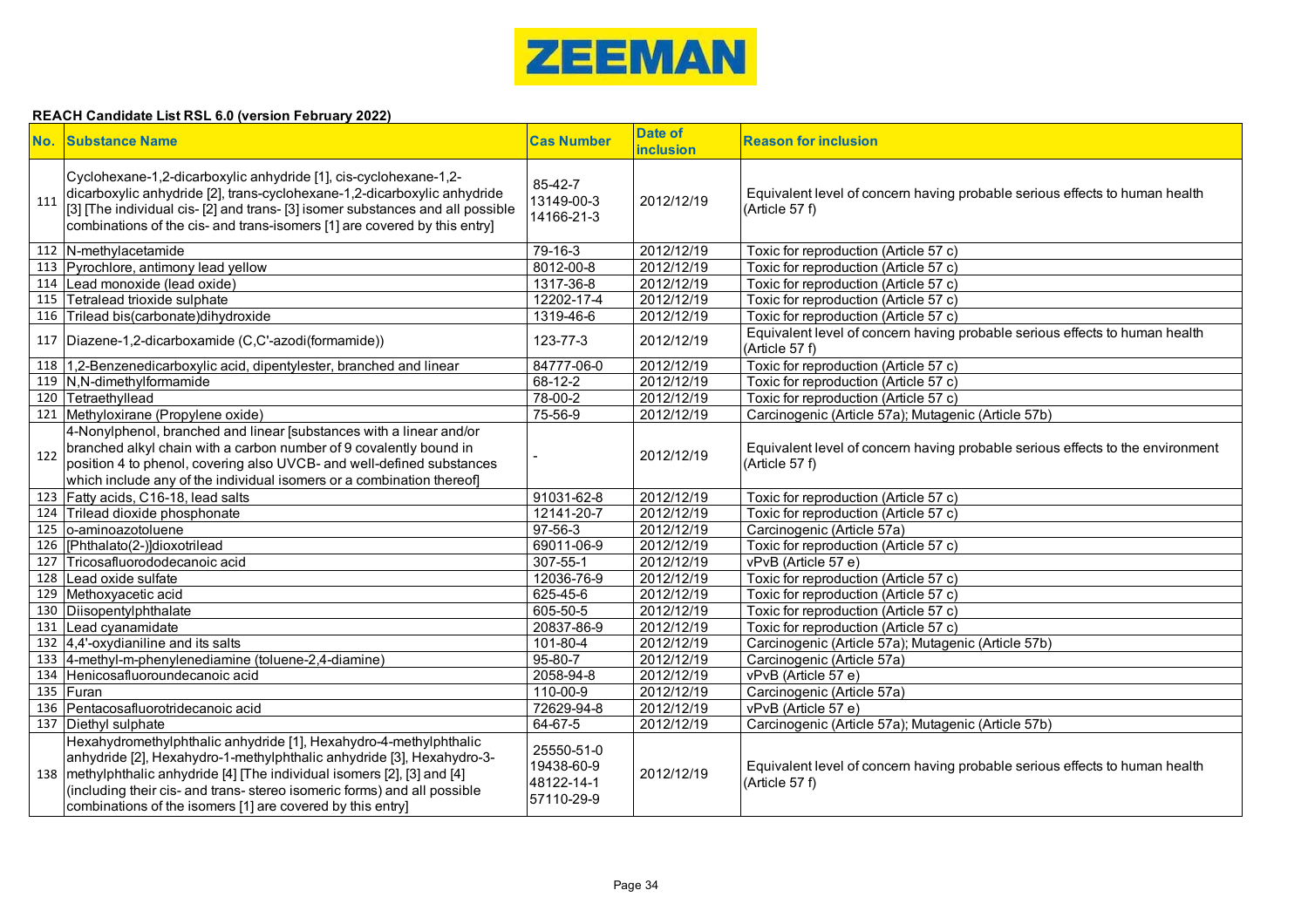

|     | No. Substance Name                                                                                                                                                                                                                            | <b>Cas Number</b>      | <b>Date of</b><br><b>inclusion</b> | <b>Reason for inclusion</b>                                                                      |
|-----|-----------------------------------------------------------------------------------------------------------------------------------------------------------------------------------------------------------------------------------------------|------------------------|------------------------------------|--------------------------------------------------------------------------------------------------|
|     | 139 Dibutyltin dichloride (DBTC)                                                                                                                                                                                                              | $683 - 18 - 1$         | 2012/12/19                         | Toxic for reproduction (Article 57 c)                                                            |
|     | 140 Lead titanium trioxide                                                                                                                                                                                                                    | 12060-00-3             | 2012/12/19                         | Toxic for reproduction (Article 57 c)                                                            |
|     | 141 Formamide                                                                                                                                                                                                                                 | $75-12-7$              | 2012/06/18                         | Toxic for reproduction (Article 57 c)                                                            |
| 142 | [4-[[4-anilino-1-naphthyl][4-(dimethylamino)phenyl]methylene]cyclohexa-<br>2,5-dien-1-ylidene] dimethylammonium chloride (C.I. Basic Blue 26) [with ≥<br>0.1% of Michler's ketone (EC No. 202-027-5) or Michler's base (EC No.<br>202-959-2)] | 2580-56-5              | 2012/06/18                         | Carcinogenic (Article 57a)                                                                       |
|     | 143 Diboron trioxide                                                                                                                                                                                                                          | 1303-86-2              | 2012/06/18                         | Toxic for reproduction (Article 57 c)                                                            |
|     | 144 4.4 - bis(dimethylamino) benzophenone (Michler's ketone)                                                                                                                                                                                  | $90 - 94 - 8$          | 2012/06/18                         | Carcinogenic (Article 57a)                                                                       |
|     | 145 1,2-dimethoxyethane; ethylene glycol dimethyl ether (EGDME)                                                                                                                                                                               | $110 - 71 - 4$         | 2012/06/18                         | Toxic for reproduction (Article 57 c)                                                            |
|     | 146   Lead(II) bis(methanesulfonate)                                                                                                                                                                                                          | 17570-76-2             | 2012/06/18                         | Toxic for reproduction (Article 57 c)                                                            |
|     | α, α-Bis[4-(dimethylamino)phenyl]-4 (phenylamino)naphthalene-1-methanol<br>147 $(C.I.$ Solvent Blue 4) [with $\geq$ 0.1% of Michler's ketone (EC No. 202-027-5) or<br>Michler's base (EC No. 202-959-2)]                                      | 6786-83-0              | 2012/06/18                         | Carcinogenic (Article 57a)                                                                       |
|     | 148   1,3,5-Tris(oxiran-2-ylmethyl)-1,3,5-triazinane-2,4,6-trione (TGIC)                                                                                                                                                                      | 2451-62-9              | 2012/06/18                         | Mutagenic (Article 57b)                                                                          |
|     | 4-[4,4'-bis(dimethylamino) benzhydrylidene]cyclohexa-2,5-dien-1-<br>149   ylidene]dimethylammonium chloride (C.I. Basic Violet 3) [with ≥ 0.1% of<br>Michler's ketone (EC No. 202-027-5) or Michler's base (EC No. 202-959-2)]                | 548-62-9               | 2012/06/18                         | Carcinogenic (Article 57a)                                                                       |
| 150 | 4,4'-bis(dimethylamino)-4"-(methylamino)trityl alcohol [with ≥ 0.1% of<br> Michler's ketone (EC No. 202-027-5) or Michler's base (EC No. 202-959-2)]                                                                                          | 561-41-1               | 2012/06/18                         | Carcinogenic (Article 57a)                                                                       |
|     | 151 N,N,N',N'-tetramethyl-4,4'-methylenedianiline (Michler's base)                                                                                                                                                                            | $101 - 61 - 1$         | 2012/06/18                         | Carcinogenic (Article 57a)                                                                       |
| 152 | 1,3,5-tris[(2S and 2R)-2,3-epoxypropyl]-1,3,5-triazine-2,4,6-(1H,3H,5H)-<br>trione ( $\beta$ -TGIC)                                                                                                                                           | 59653-74-6             | 2012/06/18                         | Mutagenic (Article 57b)                                                                          |
|     | 153 1,2-bis(2-methoxyethoxy)ethane (TEGDME; triglyme)                                                                                                                                                                                         | 112-49-2               | 2012/06/18                         | Toxic for reproduction (Article 57 c)                                                            |
|     | 154 Lead styphnate                                                                                                                                                                                                                            | 15245-44-0             | 2011/12/19                         | Toxic for reproduction (article 57 c)                                                            |
|     | 155 Calcium arsenate                                                                                                                                                                                                                          | $\overline{7778-44-1}$ | 2011/12/19                         | Carcinogenic (article 57 a)                                                                      |
|     | 156 Bis(2-methoxyethyl) ether                                                                                                                                                                                                                 | 111-96-6               | 2011/12/19                         | Toxic for reproduction (article 57 c)                                                            |
|     | 157 Phenolphthalein                                                                                                                                                                                                                           | 77-09-8                | 2011/12/19                         | Carcinogenic (article 57 a)                                                                      |
|     | 158 Arsenic acid                                                                                                                                                                                                                              | 7778-39-4              | 2011/12/19                         | Carcinogenic (article 57 a)                                                                      |
|     | 159 2-Methoxyaniline; o-Anisidine                                                                                                                                                                                                             | $90 - 04 - 0$          | 2011/12/19                         | Carcinogenic (article 57 a)                                                                      |
|     | 160 Potassium hydroxyoctaoxodizincatedichromate                                                                                                                                                                                               | 11103-86-9             | 2011/12/19                         | Carcinogenic (article 57 a)                                                                      |
|     | 161 Bis(2-methoxyethyl) phthalate                                                                                                                                                                                                             | 117-82-8               | 2011/12/19                         | Toxic for reproduction (article 57 c)                                                            |
|     | 162 4-(1,1,3,3-tetramethylbutyl)phenol                                                                                                                                                                                                        | 140-66-9               | 2011/12/19                         | Equivalent level of concern having probable serious effects to the environment<br>(article 57 f) |
|     | 163 Dichromium tris(chromate)                                                                                                                                                                                                                 | 24613-89-6             | 2011/12/19                         | Carcinogenic (article 57 a)                                                                      |
|     | 164 Pentazinc chromate octahydroxide                                                                                                                                                                                                          | 49663-84-5             | 2011/12/19                         | Carcinogenic (article 57 a)                                                                      |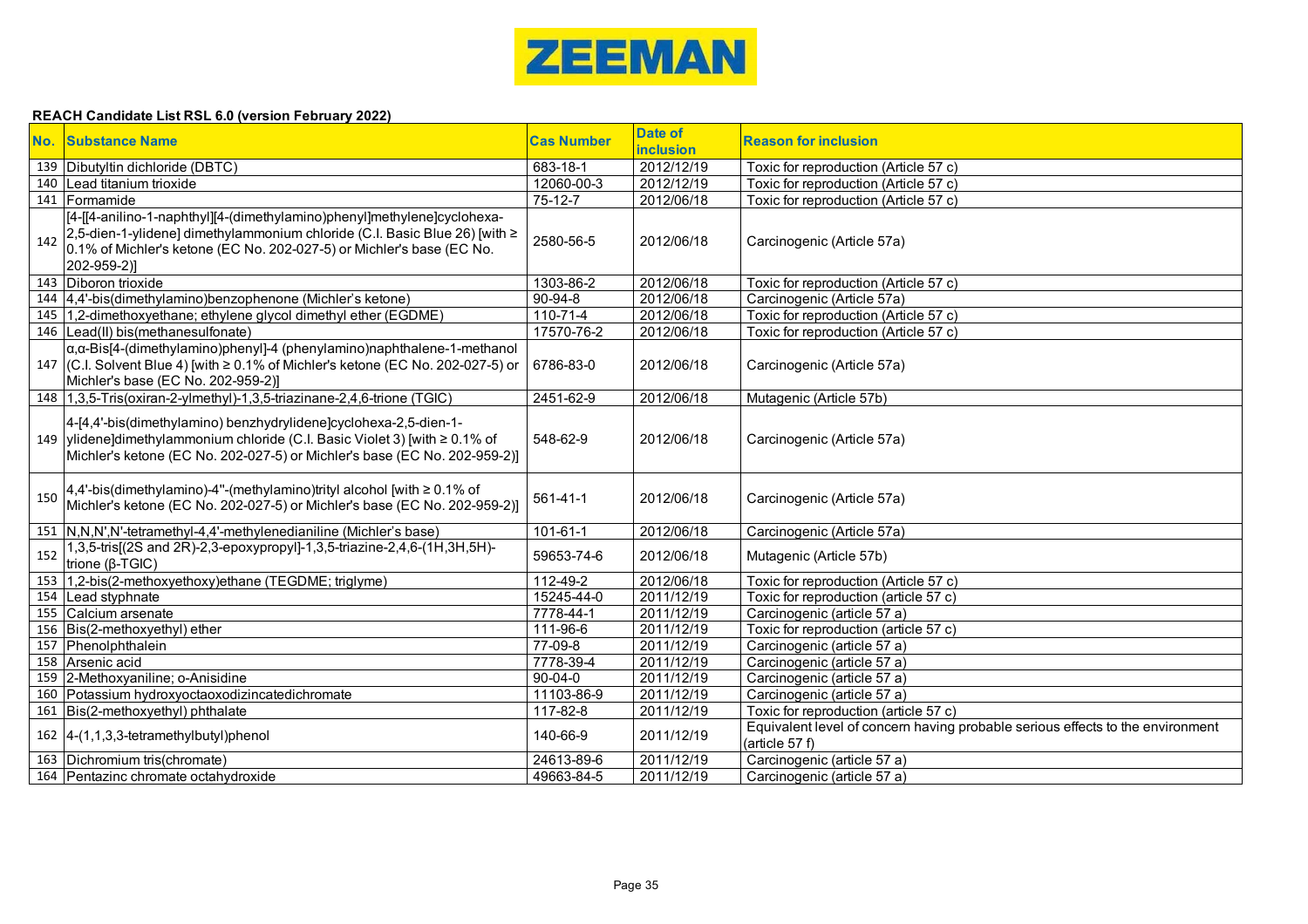

|     | <b>No. Substance Name</b>                                                                                                                                                                                                                                                                                                                                                                                                                                                                                                                                                                                                                                                                                                                             | <b>Cas Number</b>     | <b>Date of</b><br><b>inclusion</b> | <b>Reason for inclusion</b>                                      |
|-----|-------------------------------------------------------------------------------------------------------------------------------------------------------------------------------------------------------------------------------------------------------------------------------------------------------------------------------------------------------------------------------------------------------------------------------------------------------------------------------------------------------------------------------------------------------------------------------------------------------------------------------------------------------------------------------------------------------------------------------------------------------|-----------------------|------------------------------------|------------------------------------------------------------------|
| 165 | Aluminosilicate Refractory Ceramic Fibres are fibres covered by index<br>number 650-017-00-8 in Annex VI, part 3, table 3.1 of Regulation (EC) No<br>1272/2008 of the European Parliament and of the Council of 16 December<br>2008 on classification, labelling and packaging of substances and<br>mixtures, and fulfil the three following conditions: a) oxides of aluminium<br>and silicon are the main components present (in the fibres) within variable<br>concentration ranges b) fibres have a length weighted geometric mean<br>diameter less two standard geometric errors of 6 or less micrometres (µm)<br>c) alkaline oxide and alkali earth oxide (Na2O+K2O+CaO+MgO+BaO)<br>content less or equal to 18% by weight                      |                       | 2011/12/19                         | Carcinogenic (article 57 a)                                      |
|     | 166 Lead dipicrate                                                                                                                                                                                                                                                                                                                                                                                                                                                                                                                                                                                                                                                                                                                                    | 6477-64-1             | 2011/12/19                         | Toxic for reproduction (article 57 c)                            |
|     | 167 N,N-dimethylacetamide                                                                                                                                                                                                                                                                                                                                                                                                                                                                                                                                                                                                                                                                                                                             | 127-19-5              | 2011/12/19                         | Toxic for reproduction (article 57 c)                            |
|     | 168 1,2-dichloroethane                                                                                                                                                                                                                                                                                                                                                                                                                                                                                                                                                                                                                                                                                                                                | 107-06-2              | 2011/12/19                         | Carcinogenic (article 57 a)                                      |
|     | 169 2.2'-dichloro-4,4'-methylenedianiline                                                                                                                                                                                                                                                                                                                                                                                                                                                                                                                                                                                                                                                                                                             | $101 - 14 - 4$        | 2011/12/19                         | Carcinogenic (article 57 a)                                      |
|     | 170 Trilead diarsenate                                                                                                                                                                                                                                                                                                                                                                                                                                                                                                                                                                                                                                                                                                                                | 3687-31-8             | 2011/12/19                         | Carcinogenic and toxic for reproduction (articles 57 a and 57 c) |
|     | 171 Formaldehyde, oligomeric reaction products with aniline                                                                                                                                                                                                                                                                                                                                                                                                                                                                                                                                                                                                                                                                                           | 25214-70-4            | 2011/12/19                         | Carcinogenic (article 57 a)                                      |
|     | 172 Lead diazide, Lead azide                                                                                                                                                                                                                                                                                                                                                                                                                                                                                                                                                                                                                                                                                                                          | 13424-46-9            | 2011/12/19                         | Toxic for reproduction (article 57 c),                           |
| 173 | Zirconia Aluminosilicate Refractory Ceramic Fibres are fibres covered by<br>index number 650-017-00-8 in Annex VI, part 3, table 3.1 of Regulation<br>(EC) No 1272/2008 of the European Parliament and of the Council of 16<br>December 2008 on classification, labelling and packaging of substances<br>and mixtures, and fulfil the three following conditions: a) oxides of<br>aluminium, silicon and zirconium are the main components present (in the<br>fibres) within variable concentration ranges b) fibres have a length<br>weighted geometric mean diameter less two standard geometric errors of 6<br>or less micrometres (µm). c) alkaline oxide and alkali earth oxide<br>(Na2O+K2O+CaO+MgO+BaO) content less or equal to 18% by weight |                       | 2011/12/19                         | Carcinogenic (article 57 a)                                      |
|     | 174 Cobalt dichloride                                                                                                                                                                                                                                                                                                                                                                                                                                                                                                                                                                                                                                                                                                                                 | 7646-79-9             | 2011/06/20 -<br>2008/10/28         | Carcinogenic and toxic for reproduction (articles 57 a and 57 c) |
|     | 175 1-Methyl-2-pyrrolidone                                                                                                                                                                                                                                                                                                                                                                                                                                                                                                                                                                                                                                                                                                                            | 872-50-4              | 2011/06/20                         | Toxic for reproduction (article 57c)                             |
|     | 176 1,2-Benzenedicarboxylic acid, di-C7-11-branched and linear alkyl esters                                                                                                                                                                                                                                                                                                                                                                                                                                                                                                                                                                                                                                                                           | 68515-42-4            | 2011/06/20                         | Toxic for reproduction (article 57c)                             |
|     | 177 Hydrazine                                                                                                                                                                                                                                                                                                                                                                                                                                                                                                                                                                                                                                                                                                                                         | 302-01-2<br>7803-57-8 | 2011/06/20                         | Carcinogenic (article 57a)                                       |
|     | 178 1,2,3-Trichloropropane                                                                                                                                                                                                                                                                                                                                                                                                                                                                                                                                                                                                                                                                                                                            | $96 - 18 - 4$         | 2011/06/20                         | Carcinogenic and toxic for reproduction (articles 57 a and 57 c) |
|     | 179 1,2-Benzenedicarboxylic acid, di-C6-8-branched alkyl esters, C7-rich                                                                                                                                                                                                                                                                                                                                                                                                                                                                                                                                                                                                                                                                              | 71888-89-6            | 2011/06/20                         | Toxic for reproduction (article 57c)                             |
|     | 180 Strontium chromate                                                                                                                                                                                                                                                                                                                                                                                                                                                                                                                                                                                                                                                                                                                                | 7789-06-2             | 2011/06/20                         | Carcinogenic (article 57a)                                       |
|     | 181 2-Ethoxyethyl acetate                                                                                                                                                                                                                                                                                                                                                                                                                                                                                                                                                                                                                                                                                                                             | $111 - 15 - 9$        | 2011/06/20                         | Toxic for reproduction (article 57c)                             |
|     | 182 2-Ethoxyethanol                                                                                                                                                                                                                                                                                                                                                                                                                                                                                                                                                                                                                                                                                                                                   | 110-80-5              | 2010/12/15                         | Toxic for reproduction (article 57c)                             |
|     | 183 Cobalt(II) diacetate                                                                                                                                                                                                                                                                                                                                                                                                                                                                                                                                                                                                                                                                                                                              | 71-48-7               | 2010/12/15                         | Carcinogenic and toxic for reproduction (articles 57 a and 57 c) |
|     | 184 Cobalt(II) carbonate                                                                                                                                                                                                                                                                                                                                                                                                                                                                                                                                                                                                                                                                                                                              | 513-79-1              | 2010/12/15                         | Carcinogenic and toxic for reproduction (articles 57 a and 57 c) |
|     | 185 Cobalt(II) sulphate                                                                                                                                                                                                                                                                                                                                                                                                                                                                                                                                                                                                                                                                                                                               | 10124-43-3            | 2010/12/15                         | Carcinogenic and toxic for reproduction (articles 57 a and 57 c) |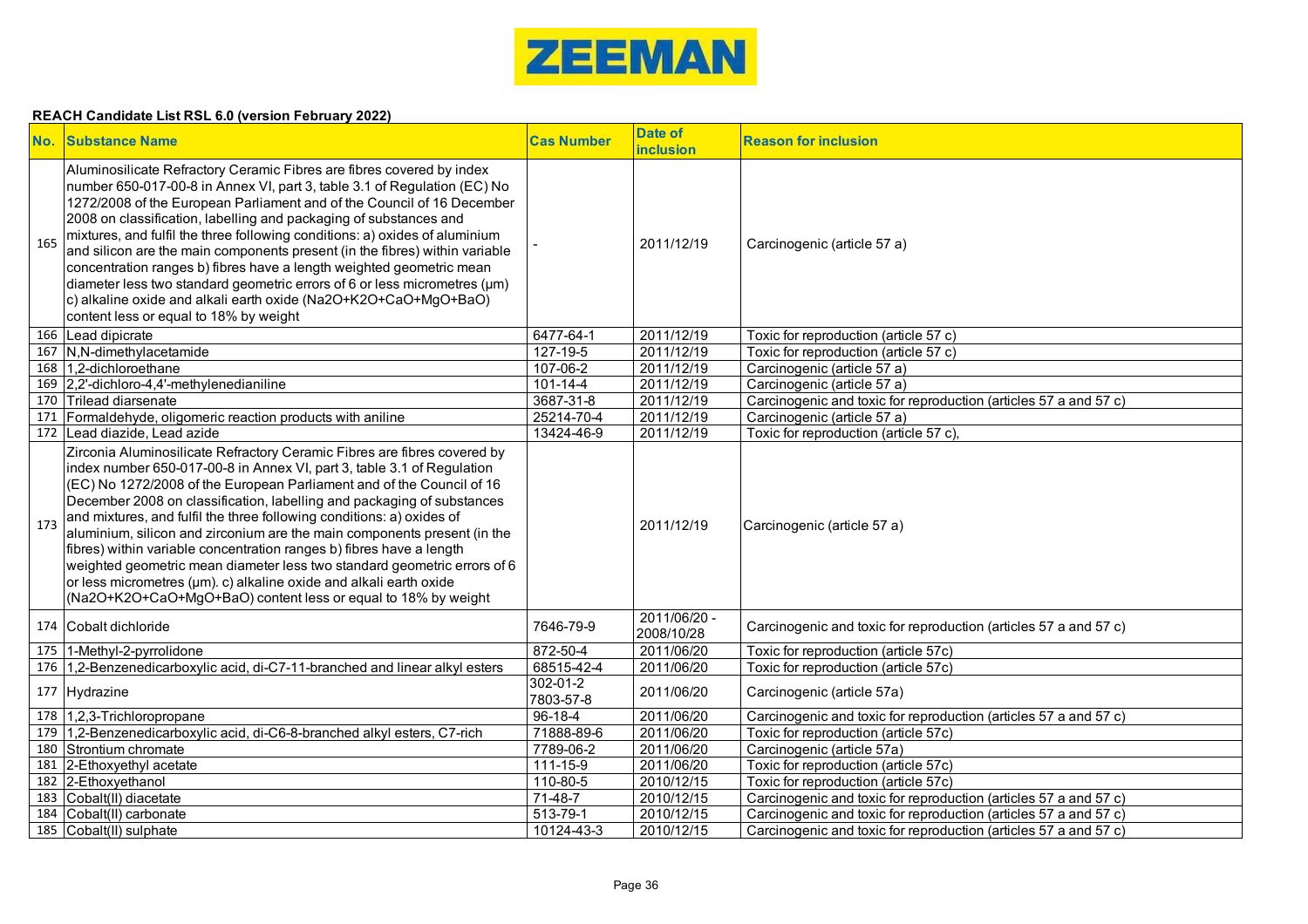

|     | <b>No. Substance Name</b>                                                                                                                                                                 | <b>Cas Number</b>                    | <b>Date of</b><br><b>inclusion</b> | <b>Reason for inclusion</b>                                                       |
|-----|-------------------------------------------------------------------------------------------------------------------------------------------------------------------------------------------|--------------------------------------|------------------------------------|-----------------------------------------------------------------------------------|
|     | Acids generated from chromium trioxide and their oligomers. Names of the<br>186 acids and their oligomers: Chromic acid, Dichromic acid, Oligomers of<br>chromic acid and dichromic acid. | 7738-94-5<br>13530-68-2              | 2010/12/15                         | Carcinogenic (article 57a)                                                        |
|     | 187 Cobalt(II) dinitrate                                                                                                                                                                  | 10141-05-6                           | 2010/12/15                         | Carcinogenic and toxic for reproduction (articles 57 a and 57 c)                  |
|     | 188 Chromium trioxide                                                                                                                                                                     | 1333-82-0                            | 2010/12/15                         | Carcinogenic and mutagenic (articles 57 a and 57 b)                               |
|     | 189 2-Methoxyethanol                                                                                                                                                                      | 109-86-4                             | 2010/12/15                         | Toxic for reproduction (article 57c)                                              |
|     | 190 Trichloroethylene                                                                                                                                                                     | $79 - 01 - 6$                        | 2010/06/18                         | Carcinogenic (article 57 a)                                                       |
|     | 191 Sodium chromate                                                                                                                                                                       | 7775-11-3                            | 2010/06/18                         | Carcinogenic, mutagenic and toxic for reproduction (articles 57 a, 57 b and 57 c) |
|     | 192 Boric acid                                                                                                                                                                            | 10043-35-3<br>11113-50-1             | 2010/06/18                         | Toxic for reproduction (article 57 c)                                             |
|     | 193 Potassium chromate                                                                                                                                                                    | 7789-00-6                            | 2010/06/18                         | Carcinogenic and mutagenic (articles 57 a and 57 b).                              |
| 194 | Tetraboron disodium heptaoxide, hydrate                                                                                                                                                   | 12267-73-1                           | 2010/06/18                         | Toxic for reproduction (article 57 c)                                             |
|     | 195 Potassium dichromate                                                                                                                                                                  | 7778-50-9                            | 2010/06/18                         | Carcinogenic, mutagenic and toxic for reproduction (articles 57 a, 57 b and 57 c) |
|     | 196   Disodium tetraborate, anhydrous                                                                                                                                                     | 1303-96-4<br>1330-43-4<br>12179-04-3 | 2010/06/18                         | Toxic for reproduction (article 57 c)                                             |
|     | 197 Ammonium dichromate                                                                                                                                                                   | 7789-09-5                            | 2010/06/18                         | Carcinogenic, mutagenic and toxic for reproduction (articles 57 a, 57 b and 57 c) |
|     | 198 Acrylamide                                                                                                                                                                            | 79-06-1                              | 2010/03/30                         | Carcinogenic and mutagenic (articles 57 a and 57 b)                               |
|     | 199 2,4-Dinitrotoluene                                                                                                                                                                    | $121 - 14 - 2$                       | 2010/01/13                         | Carcinogenic (article 57a)                                                        |
|     | 200 Lead chromate molybdate sulphate red (C.I. Pigment Red 104)                                                                                                                           | 12656-85-8                           | 2010/01/13                         | Carcinogenic and toxic for reproduction (articles 57 a and 57 c)                  |
|     | 201 Anthracene oil, anthracene-low                                                                                                                                                        | 90640-82-7                           | 2010/01/13                         | Carcinogenic2, mutagenic3, PBT and vPvB (articles 57a, 57b, 57d and 57e)          |
|     | 202 Pitch, coal tar, high temp.                                                                                                                                                           | 65996-93-2                           | 2010/01/13                         | Carcinogenic, PBT and vPvB (articles 57a, 57d and 57e)                            |
|     | 203 Anthracene oil, anthracene paste                                                                                                                                                      | 90640-81-6                           | 2010/01/13                         | Carcinogenic2, mutagenic3, PBT and vPvB (articles 57a, 57b, 57d and 57e)          |
|     | 204 Lead sulfochromate yellow (C.I. Pigment Yellow 34)                                                                                                                                    | 1344-37-2                            | 2010/01/13                         | Carcinogenic and toxic for reproduction (articles 57 a and 57 c)                  |
|     | 205 Lead chromate                                                                                                                                                                         | 7758-97-6                            | 2010/01/13                         | Carcinogenic and toxic for reproduction (articles 57 a and 57 c)                  |
|     | 206 Anthracene oil                                                                                                                                                                        | 90640-80-5                           | 2010/01/13                         | Carcinogenic1, PBT and vPvB (articles 57a, 57d and 57e)                           |
|     | 207 Diisobutyl phthalate                                                                                                                                                                  | $84 - 69 - 5$                        | 2010/01/13                         | Toxic for reproduction (article 57c)                                              |
|     | 208 Tris(2-chloroethyl)phosphate                                                                                                                                                          | 115-96-8                             | 2010/01/13                         | Toxic for reproduction (article 57c)                                              |
|     | 209 Anthracene oil, anthracene paste, anthracene fraction                                                                                                                                 | 91995-15-2                           | 2010/01/13                         | Carcinogenic2, mutagenic3, PBT and vPvB (articles 57a, 57b, 57d and 57e)          |
|     | 210 Anthracene oil, anthracene paste, distn. lights                                                                                                                                       | 91995-17-4                           | 2010/01/13                         | Carcinogenic2, mutagenic3, PBT and vPvB (articles 57a, 57b, 57d and 57e)          |
|     | 211 4,4'- Diaminodiphenylmethane (MDA)                                                                                                                                                    | 101-77-9                             | 2008/10/28                         | Carcinogenic (article 57a)                                                        |
|     | 212 Triethyl arsenate                                                                                                                                                                     | 15606-95-8                           | 2008/10/28                         | Carcinogenic (article 57a)                                                        |
|     | 213 5-tert-butyl-2,4,6-trinitro-m-xylene (musk xylene)                                                                                                                                    | $81 - 15 - 2$                        | 2008/10/28                         | vPvB (article 57e)                                                                |
|     | 214 Benzyl butyl phthalate (BBP)                                                                                                                                                          | $85 - 68 - 7$                        | 2008/10/28                         | Toxic for reproduction (article 57c)                                              |
|     | 215 Sodium dichromate                                                                                                                                                                     | 7789-12-0<br>10588-01-9              | 2008/10/28                         | Carcinogenic, mutagenic and toxic for reproduction (articles 57a, 57b and 57c)    |
|     | 216 Alkanes, C10-13, chloro (Short Chain Chlorinated Paraffins)                                                                                                                           | 85535-84-8                           | 2008/10/28                         | PBT and vPvB (articles 57 d and 57 e)                                             |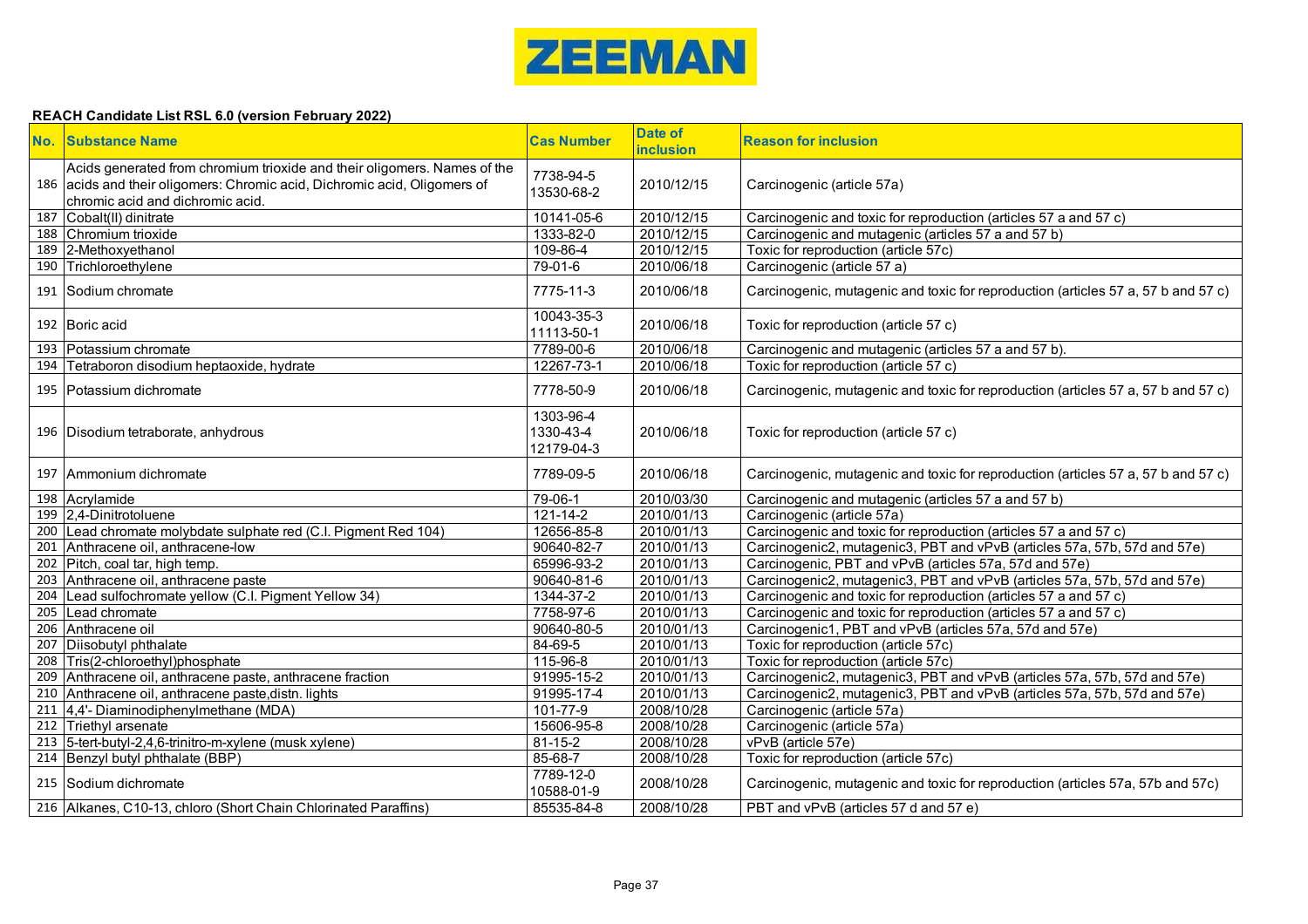

| No. Substance Name                                                                                                                                                           | <b>Cas Number</b>                                                     | Date of<br><b>linclusion</b> | <b>Reason for inclusion</b>                                      |
|------------------------------------------------------------------------------------------------------------------------------------------------------------------------------|-----------------------------------------------------------------------|------------------------------|------------------------------------------------------------------|
| Hexabromocyclododecane (HBCDD) and all major diastereoisomers<br>217   identified: Alpha-hexabromocyclododecane Beta-<br>hexabromocyclododecane Gamma-hexabromocyclododecane | 125637-99-4<br>3194-55-6<br>134237-50-6<br>134237-51-7<br>134237-52-8 | 2008/10/28                   | PBT (article 57d)                                                |
| 218 Anthracene                                                                                                                                                               | 120-12-7                                                              | 2008/10/28                   | PBT (article 57d)                                                |
| 219 Dibutyl phthalate (DBP)                                                                                                                                                  | 84-74-2                                                               | 2008/10/28                   | Toxic for reproduction (article 57c)                             |
| 220 Lead hydrogen arsenate                                                                                                                                                   | 7784-40-9                                                             | 2008/10/28                   | Carcinogenic and toxic for reproduction (articles 57 a and 57 c) |
| 221 Diarsenic trioxide                                                                                                                                                       | 1327-53-3                                                             | 2008/10/28                   | Carcinogenic (article 57a)                                       |
| 222 Diarsenic pentaoxide                                                                                                                                                     | 1303-28-2                                                             | 2008/10/28                   | Carcinogenic (article 57a)                                       |
| 223 Bis(tributyltin) oxide (TBTO)                                                                                                                                            | 56-35-9                                                               | 2008/10/28                   | PBT (article 57d)                                                |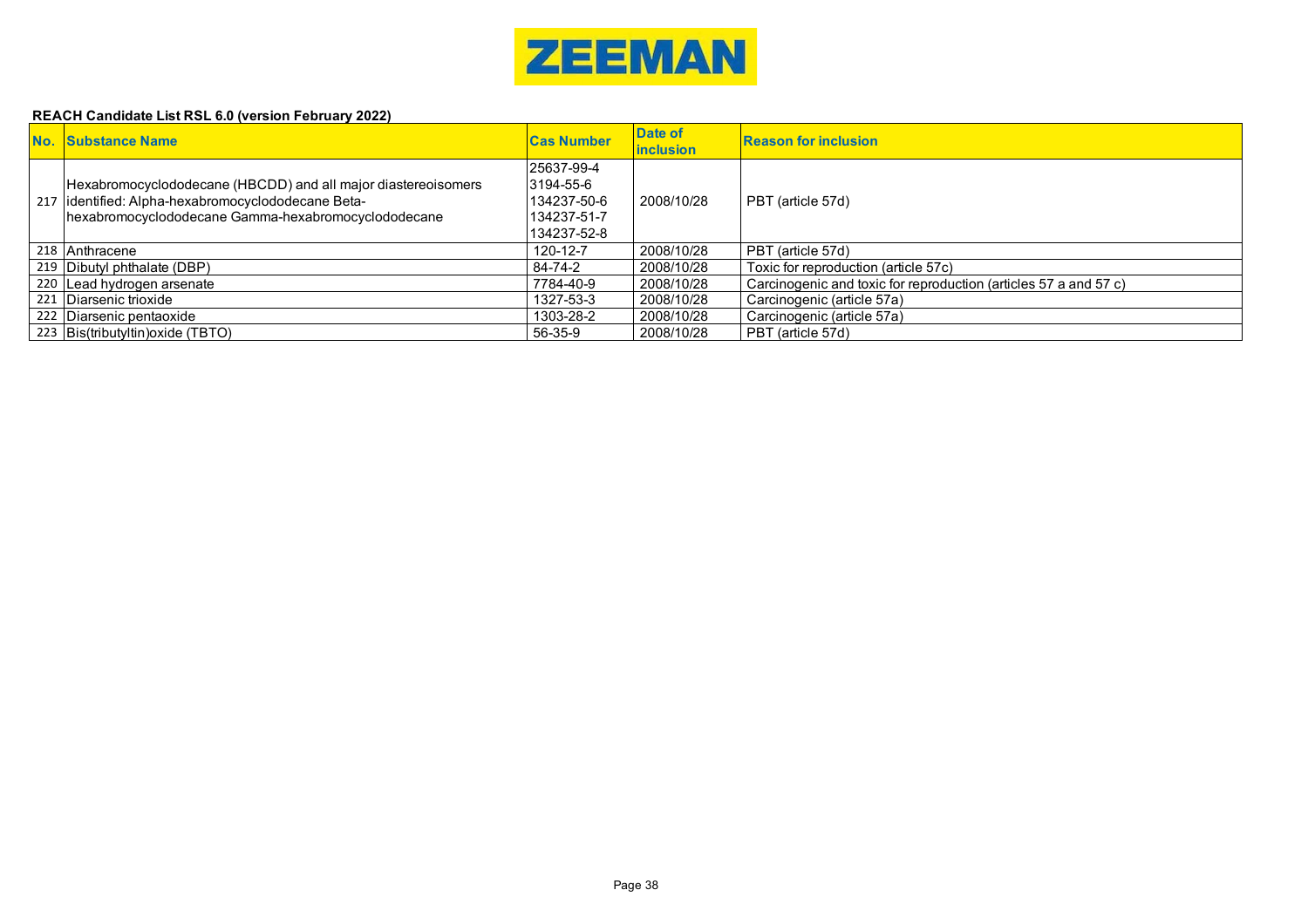

# **Change Log RSL 6.0 (version February 2022)**

| <b>CHEMICAL GROUP (RSL)</b>                          | <b>CHANGE LOG MAJOR CHANGES FROM RSL 5.0 TO RSL 6.0</b>                                                                                                                                                    |
|------------------------------------------------------|------------------------------------------------------------------------------------------------------------------------------------------------------------------------------------------------------------|
| ALKYLPHENOLS (AP) AND ALKYLPHENOL ETHOXYLATES (APEO) | Adjusted the limit of Alkylphenol (AP)                                                                                                                                                                     |
| AZO AMINES AND ARYLAMINE SALTS                       | Adjusted the limit<br>Updated the test method for leather                                                                                                                                                  |
| <b>BIOCIDES</b>                                      | Updated the test method of Dimethylfumurate                                                                                                                                                                |
| CHLOROBENZENES AND CHLOROTOLUENES                    | No changes                                                                                                                                                                                                 |
| <b>CHLORINATED PARAFFINS</b>                         | Updated the test method                                                                                                                                                                                    |
| <b>CHLOROPHENOLS</b>                                 | Updated the test method                                                                                                                                                                                    |
| DISPERSE DYES WHICH ARE CLASSIFIED TO BE ALLERGENIC  | Adjusted the limit                                                                                                                                                                                         |
| DYES WHICH ARE CLASSIFIED TO BE CARCINOGENIC         | Adjusted the limit                                                                                                                                                                                         |
| DYES WHICH ARE ADDITIONALLY RESTRICTED               | Adjusted the limit                                                                                                                                                                                         |
| <b>FLAME RETARDENTS</b>                              | No changes                                                                                                                                                                                                 |
| <b>FORMALDEHYDE</b>                                  | Adjusted the limit for direct skin contact products (jackets and outerwear) and added additional<br>information on the Annex XVII entry 72 REACH restriction for these products<br>Updated the test method |
| <b>HEAVY METALS EXTRACTABLE</b>                      | Updated the test method for leather<br>Added the exemption for Copper in metal parts and lead in Crystal glass.                                                                                            |
| HEAVY METALS EXTRACTABLE CHROMIUM VI                 | No changes                                                                                                                                                                                                 |
| HEAVY METALS TOTAL CONTENT                           | Updated the test method for leather<br>Adjusted the limit for Cadmium                                                                                                                                      |
| <b>HEAVY METALS RELEASABLE NICKEL</b>                | Updated the test method                                                                                                                                                                                    |
| <b>MONOMERS</b>                                      | New group including Styrene, Free and Vinyl Chloride                                                                                                                                                       |
| N-NITROSAMINES                                       | No changes                                                                                                                                                                                                 |